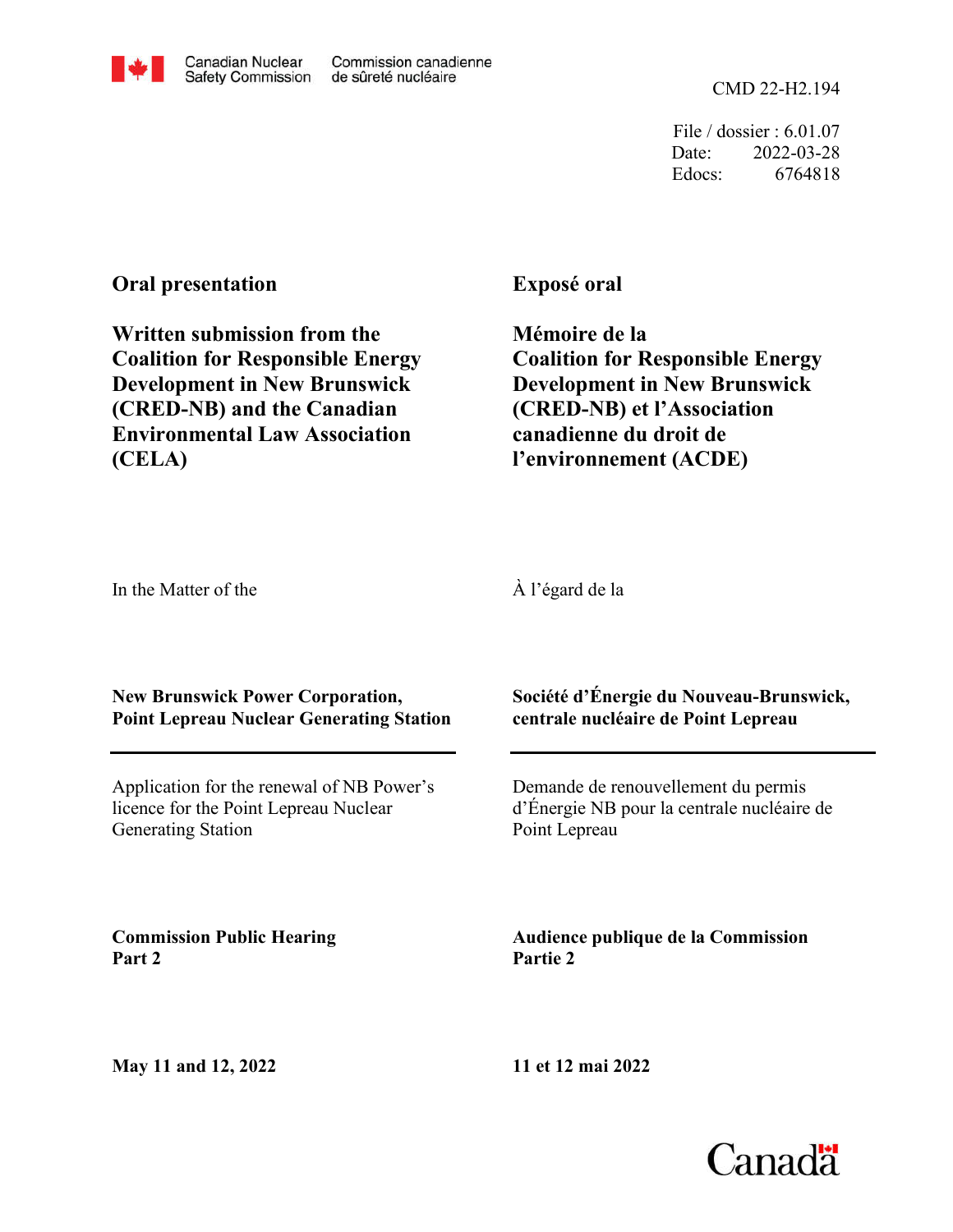



Coalition for **Responsible Energy Development** In New Brunswick

# **JOINT SUBMISSION BY THE COALITION FOR RESPONSIBLE ENERGY DEVELOPMENT IN NEW BRUNSWICK AND THE CANADIAN ENVIRONMENTAL LAW ASSOCIATION TO THE CANADIAN NUCLEAR SAFETY COMMISSION REGARDING THE RENEWAL OF THE POINT LEPREAU NUCLEAR GENERATING STATION POWER REACTOR OPERATING LICENCE**

Hearing Reference: 2022-H-02

# **Prepared by:**

Kerrie Blaise, Legal Counsel Krystal-Anne Roussel, Legal Counsel

# **Expert Review by:**

M.V. Ramana, Professor and Simons Chair in Disarmament, Global and Human Security, University of British Columbia

March 28, 2022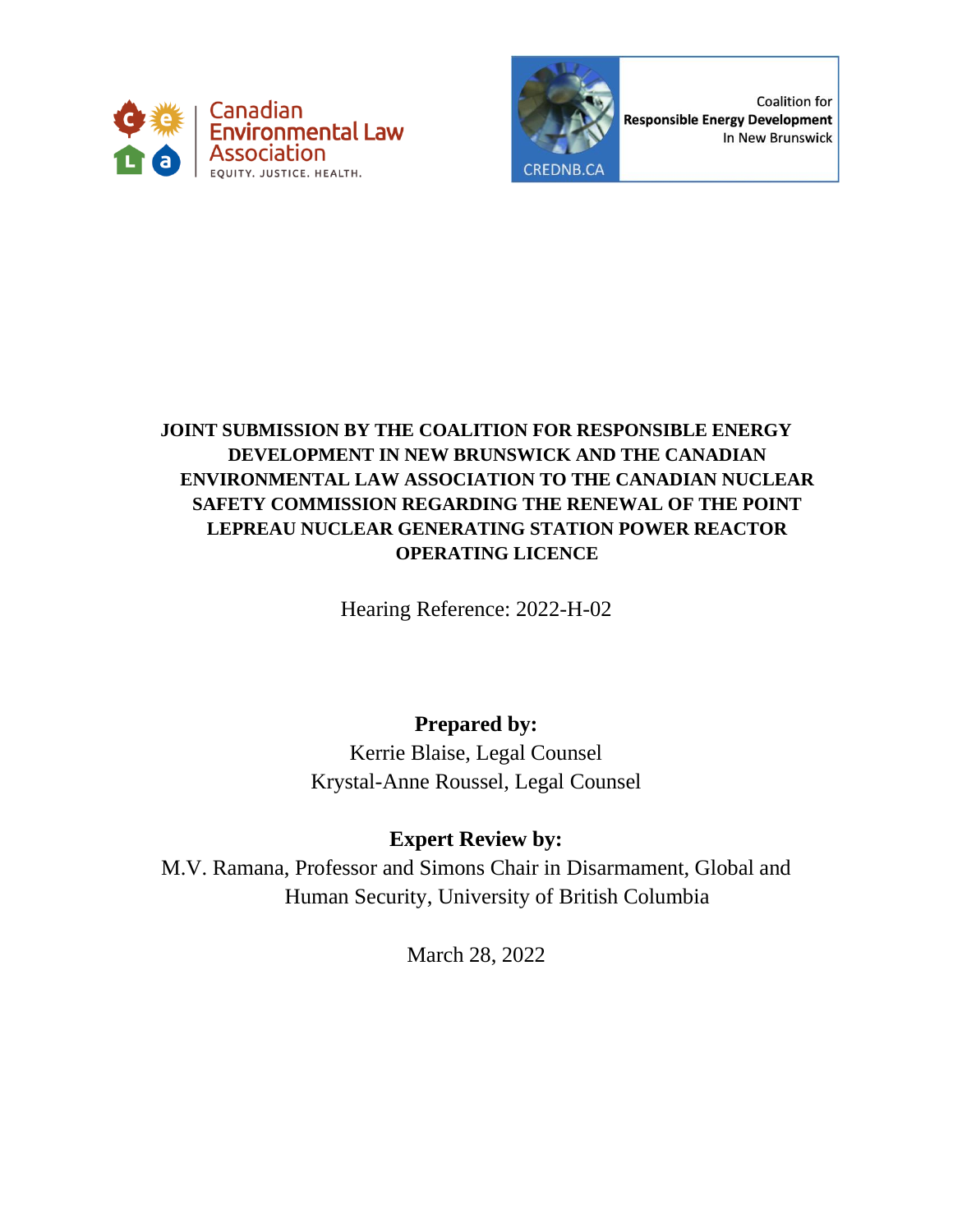



**Coalition for** Responsible Energy Development In New Brunswick

March 28, 2022

Senior Tribunal Officer, Secretariat Canadian Nuclear Safety Commission 280 Slater Street, P.O. Box 1046, Station B Ottawa, Ontario K1P 5S9

*Sent by email* [interventions@cnsc-ccsn.gc.ca](mailto:interventions@cnsc-ccsn.gc.ca)

Dear Sir or Madam:

**Re: Joint Submission of the Coalition for Responsible Energy Development in New Brunswick and the Canadian Environmental Law Association to the Canadian Nuclear Safety Commission Regarding the Renewal of the Point Lepreau Nuclear Generating Station Power Reactor Operating Licence (Ref. 2022-H-02)**

The Coalition for Responsible Energy Development in New Brunswick ("CRED-NB") and the Canadian Environmental Law Association ("CELA") have enclosed their comments on NB Power's Application to renew the Point Lepreau Nuclear Generating Station Power Reactor Operating Licence. Please find below our joint submission for your review.

By this letter, and pursuant to the CNSC's *Rules of Procedure*, CRED-NB and CELA request status to participate as an intervenor in the public hearing and an opportunity to make a 30-minute oral presentation at the May 2022 hearing.

Sincerely,

# **COALITION FOR RESPONSIBLE ENERGY DEVELOPMENT IN NEW BRUNSWICK CANADIAN ENVIRONMENTAL LAW ASSOCIATION**

Gail Wylie Theresa McClenaghan

––––––––––––––––––––– –––––––––––––––––––––

Representative, CRED-NB Executive Director and Legal Counsel, CELA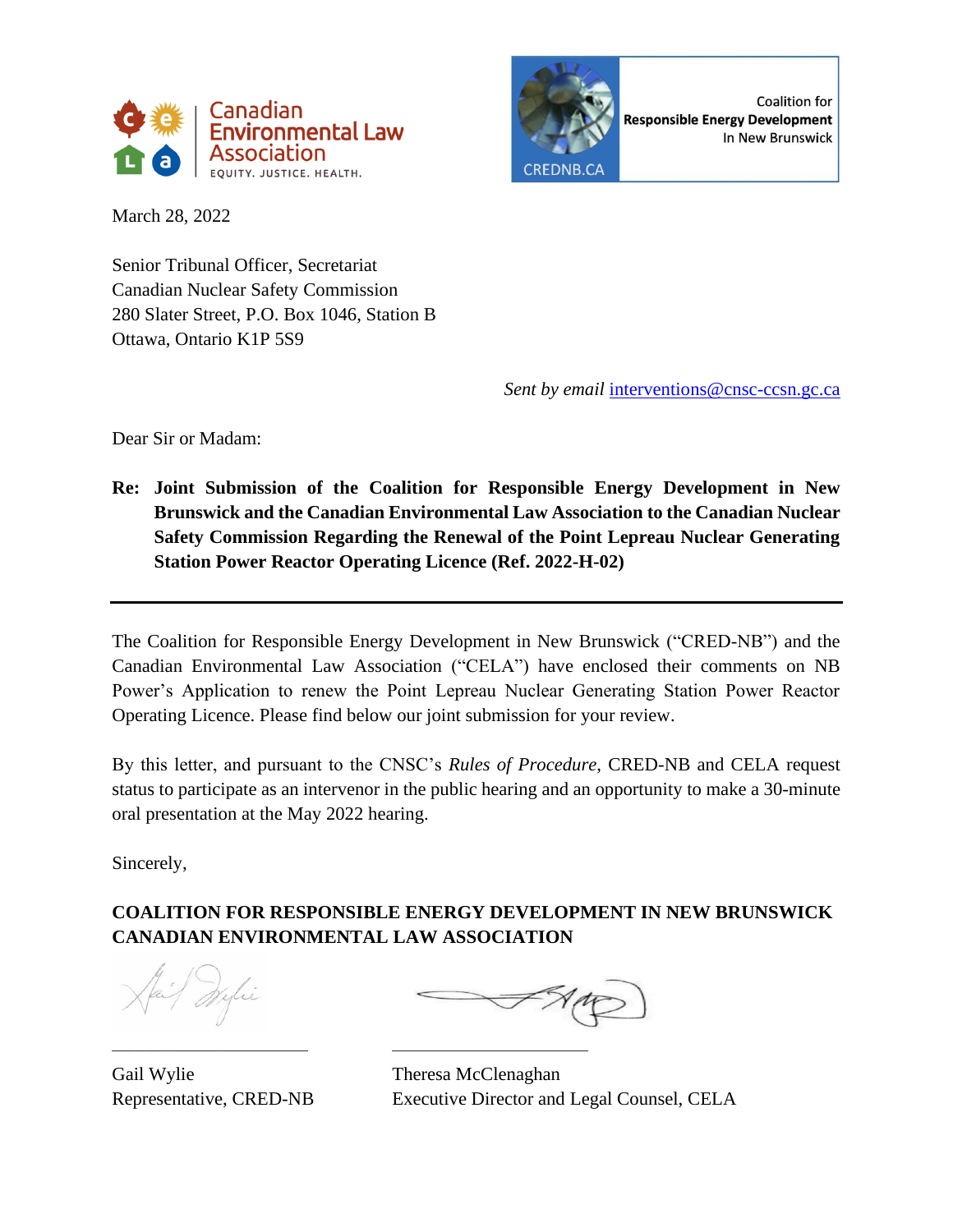# **CONTENTS**

| I.             |                                                                                                  |
|----------------|--------------------------------------------------------------------------------------------------|
| II.            |                                                                                                  |
|                | Coalition for Responsible Energy Development in New Brunswick 4<br>A.                            |
|                | <b>B.</b>                                                                                        |
|                | C.                                                                                               |
| III.           |                                                                                                  |
| A.             |                                                                                                  |
| <b>B.</b>      |                                                                                                  |
| $C$ .          |                                                                                                  |
| IV.            |                                                                                                  |
| A.             |                                                                                                  |
| <b>B.</b>      | Transparency and disclosure of documents must be a priority in all licensing hearings. 8         |
| i.             |                                                                                                  |
|                | ii.                                                                                              |
|                |                                                                                                  |
| C.             | The renewal of nuclear operating licences ought to be subject to impact assessment 13            |
| V.             |                                                                                                  |
| A.             | NB Power's request for a 25-year licence is contrary to the public interest 14                   |
| i.             |                                                                                                  |
|                | ii.                                                                                              |
|                | iii.                                                                                             |
| B.             | NB Power's licence application fails to consider the impact of new developments,                 |
| $\mathsf{C}$ . | NB Power's licence application relies on outdated and incomplete environmental data<br>22        |
| D.             | NB Power's request for a 25-year licence extends beyond the operating life of the facility<br>26 |
| Ε.             | NB Power's licence application fails to expressly consider climate change  29                    |
| F.             | NB Power's consideration of off-site emergency planning and preparedness at Point                |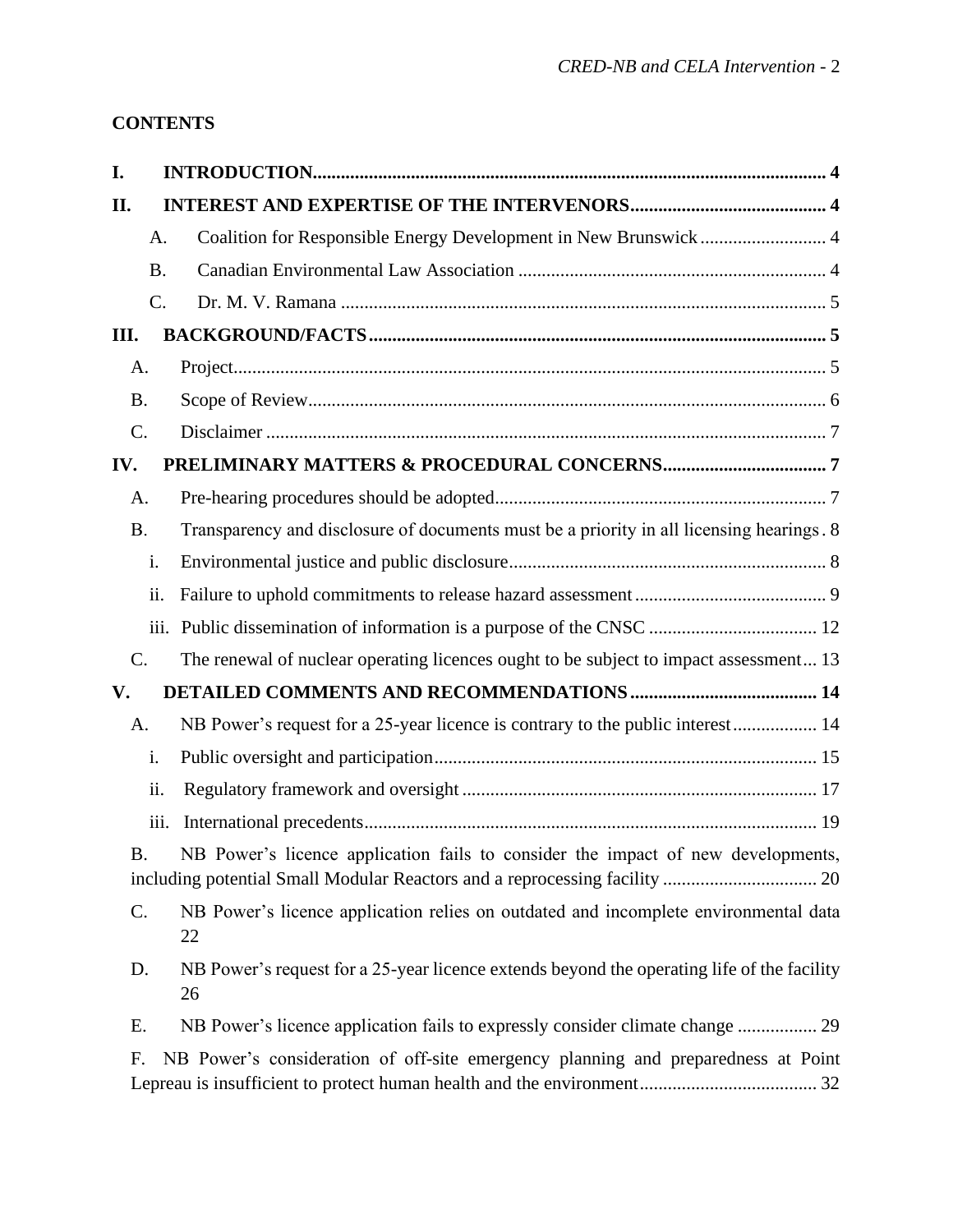|  | vii.        |  |  |  |  |
|--|-------------|--|--|--|--|
|  | vi.         |  |  |  |  |
|  | $V_{\star}$ |  |  |  |  |
|  | iii.        |  |  |  |  |
|  | ii.         |  |  |  |  |
|  | i.          |  |  |  |  |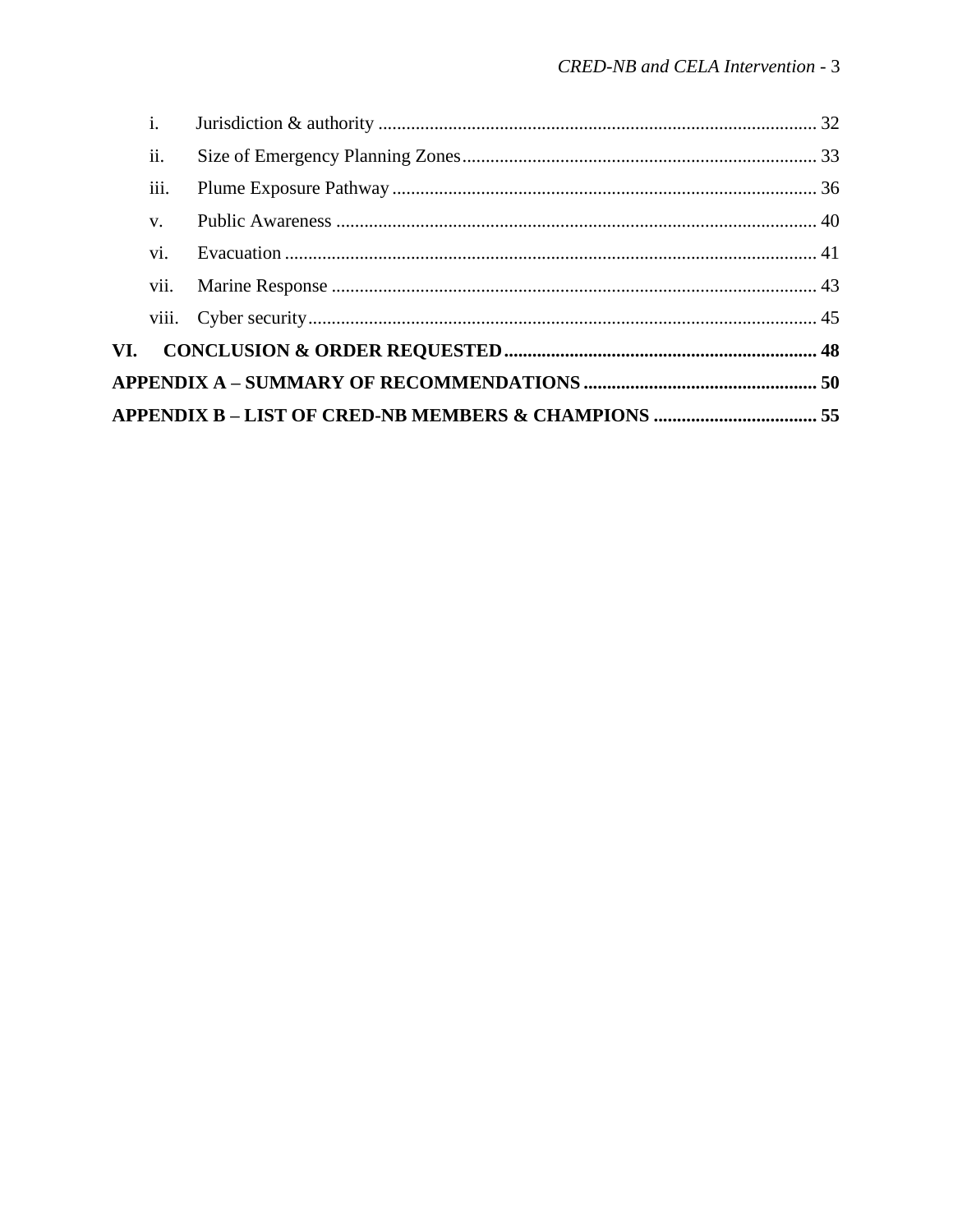# <span id="page-5-0"></span>**I. INTRODUCTION**

The Coalition for Responsible Energy Development in New Brunswick ("CRED-NB") together with the Canadian Environmental Law Association ("CELA") submit this intervention in response to the Canadian Nuclear Safety Commission's ("CNSC") Revised Notice of Public Hearing dated October 13, 2021 requesting comments on the application by New Brunswick Power Corporation ("NB Power") to renew its licence for the Point Lepreau Nuclear Generating Station (hereinafter "Point Lepreau") for a period of 25 years. A public hearing with respect to this matter is scheduled for May 11-12, 2022.

CRED-NB and CELA's (hereinafter "the intervenors") intervention considers the CNSC's jurisdiction pursuant to the *Nuclear Safety and Control Act* ("NSCA"), which requires that in making a licensing decision, the CNSC ensure the adequate protection of the environment and human health. In meeting this objective, per section 24(4) of the *NSCA*, the intervenors' findings and concerns are itemized below. Our recommendations, including suggested licence conditions and licence condition revisions, are summarized in **Appendix A**.

# <span id="page-5-1"></span>**II. INTEREST AND EXPERTISE OF THE INTERVENORS**

### <span id="page-5-2"></span>**A. Coalition for Responsible Energy Development in New Brunswick**

CRED-NB is comprised of 10 citizen groups who form CRED-NB's core coalition, and are supported by an additional 10 groups and businesses, and more than 100 individuals from across New Brunswick who have signed a public statement in support of CRED-NB's core objectives. **Appendix B** includes a list of all CRED-NB members and champions, which is also publicly available on their website. $<sup>1</sup>$ </sup>

CRED-NB advocates for responsible, renewable, nuclear-free energy development in New Brunswick that will address the climate crisis. CRED-NB represents citizens groups and individuals living across New Brunswick who will all be directly affected by the proposed licence renewal for Point Lepreau and who have concerns about the health, safety and environmental impacts of such a renewal.

# <span id="page-5-3"></span>**B. Canadian Environmental Law Association**

CELA is a non-profit, public interest law organization. CELA is funded by Legal Aid Ontario as a speciality legal clinic to provide equitable access to justice to those otherwise unable to afford representation for environmental injustices. For nearly 50 years, CELA has used legal tools to

<sup>1</sup> Online:<https://crednb.ca/about>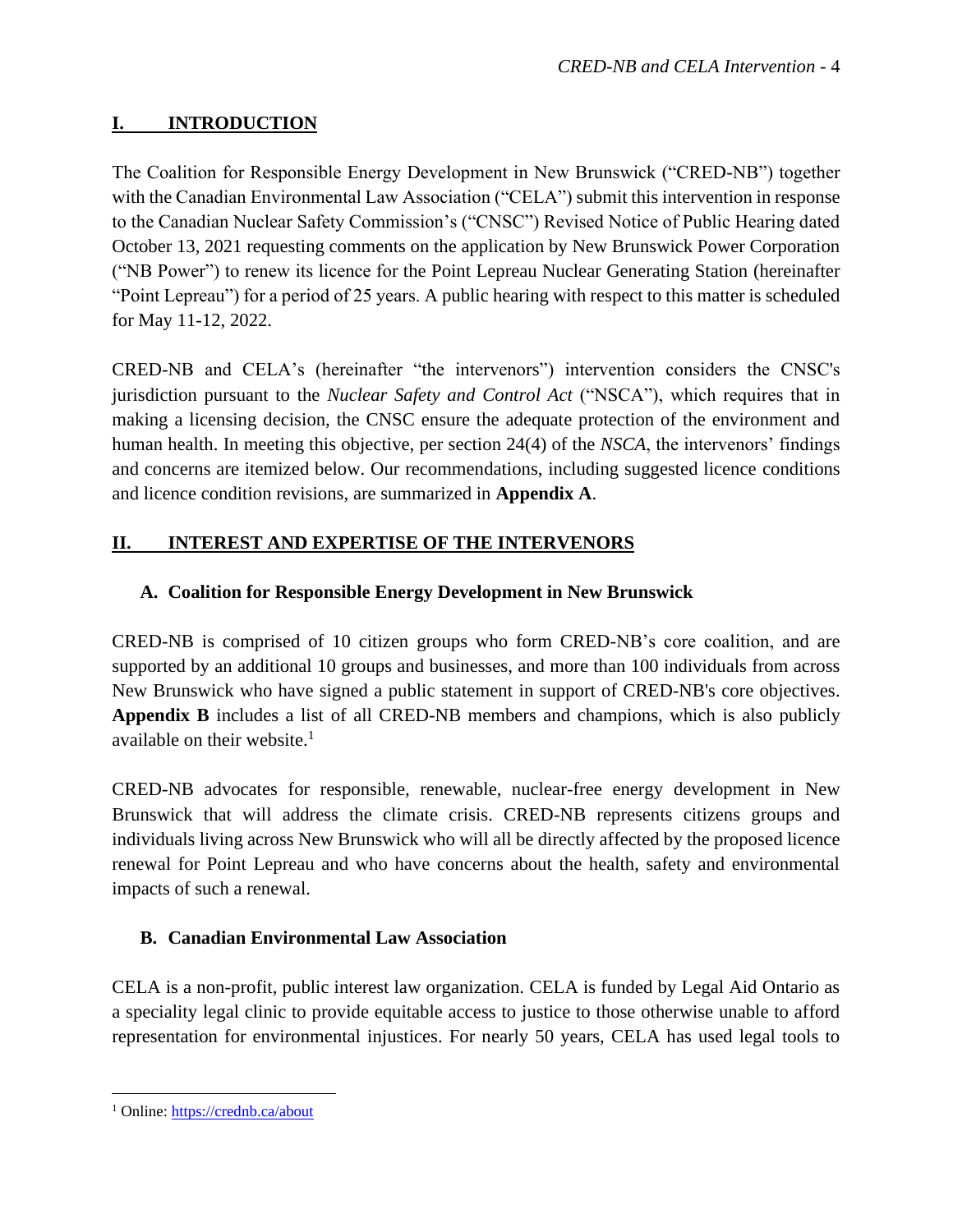advance the public interest, through advocacy and law reform, in order to increase environmental protection and safeguard communities across Canada.

CELA has been involved in number of nuclear facility licensing and regulatory matters before the CNSC including federal environmental assessments. CELA also maintains an extensive library of public legal education materials related to Canada's nuclear sector on its website.<sup>2</sup>

### <span id="page-6-0"></span>**C. Dr. M. V. Ramana**

Expert review of [Part](#page-15-0) V of this submission was provided by M. V. Ramana, Professor and Simons Chair in Disarmament, Global and Human Security at the School of Public Policy and Global Affairs ("SPPGA"), University of British Columbia. M. V. Ramana has extensive knowledge and expertise in various risks associated with nuclear reactors and accompanying adverse environmental effects. He has published numerous papers and reports on these topics in many outlets. 3

### <span id="page-6-1"></span>**III. BACKGROUND/FACTS**

### <span id="page-6-2"></span>**A. Project**

The Point Lepreau Nuclear Generating Station ("Point Lepreau") is owned and operated by New Brunswick Power Corporation ("NB Power"). The station is located on the Lepreau Peninsula in New Brunswick ("NB"), 40 km southwest of Saint John, NB. The province of Nova Scotia is 63 kms south of the facility across the Bay of Fundy; the province of Prince Edward Island is 252 kms northeast of the facility; the province of Quebec is 313 kms northwest of the facility; and the state of Maine, USA, is 44 kms southwest of the facility.<sup>4</sup>

Point Lepreau consists of a single CANDU-6 pressurized heavy water reactor which has a total installed capacity of 705 megawatts electrical  $(MWe)^5$  and thermal capacity of 2180  $(MW_t)$ .<sup>6</sup> Point Lepreau underwent a refurbishment in 2008 to increase its operating life to at least 2032 and was returned to service in 2012.<sup>7</sup>

<sup>2</sup> Canadian Environmental Law Association, online[: www.cela.ca](http://www.cela.ca/)

<sup>3</sup> Online: <https://sppga.ubc.ca/profile/m-v-ramana/>

<sup>4</sup> New Brunswick Emergency Measures Organization, "Point Lepreau Nuclear Off-Site Emergency Plan" (June 2021) at s 2.3.1 [**Emergency Plan**].

<sup>5</sup> CNSC Staff, CMD 22-H2 at p 4 [**CNSC Staff CMD**].

<sup>&</sup>lt;sup>6</sup> IAEA, "Power Reactor Information System – Point Lepreau: Operational" (2022), online: <https://pris.iaea.org/PRIS/CountryStatistics/ReactorDetails.aspx?current=37>

<sup>&</sup>lt;sup>7</sup> New Brunswick Power, "Point Lepreau Nuclear Generating Station Environmental Risk Assessment: Human Health and Ecological Risk Assessment Update," (May 2021) at pp 2-4 [**ERA**].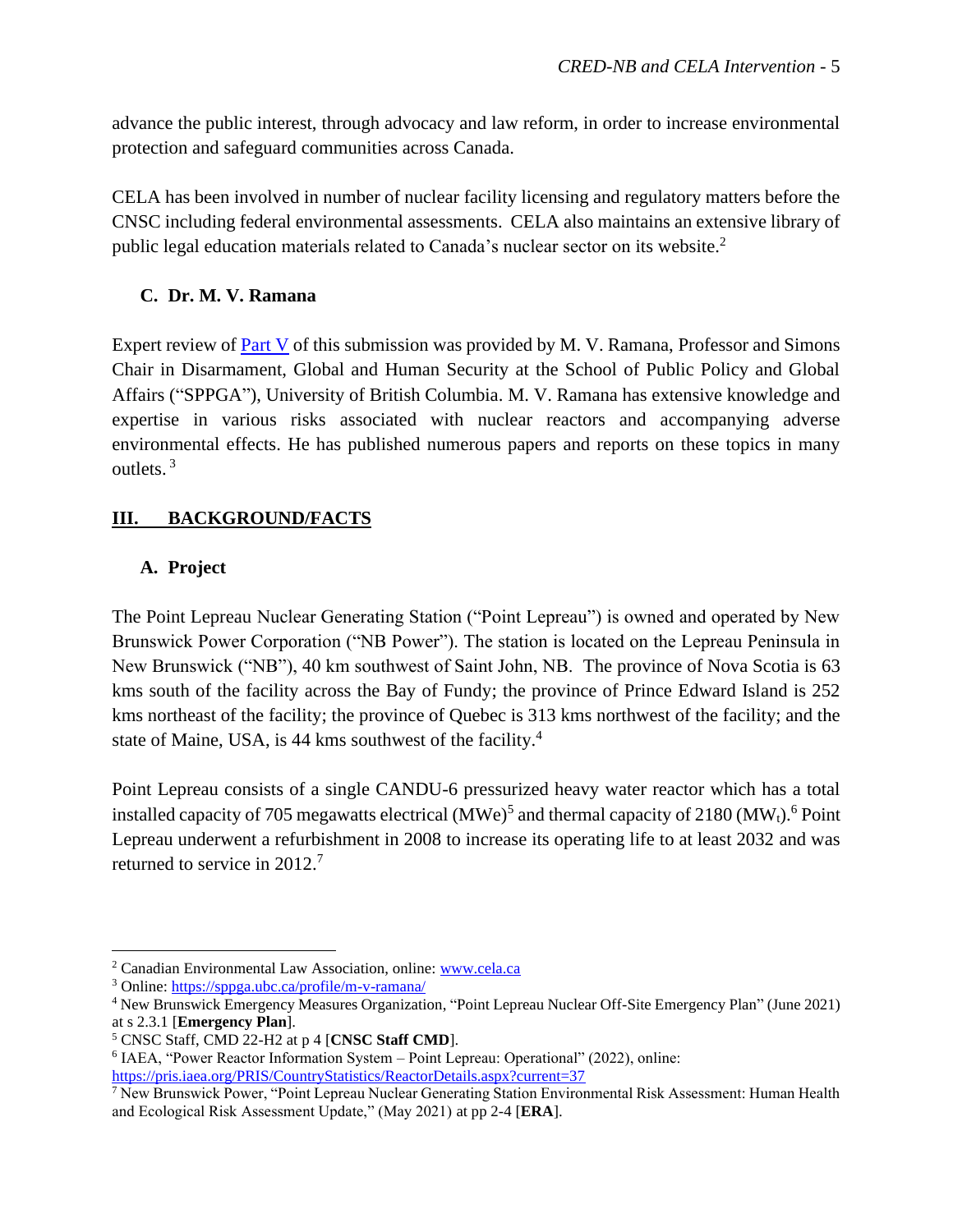In addition to the reactor, the Point Lepreau site and scope of the current licence includes the Solid Radioactive Waste Management Facility ("SRWMF").<sup>8</sup> The SRWMF is used for the storage of solid radioactive waste, including nuclear spent fuel, produced at the Point Lepreau site.<sup>9</sup>

In June 2021, NB Power submitted an application for the renewal of the Point Lepreau Power Reactor Operating Licence ("licence") for 25-years (from July 1, 2022 to June 30, 2047).<sup>10</sup> The current 5-year licence for Point Lepreau expires on June 30, 2022.

In December 2021, CNSC Staff submitted their Commission Member Document ("CMD") to the CNSC, recommending that the licence be renewed for a period of twenty years, from July 1, 2022 to June 30,  $2042$ <sup>11</sup>

### <span id="page-7-0"></span>**B. Scope of Review**

The intervenors received participant funding to review NB Power's licence renewal application and related documentation, including NB Power and CNSC Commission Member Documents ("CMDs"), with a focus on the environment and human health, public awareness and dissemination of information, emergency planning, and relevant international guidance, in order to make recommendations aimed at improving licence and licence condition handbook ("LCH") parameters specific to environmental protection, public awareness and human health. Our recommendations to the CNSC, including suggested licence conditions and licence condition revisions, are summarized at **Appendix A.**

CRED-NB and CELA's findings and recommendations, below, aim to advance the object of the CNSC<sup>12</sup> and are directly relevant to the CNCS's licensing powers under section 24(4) of the *NSCA*

<sup>11</sup> CNSC Staff CMD at p 2.

<sup>8</sup> CNSC Staff CMD at p 4.

<sup>9</sup> *Ibid*.

<sup>&</sup>lt;sup>10</sup> New Brunswick Power, "Point Lepreau Nuclear Generating Station: Application to Renew the PLNGS Power Reactor Operating Licence" (June 2021) [**Licence Application**].

 $12$  The objects of the CNSC are set out in Section 9 of the NSCA as follows:

**<sup>(</sup>a)** to regulate the development, production and use of nuclear energy and the production, possession and use of nuclear substances, prescribed equipment and prescribed information in order to

**<sup>(</sup>i)** prevent unreasonable risk, to the environment and to the health and safety of persons, associated with that development, production, possession or use,

**<sup>(</sup>ii)** prevent unreasonable risk to national security associated with that development, production, possession or use, and

**<sup>(</sup>iii)** achieve conformity with measures of control and international obligations to which Canada has agreed; and

**<sup>(</sup>b)** to disseminate objective scientific, technical and regulatory information to the public concerning the activities of the Commission and the effects, on the environment and on the health and safety of persons, of the development, production, possession and use referred to in paragraph (a).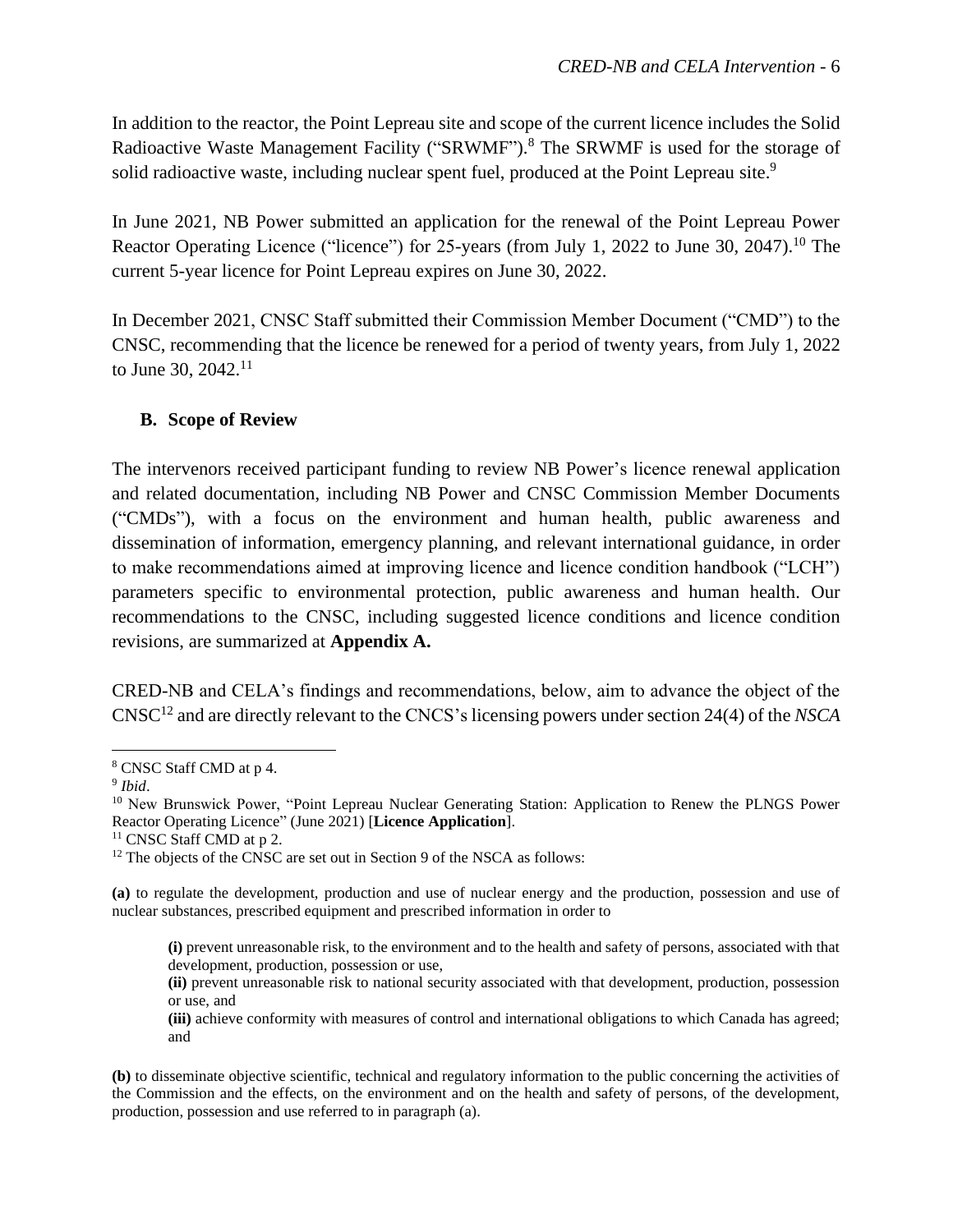to ensure the applicant will "make adequate provision for the protection of the environment, the health and safety of persons and the maintenance of national security and measures required to implement international obligations to which Canada has agreed."<sup>13</sup>

#### <span id="page-8-0"></span>**C. Disclaimer**

This submission by CRED-NB and CELA is not an endorsement of the CNSC's hearing process, its independence as a regulator, or its outcomes. To the contrary, the intervenors submit there is a need for legislative review of the *NSCA* in order to increase the CNSC's regulatory independence. 14

### <span id="page-8-1"></span>**IV. PRELIMINARY MATTERS & PROCEDURAL CONCERNS**

#### <span id="page-8-2"></span>**A. Pre-hearing procedures should be adopted**

The intervenors submit that the CNSC ought to adopt pre-hearing procedures to aid in characterizing the licence request and relevant issues. We are not aware of any process which sought to define the issues before the CNSC at this licensing hearing. Thus, we submit our comments provided within this intervention are directly relevant to the proceeding and within the scope of the CNSC Staff's and Commissioners' review. To clarify the scope of this hearing, the intervenors **recommend** the CNSC conduct a pre-meeting conference or discussion, which seeks input on issues to be discussed.

Preliminary meetings are a widely used practice in anticipation of tribunal proceedings.<sup>15</sup> Not only would the CNSC, as a quasi-judicial tribunal, benefit from a pre-meeting conference, whereby the scope of the proceeding could be narrowed or expanded, upon input from the regulator, proponent, and intervenors, it would provide demonstrably clearer guidance to intervenors regarding the acceptability of their submissions.

Issue identification is critically important, not only to ensure the efficient and best use of intervening parties' time, but to ensure matters of critical importance are not deemed out of scope and thus dismissed. While issue identification can require a significant amount of time, a clearer

 $13$  NSCA at s 24(4).

<sup>14</sup> The *Convention on Nuclear Safety* requires that all Contracting Parties (including Canada) take the appropriate steps to ensure an effective separation between the functions of the regulatory body and those of any other body or organization concerned with the promotion or utilization of nuclear energy; *See also* Blaise K., McClenaghan T., Lindgren R. (2019) Nuclear Law, Oversight and Regulation: Seeking Public Dialogue and Democratic Transparency in Canada. In: Black-Branch J., Fleck D. (eds) Nuclear Non-Proliferation in International Law - Volume IV. T.M.C. Asser Press, The Hague[. https://doi.org/10.1007/978-94-6265-267-5\\_12;](https://doi.org/10.1007/978-94-6265-267-5_12) CELA letter to Prime Minister Trudeau re: CNSC oversight (2021), online: [https://cela.ca/wp-content/uploads/2022/01/CNSC\\_Oversight\\_22NOV21.pdf.](https://cela.ca/wp-content/uploads/2022/01/CNSC_Oversight_22NOV21.pdf) <sup>15</sup> Jerry DeMarco and Paul Muldoon, *Environmental Boards and Tribunals – A Practical Guide*, 2 ed (LexisNexis: 2016) at p 78.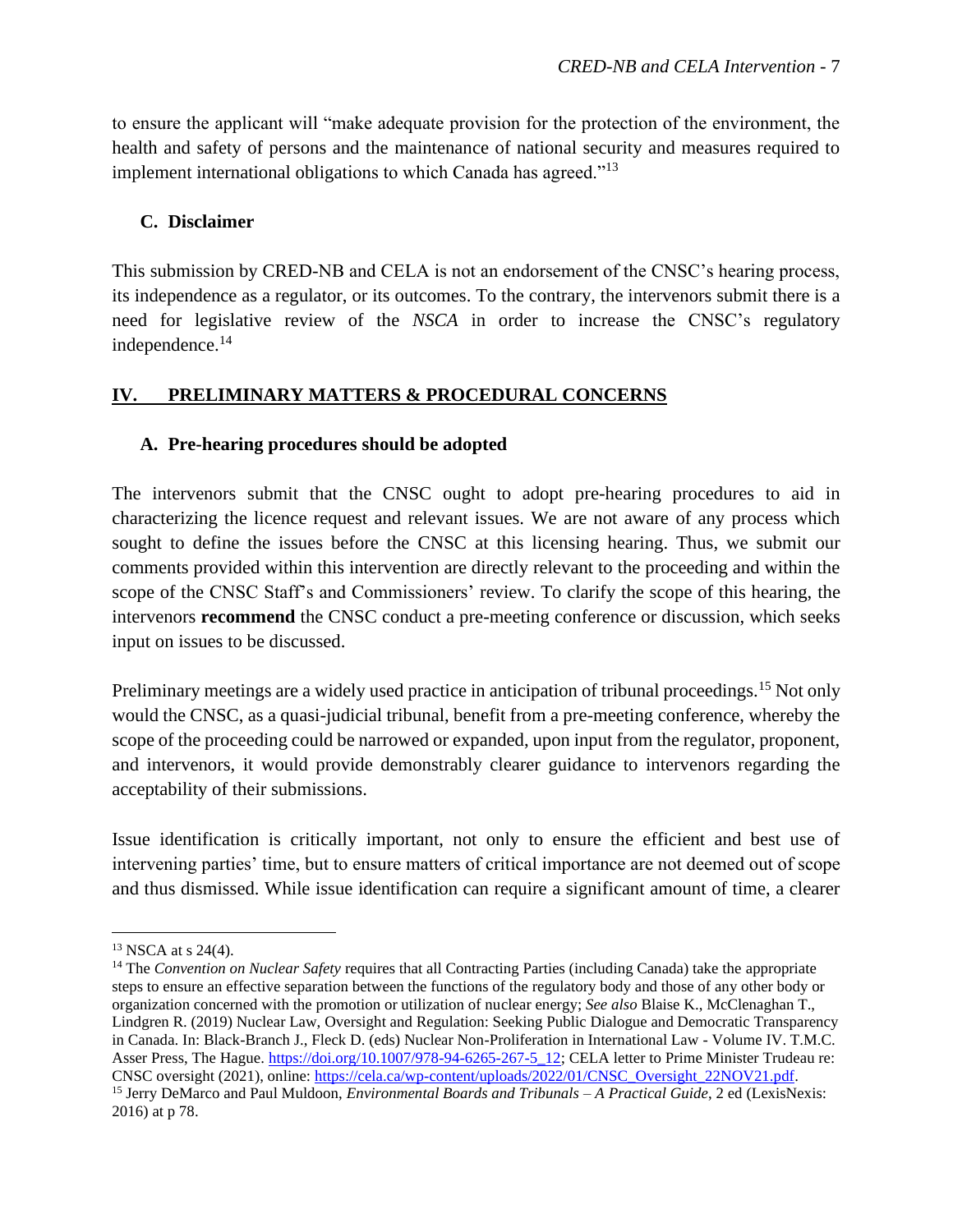sense of the issues and providing the public an opportunity to comment advances procedural fairness. Therefore, as there has not been a public scoping of issues, whereby the CNSC staff, licensees and intervenors can weigh in on the issues which should frame the report, we submit CRED-NB and CELA's comments provided herein are not out of scope.

**Recommendation No. 1:** The CNCS should provide a pre-hearing opportunity where CNSC Staff, licensees and intervenors alike can weigh in on the issues which should frame the licensing hearing and accompanying documents. Given the trend to longer licences, soliciting public comment on the scope of issues which they believe are critical, would provide a starting point for early public engagement.

### <span id="page-9-0"></span>**B. Transparency and disclosure of documents must be a priority in all licensing hearings**

### *i. Environmental justice and public disclosure*

<span id="page-9-1"></span>On January 10, 2022, the intervenors requested some of the key documents referenced in CNSC Staff's and NB Power's CMDs including:

- NB Power's Thermal Plume Assessment (received Jan 24, 2022)
- NB Power's Hazard Screen (received March 12, 2022)
- NB Power's Evacuation Time Estimate Study (received Jan 26, 2022)
- NB Power's Preliminary Decommissioning Plan and Decommissioning Cost Estimate (received January 24, 2022)

While CRED-NB and CELA appreciate the efforts of CNSC Staff to promptly respond to information requests and questions received leading up to this hearing, unfortunately, we submit that proactive disclosure of data is preferred to piecemeal, individual responses. In other words, the documents relied upon in NB Power's and CNSC Staff's CMDs ought to be publicly available by default and not available by request only.

In many prior submissions to the CNSC, CELA has requested the CNSC direct the public release of studies and assessments relied upon by proponents in their licence application.<sup>16</sup> We again bring this concern to the attention of the CNSC and **request** that that all studies referenced in the licence

<sup>&</sup>lt;sup>16</sup> See for instance: Durham Nuclear Awareness Submission to CNSC for the Application to Renew OPG's licence for the Darlington Nuclear Generating Station (CMD 15-H8.29) at 6; Durham Nuclear Awareness and CELA Submission to CNSC for the Site Preparation Licence for OPG's Darlington Site, online: [https://cela.ca/wp](https://cela.ca/wp-content/uploads/2021/05/CELA-and-DNA-Submission-to-CNSC_OPG-Site-Licence-Renewal_Ref-2021-H-04.pdf)[content/uploads/2021/05/CELA-and-DNA-Submission-to-CNSC\\_OPG-Site-Licence-Renewal\\_Ref-2021-H-04.pdf](https://cela.ca/wp-content/uploads/2021/05/CELA-and-DNA-Submission-to-CNSC_OPG-Site-Licence-Renewal_Ref-2021-H-04.pdf) at 4-5; Citizens Against Radioactive Neighbourhoods Submission to CNSC for the Application to Renew BWXT's licence for its Peterborough and Toronto Facilities, online: [https://cela.ca/wp-content/uploads/2020/03/Submission](https://cela.ca/wp-content/uploads/2020/03/Submission-from-CELA-on-behalf-of-CARN-BWXT-Licence-Renewal-Ref.-2020-H-01.pdf)[from-CELA-on-behalf-of-CARN-BWXT-Licence-Renewal-Ref.-2020-H-01.pdf](https://cela.ca/wp-content/uploads/2020/03/Submission-from-CELA-on-behalf-of-CARN-BWXT-Licence-Renewal-Ref.-2020-H-01.pdf) at 9-10.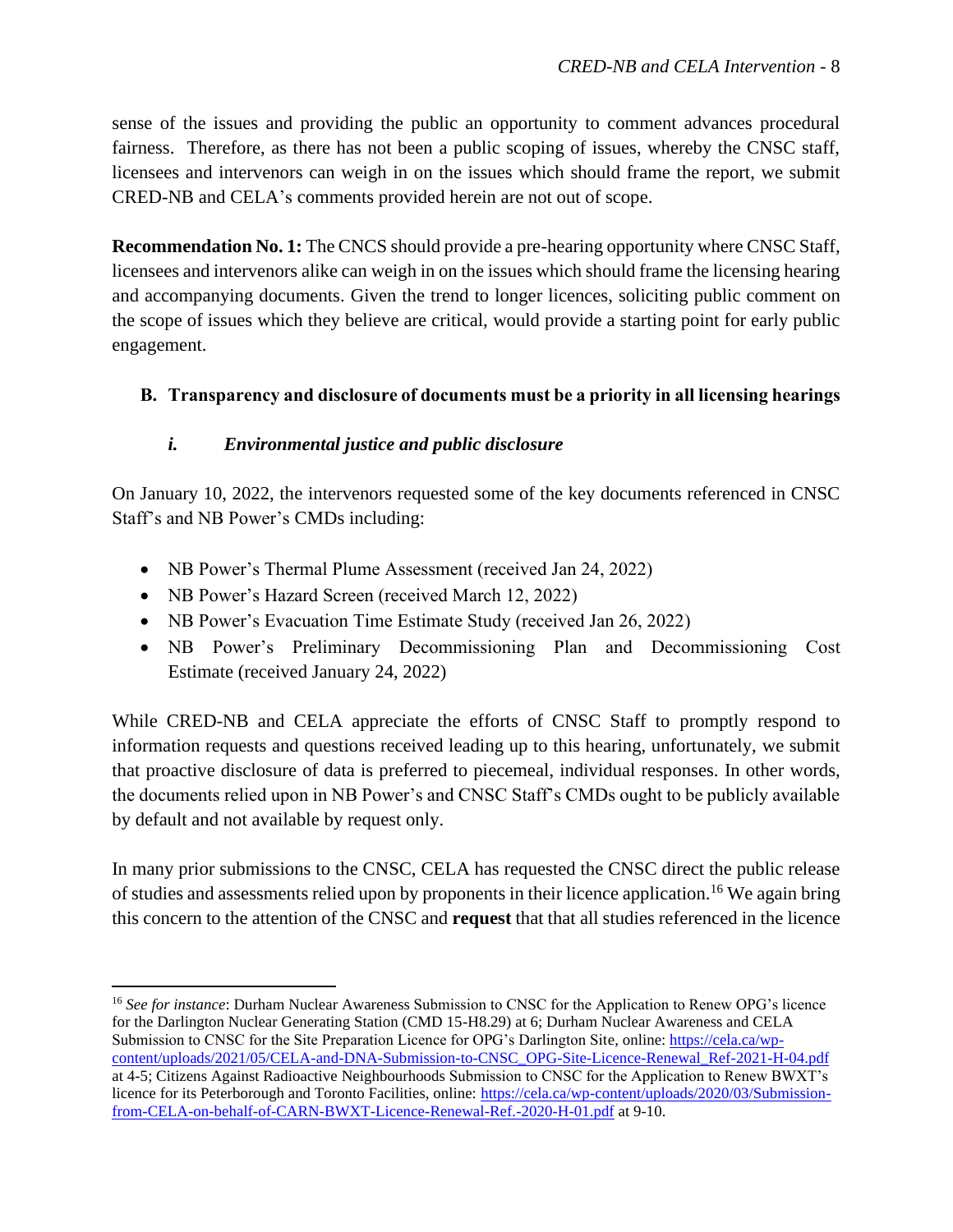applications, and CMDs by CNSC Staff including the proposed licence and Licence Conditions Handbook be available for public dissemination when these documents are publicly released.

Meaningful public participation is not possible without an informed public; therefore, easy access to relevant studies, data, records, etc., is critical. Meaningful participation in decision-making is also critical to advancing environmental justice as it ensures that no population suffers disproportionate adverse environmental or human health effects. A core principle of environmental justice is the public's right to information, or "right to know", which stands for a basic human entitlement to information when there may be direct impacts to health and bodily integrity.<sup>17</sup>

**Recommendation No. 2:** Documents relied upon in NB Power's and CNSC Staff's CMDs ought to be publicly available by default and not available upon request only.

### *ii. Failure to uphold commitments to release hazard assessment*

<span id="page-10-0"></span>As noted above, the intervenors requested a number of key documents and studies referenced in the CMDs and they were provided, either from NB Power or CNSC Interventions. However, our ability to rely on these documents, particularly the Hazard Screen provided by NB Power, was severely compromised because we were prohibited from referencing its contents due to copyright, which prohibits our use or disclosure of the document. The copyright notice states:

This document and the information contained in it are the property of Candu Energy Inc. and have been provided subject to the terms and conditions of an agreement with Candu. No use, disclosure or reproduction of this document or the information contained herein is permitted, except in accordance with the applicable agreement or with the prior written consent of Candu. Candu reserves all intellectual property rights in the document and the information contained herein, including copyright. NB Power also has contractual obligations with its suppliers in order to protect the intellectual property.

Even if the copyright notice did not prevent the intervenors from commenting on the hazard assessment, at least 75% of the hazard assessment is redacted. **The intervenors ask the CNSC to accept the redacted version of the hazard assessment as a sealed document, so that the Commission members are better able to understand the ineffectiveness of so-called public disclosure, and the impact of redactions, which compromises an intervenors' ability to provide the CNSC with meaningful input and review.**

Due to an inability to comment on the hazard assessment, caused by copyright and the redactions, the intervenors can only rely on the scant paragraphs about the assessment discussed in CNSC Staff's CMD, where staff "confirmed" NB Power has a hazard analysis program and noted that

<sup>17</sup> Richard M Brown, 1982 "Canadian Occupational Health and Safety Legislation" (1982) 20:1 Osgoode Hall LJ.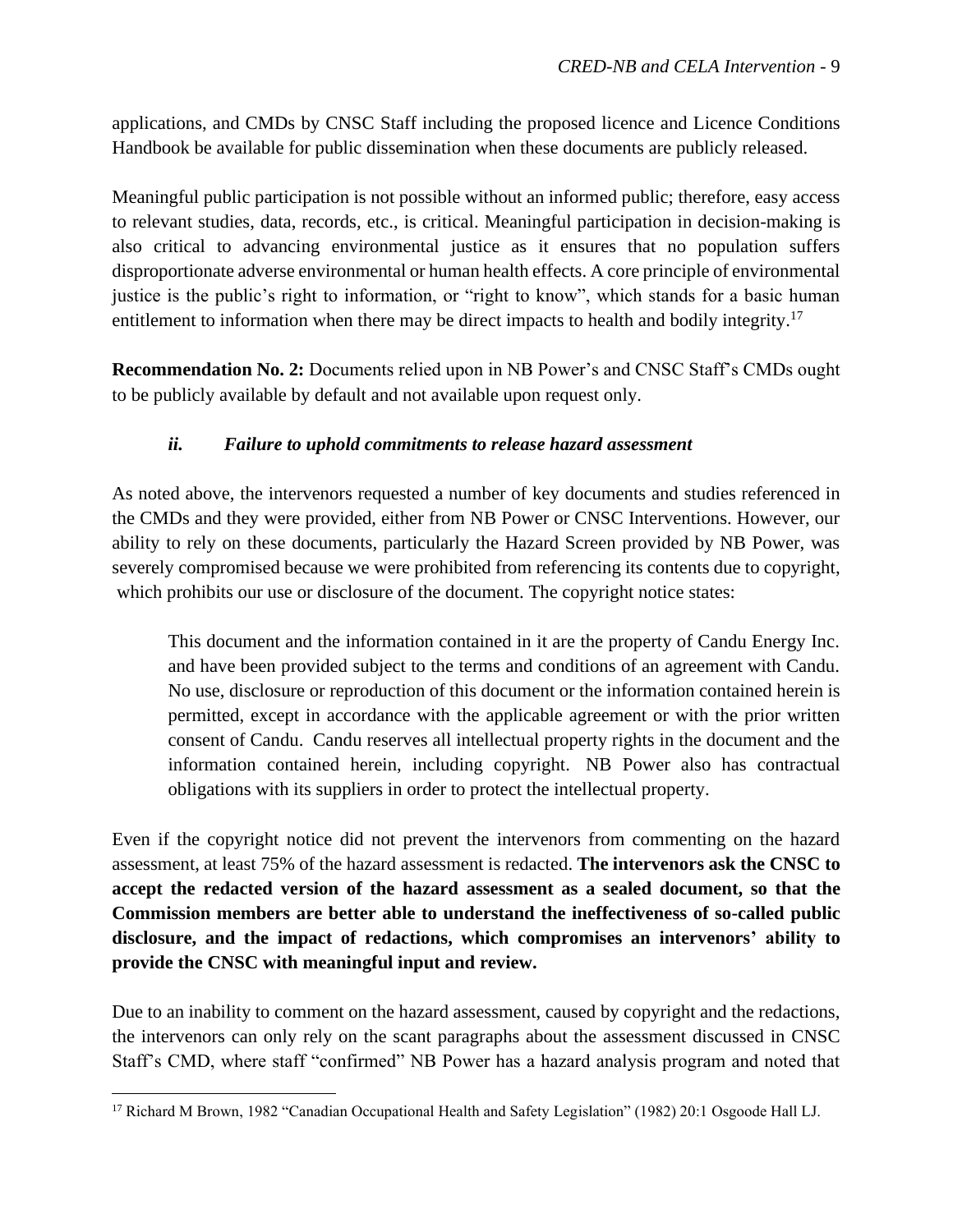the hazard screening was updated in 2016 and meets regulatory requirements.<sup>18</sup> This is of concern to the intervenors given the significance of the hazard assessment, as set out in REGDOC 2.4.1 *Deterministic Safety Analysis*, which provides an indication of the role of a hazard analysis within a reactor facility's design,<sup>19</sup>:

A hazards analysis (such as fire hazard assessment or seismic margin assessment) will demonstrate the ability of the design to effectively respond to credible common-cause events. This analysis is meant to confirm that the NPP design incorporates sufficient diversity and physical separation to cope with credible common-cause events. It also confirms that credited structures, systems and components (SSCs) are qualified to survive and function during credible common-cause events, as applicable.<sup>20</sup>

The intervenors are also very concerned that progress made at the prior licensing hearing in 2017 to ensure the hazard assessment was public, has now been rolled back and gone unnoticed by the CNSC in its oversight. The intervenors submit that the CNSC committed to the public release of NB Power's hazard assessment at the prior relicensing hearing.<sup>21</sup> In 2017, intervenor Chris Rouse had asked for the hazard assessments specific to seismic risk be made publicly available, noting this was a carried-over action item from the prior 2011 Point Lepreau hearing. As Mr. Rouse stated:

The second request is regarding the seismic hazard assessments to be made public. The President himself has asked several times for these to be made public and put on NB Power's website. There was even an action item from the 2011 hearings in which they were requested to do that. These documents are not on NB Power's website, despite the President's request to do so.<sup>22</sup>

The intervenor continued that while they had been granted participant funding to hire a seismologist expert, because the documents were not made publicly available for his review, and on the basis of "insufficient information" they did not have the requisite information basis "to enable meaningful review."<sup>23</sup>

Addressing the lack of public availability of the assessment, then CNCS President Binder stated:

<sup>18</sup> CNSC Staff CMD at p 50.

<sup>19</sup> RegDoc 2.4.1, *Deterministic Safety Analysis* at s 1.5.

<sup>20</sup> *Ibid* at s 3.

<sup>21</sup> NB Power, CMD 22-H2.1 at p 57 [**NB Power CMD**]; CNSC Staff CMD at p 44; Proposed Licence Conditions Handbook at p 60.

<sup>22</sup> Canadian Nuclear Safety Commission, "Transcript of Commission Hearing of May 10, 2017", online:

<https://www.nuclearsafety.gc.ca/eng/the-commission/pdf/Transcript-CommissionHearing-2017-05-10.pdf> at p 256. <sup>23</sup> *Ibid* at p 257.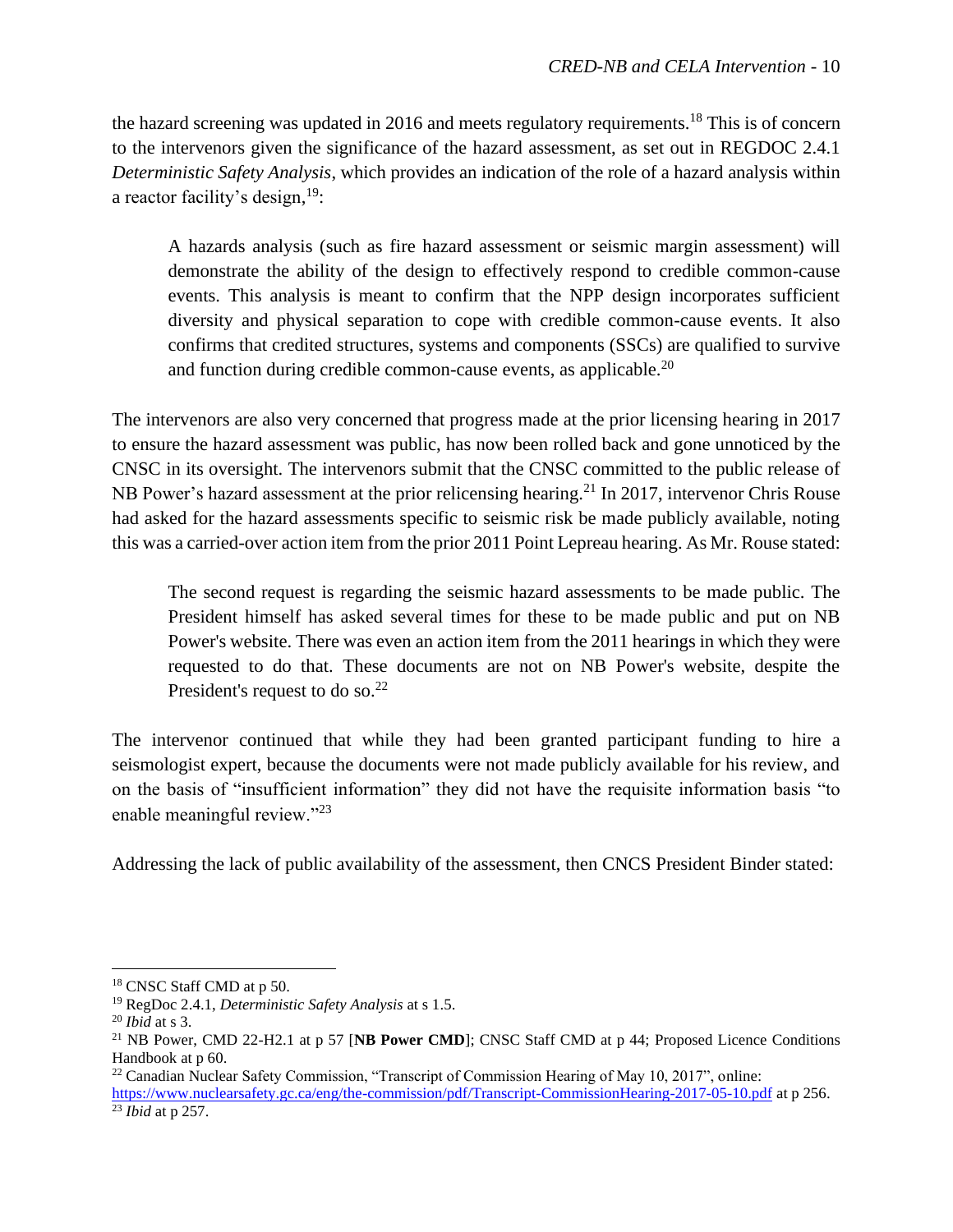I'm just not buying it -- you don't have to disclose this software in the methodology but I'm sure you can release the results so, unless there is absolute things I don't understand, I don't see how a study of earth is confidential. Ever. $24$ 

Mr. Mullin of NB Power then responded:

NB Power has followed the guidance in Reg doc 2.4.2 in producing a PSA summary that we placed on the NB Power website. We made that publicly available. In that PSA summary, we also included summaries of all of the external hazard assessments that we performed, the Seismic Hazard Assessment, the Tsunami Hazard Assessment, and the High Wind Hazard Assessment. The NB Power approach has been that the PSA summary was written in a way for a typical member of the public. If there are special interest groups or anyone else who would like further detailed information, we would release those hazard assessments and we have [emphasis added].<sup>25</sup>

The intervenors submit this exchange, captured in the transcripts, highlights a troubling trend in public disclosure and the need for better oversight, such that action items from previous licensing hearings are tracked, and compliance ensured. This failure to uphold commitments diminishes CRED-NB's trust in the CNSC and the actions of the licensee operating in our community.

When members of the public do not have the same level access to references within the CMDs (which inform the CNSC's decision-making under section 24(4) of the *NSCA*) procedural inequities are created. In turn, trust in the CNSC is diminished because as a regulatory body, it is basing its review and determination of the licensee's actions to protect human health and environment on documents which are not available in the public record.

This approach is contrary to the guidance of the International Atomic Energy Association ("IAEA"), who notes in their document, *Stakeholder Involvement Throughout the Life Cycle of Nuclear Facilities*, "emphasis must be placed on trust by the community of the organizations and institutions involved in the process. Reliability, responsibility and fairness are attributes that foster trust in those participants in decision making processes."<sup>26</sup>

**Recommendation No. 3:** At a minimum, the CNSC should require all licensing documents be publicly disclosed to advance the public's right to know. This is critical, not only in advancing the right to know, but the public's trust in the regulator and the actions of the licensee.

<sup>24</sup> *Ibid* at p 283.

<sup>25</sup> *Ibid* at p 283.

<sup>&</sup>lt;sup>26</sup> International Atomic Energy Agency, "Stakeholder Involvement Throughout the Life Cycle of Nuclear Facilities" (2011), online: [https://www-pub.iaea.org/MTCD/Publications/PDF/Pub1520\\_web.pdf](https://www-pub.iaea.org/MTCD/Publications/PDF/Pub1520_web.pdf) at p 6 [**IAEA Guidance on Stakeholder Involvement**].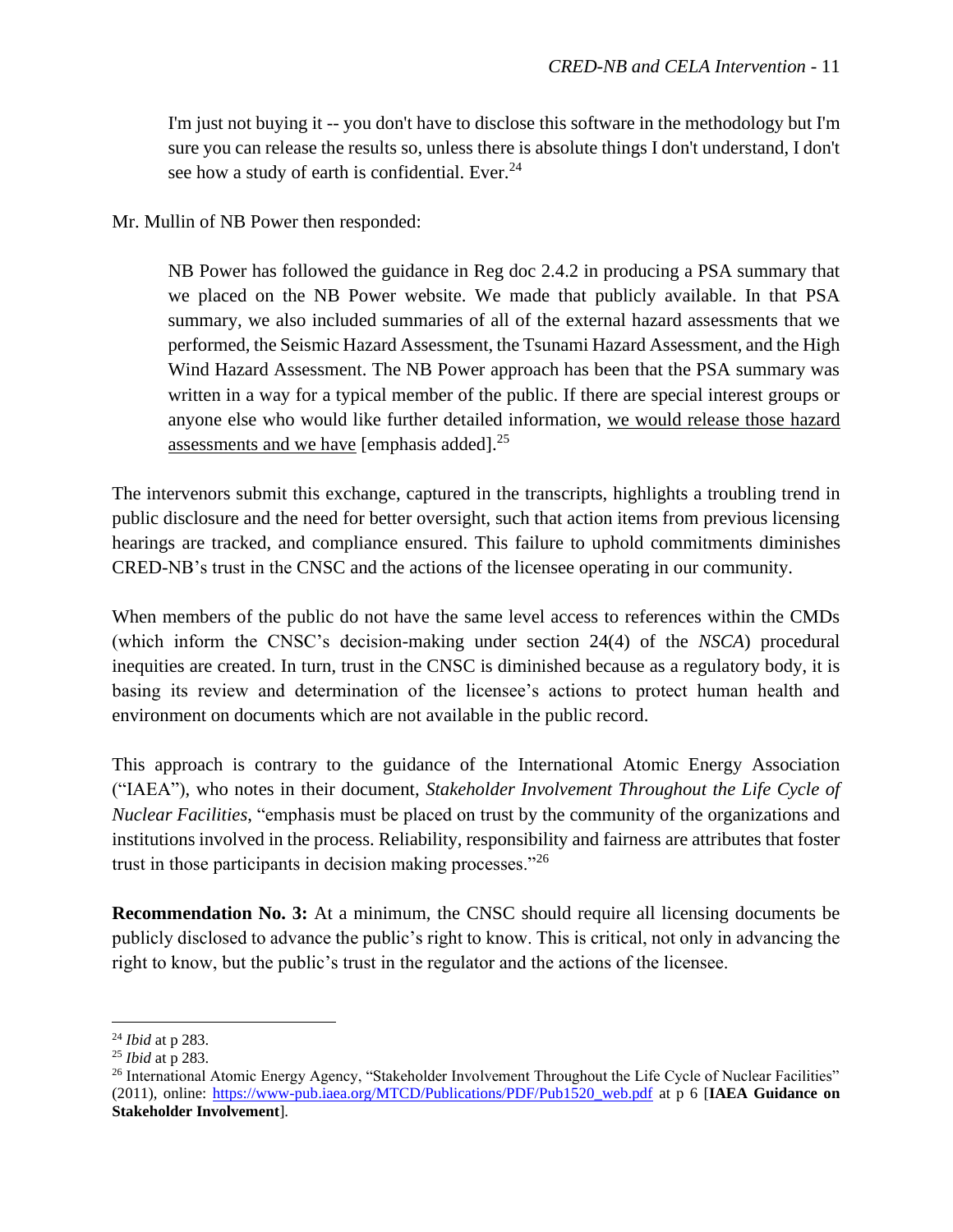**Recommendation No. 4:** The CNSC should immediately initiate a comprehensive review of action items made in previous licensing hearings, to ensure past commitments are upheld and tracked for compliance.

### *iii. Public dissemination of information is a purpose of the CNSC*

<span id="page-13-0"></span>The lack of full, documentary disclosure remains a systemic barrier to meaningful participation before the CNSC and is contrary to one of its core statutory objectives, which is to "to disseminate objective scientific, technical and regulatory information to the public concerning the activities of the Commission and the effects, on the environment and on the health and safety of persons."<sup>27</sup> Per REGDOC 3.6 *Glossary of Terms,* a 'licensed activity' is "[a]n activity described in any of paragraphs 26(a) to (f) of the Act the licence authorizes the licensee to carry on." Section 26(e) of the *NSCA*, which relates to a licence to operate a nuclear facility, is applicable in this instance. Therefore, the *NSCA* clearly contemplates that licensing information, such as the documents the intervenors requested above, are among the "activities" which ought to be publicly disseminated, pursuant to the objects of the Act.

The *NSCA* also requires the CNSC to disseminate "objective" information".<sup>28</sup> Objective is defined as "expressing or dealing with facts or conditions as perceived without distortion by personal feelings, prejudices, or interpretations."<sup>29</sup> The intervenors submit that the CNSC has not fulfilled this obligation; when studies referenced in NB Power's and CNSC Staff's CMDs are not disclosed in full, the public can only rely upon CNSC staff's assessment of the study, its findings and conclusions. Furthermore, without the right to cross-examination as part of the hearing process, there is no ability for members of the public to question the authors, the methods, the scope, and findings. This means there is no ability for the public to view the full licensing record nor ability for experts, who may be retained by public interest intervenors, to provide peer review of the studies and subsequently make recommendations to the CNSC.

**Recommendation No. 5:** References contained in CNSC Staff's and the licensee's CMDs ought to be publicly available so that subject matter experts can provide peer review of the documents. This is necessary for the CNSC is to uphold its obligations to disseminate "objective" information.

**Recommendation No. 6:** The right to cross-examination must be adopted as part of the hearing process so that members of the public have the ability to pose questions regarding, for instance, a study's methods, scope and findings.

 $27$  NSCA at s 9(b).

<sup>28</sup> *Ibid.*

<sup>&</sup>lt;sup>29</sup> Merriam-Webster dictionary, online: [https://www.merriam-webster.com/dictionary/objective.](https://www.merriam-webster.com/dictionary/objective)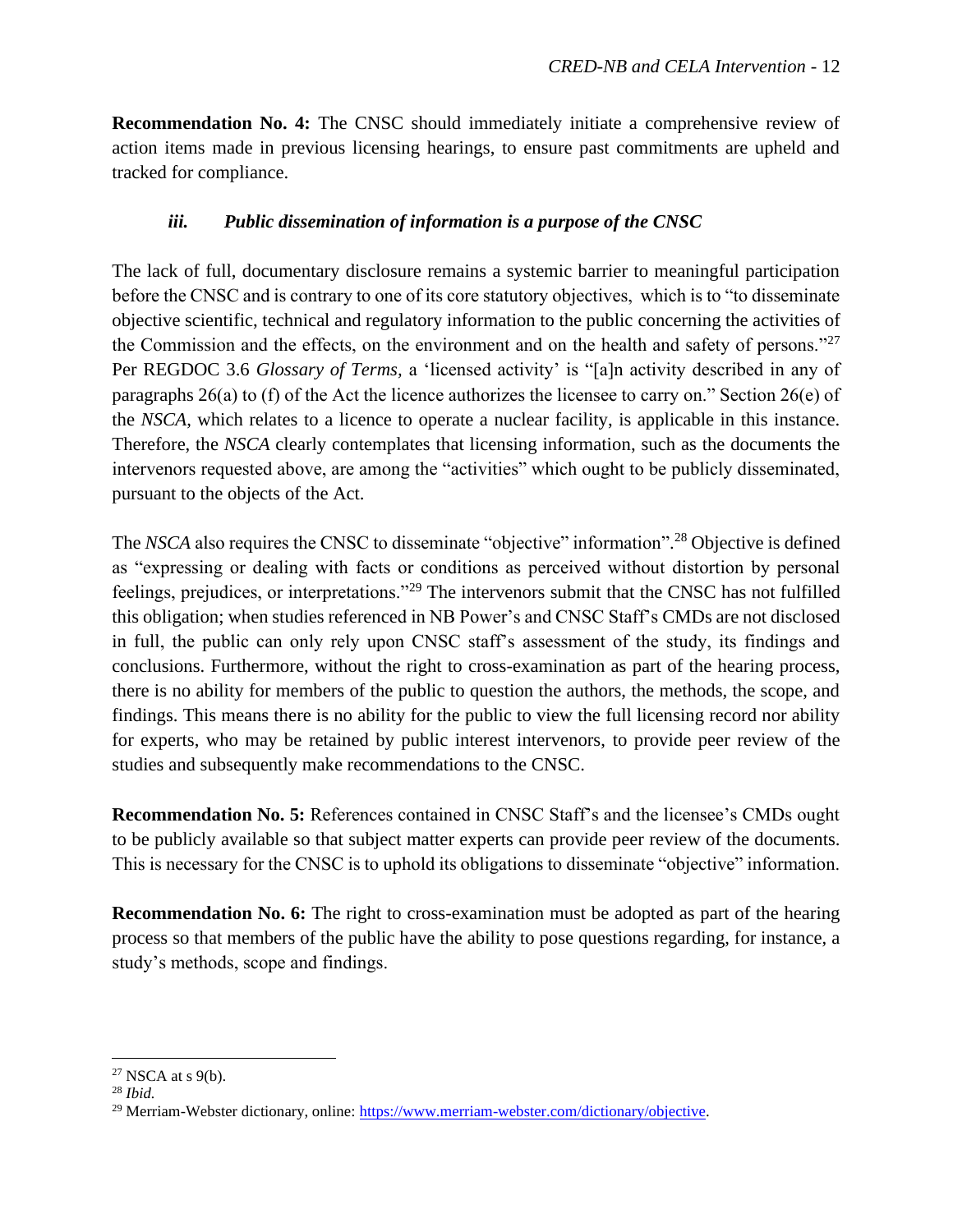#### <span id="page-14-0"></span>**C. The renewal of nuclear operating licences ought to be subject to impact assessment**

The intervenors submit that the renewal of nuclear operating licences should be subject to the *Impact Assessment Act* ("IAA") since they generally raise environmental, health and socioeconomic issues, as well as broader sustainability considerations, which are best addressed within the IA process. This recommendation is based on our experience to date in federal IAs (formerly known as environmental assessments) and CNSC licencing proceedings in relation to various proposals to site, build, refurbish, extend the life of, dispose of waste from, or decommission nuclear energy facilities.<sup>30</sup>

The intervenors do not support the continued exclusion of significant nuclear projects from the *IAA*<sup>31</sup> which was proclaimed into force on August 28, 2019, and supersedes the *Canadian Environmental Assessment Act, 2012*. As Canada's federal environmental assessment statute, it outlines which federal undertakings require an impact assessment (formerly, environmental assessment). The *Physical Activities Regulations*<sup>32</sup>, also known as the Project List, identifies the types of activities considered designated projects subject to the *IAA*. Projects not included in the Regulations - such as refurbishment/life extension of nuclear power plants, decommissioning of nuclear facilities, and the renewal of nuclear operating licences - are excluded from the robust and participatory requirements of an impact assessment under the *IAA*.

We note the following shortcomings to the CNSC's process which would have been remedied had an impact assessment ("IA") been undertaken:

*First*, the *IAA* establishes a rigorous, multi-step process for assessing the environmental, health, social and economic effects of designated projects in order to prevent adverse effects and foster sustainability. Without an IA, there is no legislative requirement that a nuclear facility's ongoing contribution to, promotion of, or harm to sustainability to be examined.<sup>33</sup> While nuclear facilities are subject to an environmental risk assessment ("ERA") under the CNSC's licence renewal

<sup>30</sup> See for example: CELA's submission in response to OPG's application for a licence amendment to authorize activities related to the production and possession of molybdenum-99 (Mo-99) at the Darlington Nuclear Generating Station (2021), online: [https://cela.ca/wp-content/uploads/2021/09/OPG-Darlington-Mo-99-Licence-](https://cela.ca/wp-content/uploads/2021/09/OPG-Darlington-Mo-99-Licence-Amendment.pdf)[Amendment.pdf;](https://cela.ca/wp-content/uploads/2021/09/OPG-Darlington-Mo-99-Licence-Amendment.pdf) CELA, CCRCA, NWW, and Northwatch Joint Submission in response to CNL's proposed decommissioning licence amendment for the Douglas Point Waste Facility (2020), online: [https://cela.ca/wp](https://cela.ca/wp-content/uploads/2020/10/Submission-from-CELA-Douglas-Point-Ref-2020-H-04.pdf)[content/uploads/2020/10/Submission-from-CELA-Douglas-Point-Ref-2020-H-04.pdf;](https://cela.ca/wp-content/uploads/2020/10/Submission-from-CELA-Douglas-Point-Ref-2020-H-04.pdf) CELA's submission in

response to CNL's draft Environmental Impact Statement for the proposed near surface disposal facility at Chalk River (2017), online[: https://cela.ca/wp-content/uploads/2019/07/1112CNLDraftEIS-NearSurface.pdf.](https://cela.ca/wp-content/uploads/2019/07/1112CNLDraftEIS-NearSurface.pdf) <sup>31</sup> CNSC Staff CMD at p 6.

<sup>32</sup> *Physical Activities Regulations*, SOR/2019-285.

<sup>33</sup> Kerrie Blaise and Shawn-Patrick Stensil, "Small Modular Reactors in Canada: Eroding Public Oversight and Canada's Transition to Sustainable Development" in Jonathan L Black-Branch and Dieter Fleck (eds), *Nuclear Non-Proliferation in International Law – Volume V – Legal Challenges for Nuclear Security and Deterrence* (2020, Asser Press: The Hague) 209 at p 220 [**Blaise and Stensil, 2020**].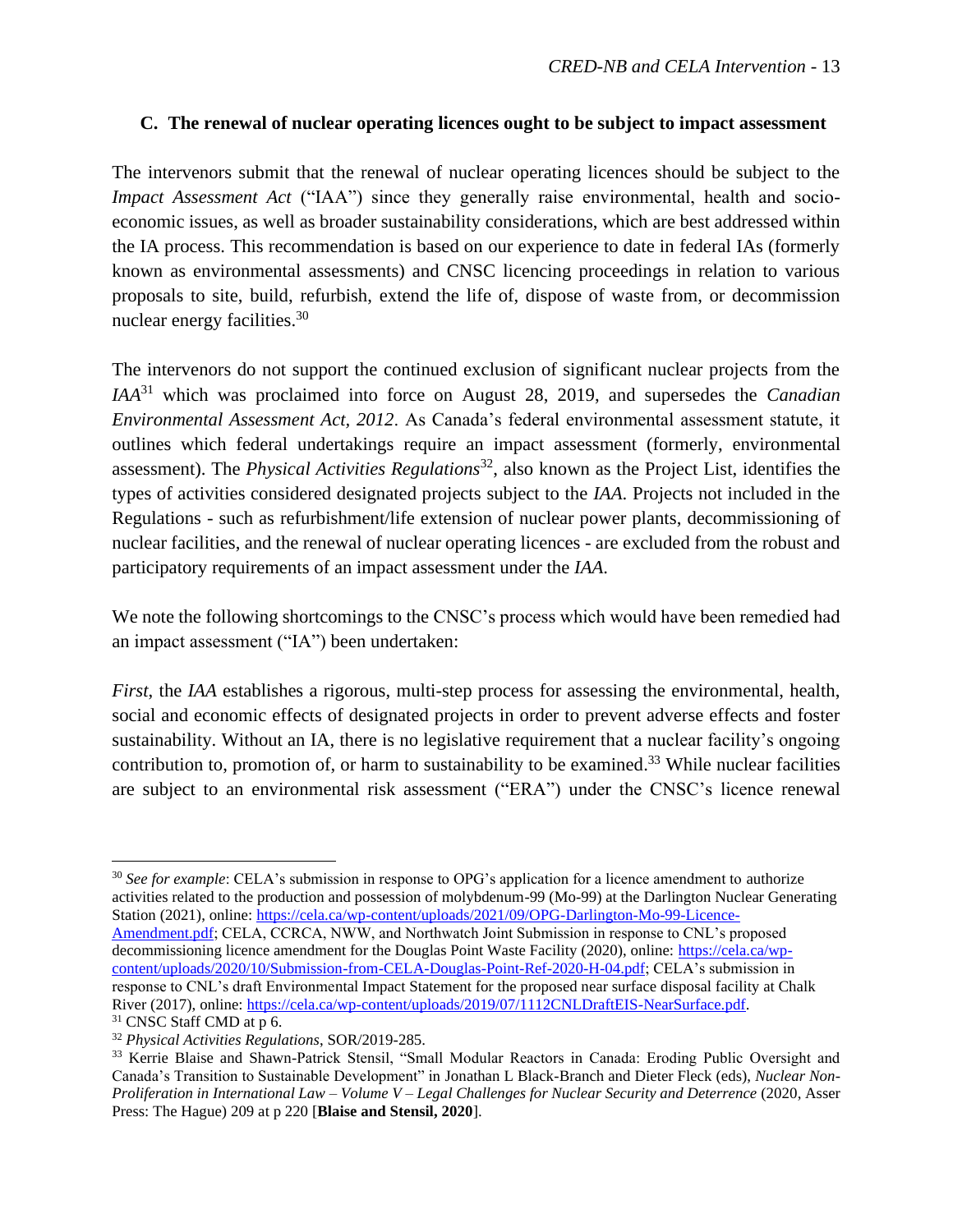process, the depth and rigour of this review is not equivalent to an IA process. Further, the CNSC's regulatory mandate does not include more broadly scoped environmental planning issues.<sup>34</sup>

*Second*, without an IA, there is no forum to address alternatives to the proposed licensing renewal. Considering 'alternatives to the project' and 'alternative means of carrying out the project' are required considerations under the *IAA* which are not before the CNSC in the narrow licensing process provided for in the *NSCA*. 35

*Third*, the *IAA* requires meaningful public participation throughout the assessment process and establishes a participant funding program to enable members of the public to engage in the IA process. Absent an IA, the public's opportunity to weigh-in on the need for the project, its purpose, and potential alternatives is severely limited.

**Recommendation No. 7:** The renewal of nuclear operating licences should be fully subject to the federal *Impact Assessment Act* so that considerations of the need and purpose of the project, as well as alternatives, could be fully assessed against a range of factors including accidents and malfunctions, cumulative effects, sustainability, identity factors and Indigenous knowledge and culture.

### <span id="page-15-0"></span>**V. DETAILED COMMENTS AND RECOMMENDATIONS**

CRED-NB and CELA submit a 25-year licence is patently unreasonable in the circumstance and should be denied for the following reasons, each detailed below:

- A. NB Power's request for a 25-year licence is contrary to the public interest;
- B. NB Power's licence application fails to consider the impact of new developments, including a potential Small Modular Reactor and reprocessing facility;
- C. NB Power's licence application relies on outdated and incomplete environmental data;
- D. NB Power's request for a 25-year licence extends beyond the operating life of the facility;
- E. NB Power's licence application fails to expressly consider climate change; and
- F. NB Power's consideration of off-site emergency planning and preparedness at Point Lepreau is insufficient to protect human health and the environment.

### <span id="page-15-1"></span>**A. NB Power's request for a 25-year licence is contrary to the public interest**

The intervenors are highly concerned by NB Power's request for a 25-year licence and submit it is contrary to the public interest mandate of the CNSC for a number of interrelated reasons, including that it shields licensee activities from the public oversight and participation mechanism

<sup>34</sup> IAA, s 22; Blaise and Stensil, 2020 at p 221.

 $35$  IAA, s 22(1)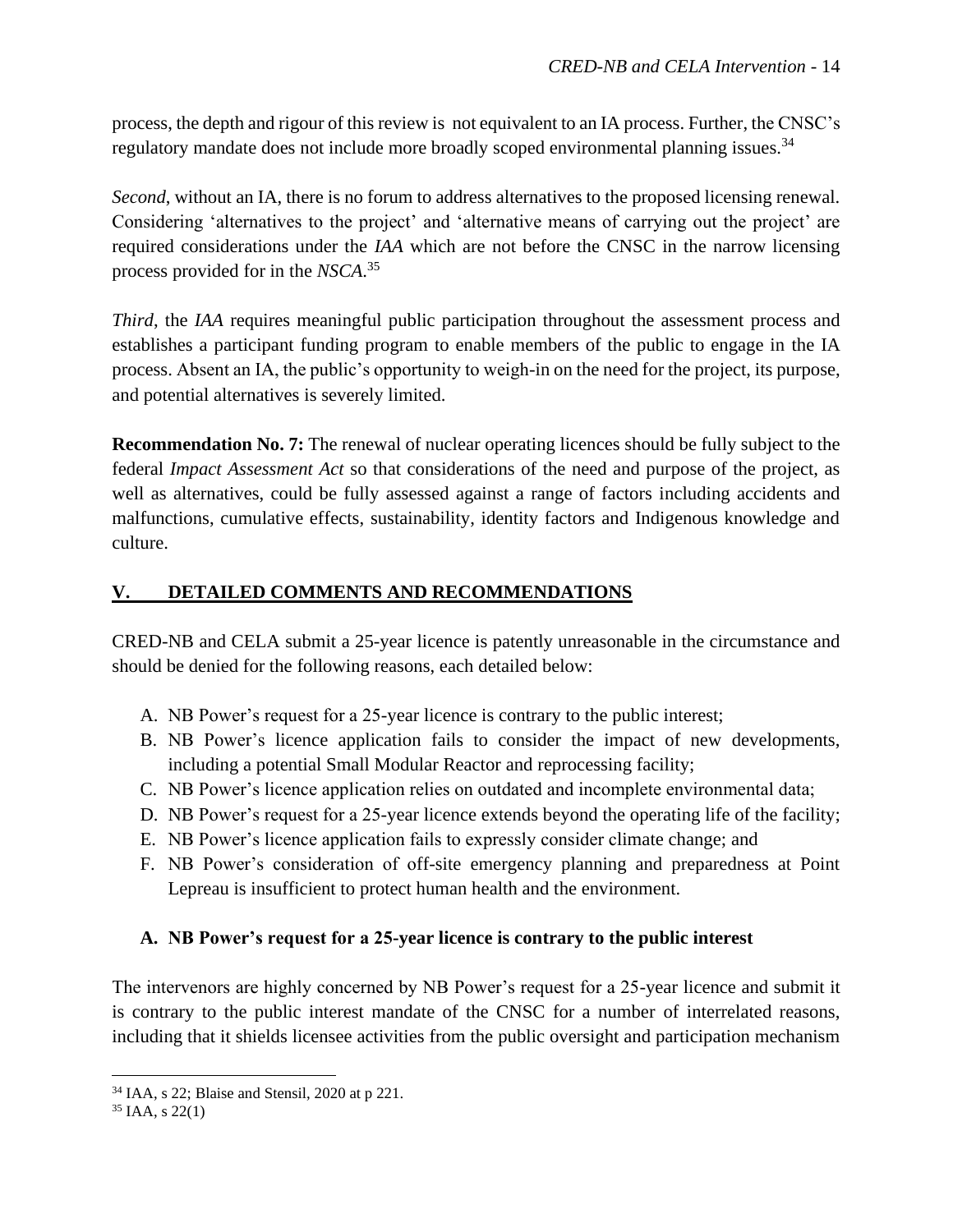provided in section 40(1) of the *NSCA*; it would mean relying on more discretionary forms of public engagement like CNSC meetings which are not subject to the licensing framework of the *NSCA*; and it would be contrary to international guidance and precedents.

#### <span id="page-16-0"></span>*i. Public oversight and participation*

The intervenors oppose NB Power's request for a 25-year licence as it removes the opportunity for a public hearing under section  $40(1)$  of the *NSCA* for the duration of a full generation.<sup>36</sup> This approach is contrary to the public interest mandate of the CNSC, as a 25-year licence would effectively shield NB Power's operations at Point Lepreau from a public hearing until 2047. As the intervenors have previously submitted to the CNSC, we do not support the CNSC's transition to longer licences, as they significantly reduce public scrutiny of licensee operations, access to information, and effectively eliminate meaningful public participation. <sup>37</sup> Indeed, as we argue below, there are good reasons, including issues with equipment due to ongoing operations and aging, the potential impacts of climate change and the changing nature of cyber threats, to evaluate projects and their impacts even more frequently in the future.

*First,* the IAEA publication, *Stakeholder Involvement Throughout the Life Cycle of Nuclear Facilities*, notes that "public participation in decisions can promote a greater degree of understanding of the issues and can help to develop appreciation of the actual risks and benefits of nuclear energy<sup>38</sup> As such, shorter-term licences provide more frequent opportunities to publicly reassess a licence in accordance with licensing purposes, including compliance with regulatory requirements, CNSC RegDocs and international guidance.<sup>39</sup>

**(g)** the licensee, before taking any measure under any of paragraphs 43(4)(c) to (f);

<sup>36</sup> **40 (1)** Subject to subsection (2), the Commission shall provide an opportunity to be heard in accordance with the prescribed rules of procedure to

**<sup>(</sup>a)** the applicant, before refusing to issue a licence under section 24;

**<sup>(</sup>a.1)** the applicant, before refusing to authorize its transfer under section 24;

**<sup>(</sup>b)** the licensee, before renewing, suspending, amending, revoking or replacing a licence, or refusing to renew, suspend, amend, revoke or replace a licence, under section 25;

**<sup>(</sup>c)** any person named in or subject to the order, before confirming, amending, revoking or replacing an order of an inspector under subsection 35(3);

**<sup>(</sup>d)** any person named in or subject to the order, before confirming, amending, revoking or replacing an order of a designated officer under subsection 37(6);

**<sup>(</sup>e)** the applicant, before confirming a decision not to issue a licence or authorize its transfer — and the licensee, before confirming a decision not to renew, amend, revoke or replace a licence or authorize its transfer — under paragraph  $43(4)(a)$ ; **(f)** the licensee, before confirming, varying or cancelling a term or condition of a licence under paragraph 43(4)(b);

**<sup>(</sup>h)** any person named in or subject to the order, before taking any measure under any of paragraphs 43(4)(g) to (j); and **(i)** any person named in or subject to the order, before making any other order under this Act.

<sup>&</sup>lt;sup>37</sup> See for example: Submission from CELA on behalf of Citizens Against Radioactive Neighbourhoods in response to BWXT's 10-year licence renewal for its Peterborough and Toronto facilities (2020), online: [https://cela.ca/wp](https://cela.ca/wp-content/uploads/2020/03/Submission-from-CELA-on-behalf-of-CARN-BWXT-Licence-Renewal-Ref.-2020-H-01.pdf)[content/uploads/2020/03/Submission-from-CELA-on-behalf-of-CARN-BWXT-Licence-Renewal-Ref.-2020-H-](https://cela.ca/wp-content/uploads/2020/03/Submission-from-CELA-on-behalf-of-CARN-BWXT-Licence-Renewal-Ref.-2020-H-01.pdf)[01.pdf](https://cela.ca/wp-content/uploads/2020/03/Submission-from-CELA-on-behalf-of-CARN-BWXT-Licence-Renewal-Ref.-2020-H-01.pdf)

<sup>38</sup> IAEA Guidance on Stakeholder Involvement at p 7.

<sup>39</sup> *See* S. Blake (2017) Administrative Law in Canada (6th Ed): Toronto: Lexis Nexis Canada, p 138 **[Admin Law in Canada]**.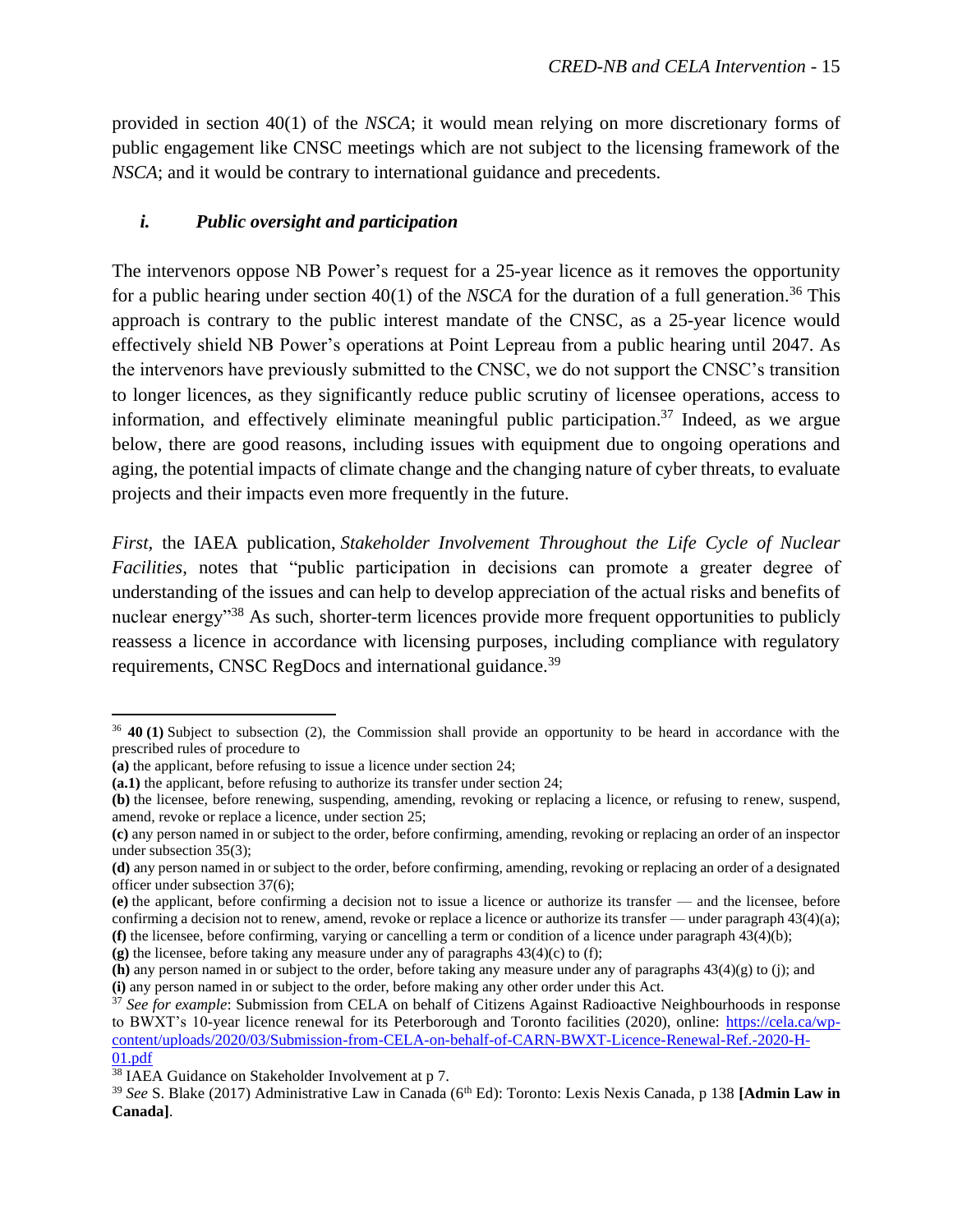*Second,* because of their complex and hazardous nature, nuclear power plants and related facilities pose substantial risks to human health, safety and the environment. Our understanding of these dangers is continuously evolving; a dozen years ago, few would have expected three nuclear reactors at a single site melt down one after the other, as happened at Fukushima Daiichi in 2011. Formal licensing processes allow for the compulsory re-evaluation of the risks stemming from nuclear plants. Applications for licence renewal should, therefore, not just attract the highest level of procedural protections, but also build in rights for public intervention, including notice, awareness of the impacts, and regular opportunities to respond, interrogate industry claims, and offer independent expert advice. The intervenors submit that a 25-year licence would significantly reduce the level of procedural protections and rights for the public to participate in a public hearing process per section 40(1) of the *NSCA.*

Specifically, a 25-year licence term would minimize public scrutiny of licensee operations and access to information because of the duration of time between hearings and the accompanying lack of meaningful ways for the public to engage with the Commission and licensee. Shorter licences and more frequent hearings, which are responsive to the operations being undertaken by licensees, would better serve the public interest.

*Third,* by limiting meaningful public participation and access to information for a full generation, a 25-year licence term would also diminish public trust in the CNSC and the licencee. IAEA guidance on stakeholder involvement provides that "[e]stablishing trust can be enhanced when an inclusive approach to stakeholder involvement is adopted […] to help ensure that all those who wish to take part in the process have an opportunity to express their views and have access to information on how public comments and questions have been considered and addressed."<sup>40</sup> In short, public confidence in the use of nuclear material and technology can be enhanced by an authorization process that reflects a high degree of openness and transparency on the part of the authorities.<sup>41</sup> This is lost if there is only one chance every generation for the public to meaningfully engage in dialogue with the CNSC and the licencee about their concerns.

*Fourth,* a 25-year licence would limit the opportunity for the public and community groups to raise issues of timely and urgent importance. One of the stated aims of CRED-NB is to promote the earliest possible transition of the NB electricity grid to truly clean, truly affordable, reliable renewable power. As the established cost of nuclear power is already higher than that of renewable power and continues to increase while the cost of producing renewable power is lower and continues to decrease, this transition is clearly desirable. New technologies for energy storage plus smart grid technologies for drawing on different renewable sources and stored energy, as needed, have ensured that renewable power can be a fully reliable energy source. In light of this reality, it

<sup>40</sup> IAEA Guidance on Stakeholder Involvement at p 6.

<sup>41</sup> Carlton Stoiber, Alec Baer, Norbert Pelzer & Wolfram Tonhauser (eds), *Handbook on Nuclear Law* (2003, IAEA: Austria) at p 36; see also IAEA Guidance on Stakeholder Involvement at p 6.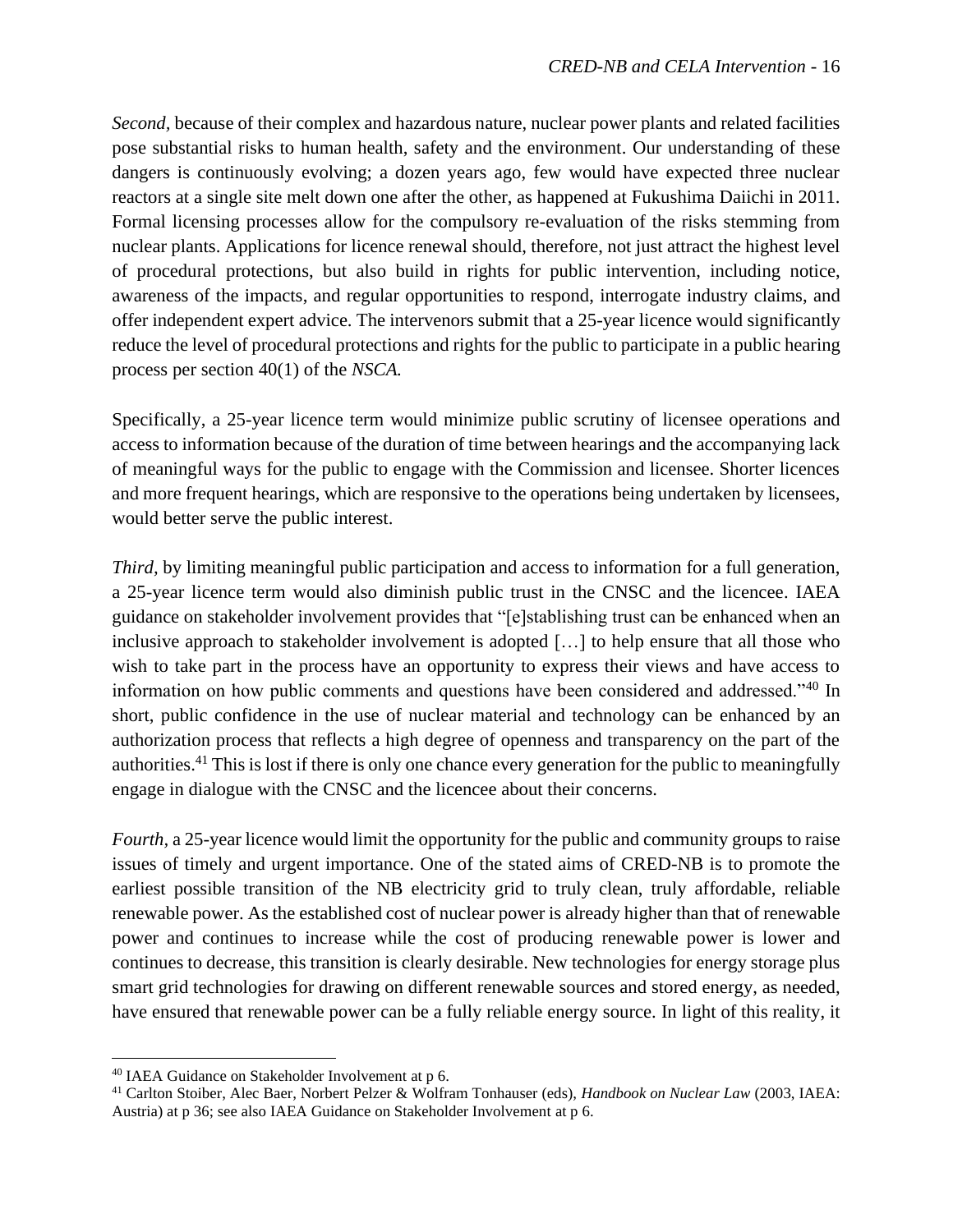would not be appropriate to grant a 25-year licence. A short licence period would also allow the public to weigh in more frequently on the advisability and timing for shutting down and decommissioning the Lepreau station. An early shutdown carries the attendant benefit of ending the production of radioactive waste which is expensive to store and which has no proven-safe method of disposal.

**Recommendation No. 8:** Licence renewals should be subject to shorter licensing terms as it provides the opportunity for public hearings under section 40(1) of the *NSCA*, and enhances the openness and transparency of the CNSC, and its oversight of nuclear uses and technologies. These opportunities are critical to building the public's trust in the regulator and would be lost if there is only one chance every generation for the public to participate in a hearing and engage in dialogue with the CNSC and the licencee about their concerns.

### <span id="page-18-0"></span>*ii. Regulatory framework and oversight*

The intervenors submit that the CNSC Staff's recommendation that the Commission renew the Point Lepreau PROL for a period of 20 years from July 1, 2022, to June 30, 2042, is contrary to the public interest because CNSC Staff erred in finding discretionary forms of public engagement, such as regulatory oversight meetings, are sufficient stand-ins for public hearings under the *NSCA*. CRED-NB and CELA do not accept CNSC staff's position that a 20-year licensing term is justified based on improvements to the regulatory framework and oversight practices of the CNSC.

*First*, the intervenors do not agree that the annual Regulatory Oversight Report for Nuclear Power Generating Sites is an appropriate alternative to more regular, site-specific licensing hearings. During Part I of the public hearing held on January 26, 2022 to consider NB Power's licence renewal request, CNSC staff stated "[w]ith respect to the engagement of the public, we put the ROR as one of the fundamental pillars for the long-term licence, for the engagement of the public and the Indigenous peoples."<sup>42</sup> The intervenors submit that a public hearing before the CNSC provides greater procedural rights and protections than other CNSC forums, such as the annual Regulatory Oversight Reports ("ROR") and meetings. Furthermore, while licence renewal hearings are subject to provisions 24(4) of the *NSCA* and the CNSC's Rules of Procedure, which provide some degree of procedural rights for the public, these statutory requirements do not apply to RORs.

It has been CELA's experience that the intent of RORs is not to change or amend licences or licence conditions, but rather to receive updates on licensee activity. Further, the public is excluded from oral interventions which provide an opportunity for interrogations and dialogue with the

<sup>42</sup> Canadian Nuclear Safety Commission, "Transcript of January 26, 2022 Public Hearing", online: <https://nuclearsafety.gc.ca/eng/the-commission/pdf/Transcript-Hearing-Jan26,2022-e.pdf> at p 80.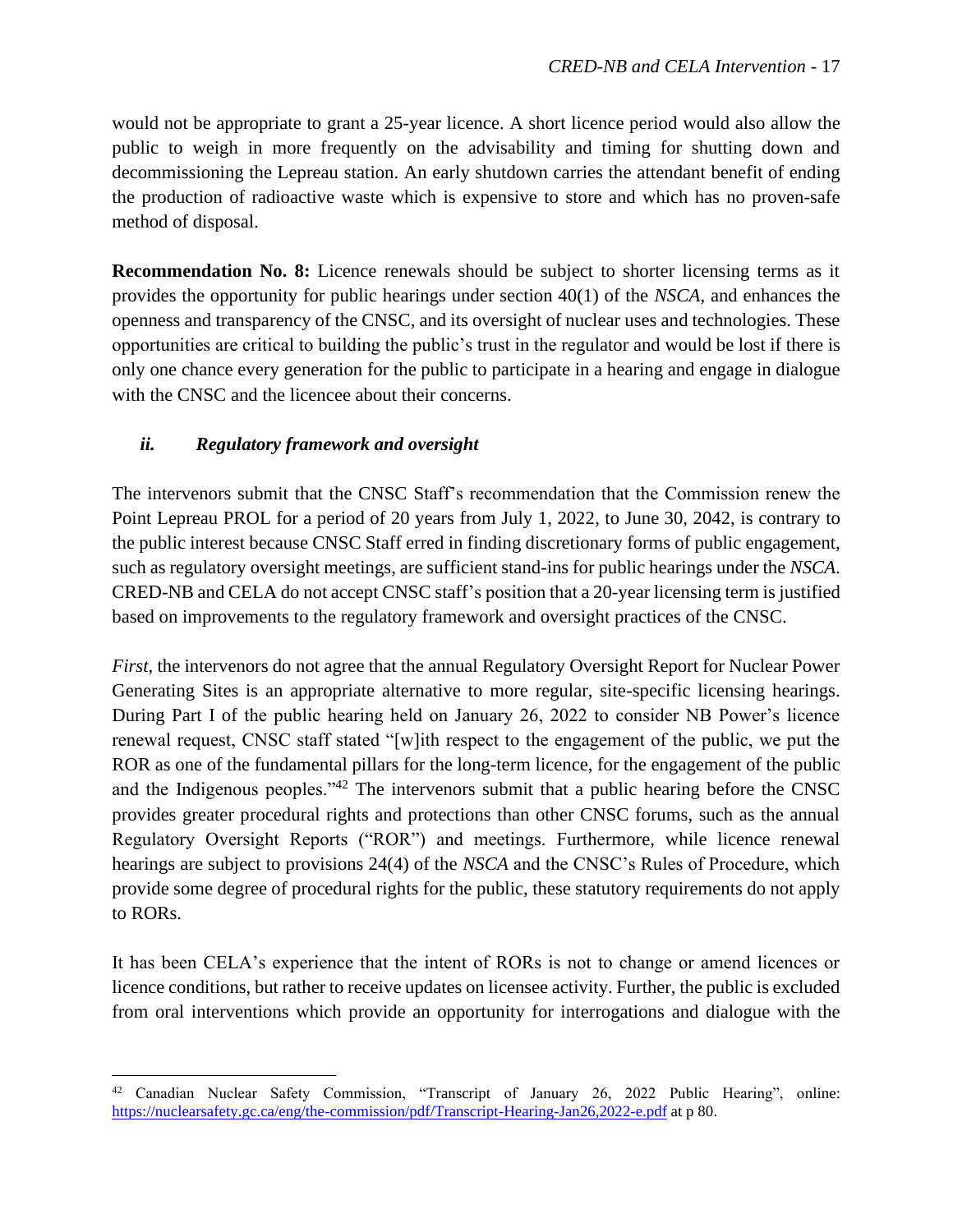proponent and Commission members. As such, the ROR is ill suited to resolving the concerns being made by the intervenors in the context of this licence renewal.

*Second*, the intervenors do not accept CNSC staff's position that the Safety and Control Area ("SCA") framework ensures comprehensive and consistent oversight of licensed activities. The CNSC evaluates how well licensees meet regulatory requirements and expectations based on a set of fourteen distinct SCAs. The intervenors submit there are several gaps in the SCA framework which often result in less than comprehensive oversight of licenced activities and limit CNSC staff's assessment of those activities. Indeed, CRED-NB and CELA are concerned that the CNSC often has a legal obligation to consider issues that may be broader than those encompassed in the 14 SCAs. For example, the Waste Management SCA only "covers internal waste-related programs that form part of the facility's operations up to the point where the waste is removed from the facility to a separate waste management facility."<sup>43</sup> Therefore, issues of off-site waste storage or disposal are not covered under the SCA framework, even though the CNSC may be required to consider them in order to meet its licensing duty regarding protection of the environment and human health as set out in section 24(4)(b) of the *NSCA*.

*Third*, the intervenors do not accept CNSC staff's position that regulatory control measures—such as status reports, event initial reports, periodic safety reviews and environmental risk assessments—justify the use of longer licencing terms. For example, CNSC Staff note that NB Power is required to conduct a Probabilistic Safety Analysis, Environmental Risk Assessment, and Preliminary Decommissioning Plan every 5 years, and a Periodic Safety Review every 10 years. Contrary to CNSC Staff's suggestion, the 5-to-10-year frequency of these submissions provide yet another reason to not exceed this timeframe for licensing, so that the public can have the opportunity to review and comment on the most recent iterations of these licensing basis documents.

As a result of the above noted deficiencies, the intervenors submit that the CNSC should disregard CNSC Staff's recommendation for a 20-year licensing term.

**Recommendation No. 9:** Regulatory Oversight Reports and meetings are not sufficient alternatives to licensing hearings given their limited scope and exclusion of oral intervention opportunities. They should not be relied upon to remedy outstanding issues resulting from licensing hearings, nor used as a stand-in for public hearings.

**Recommendation No. 10:** The CNSC should disregard CNSC staff's recommendation for a 20 year licencing term.

<sup>43</sup> Canadian Nuclear Safety Commission, "Safety and control areas" (2021), online: <https://nuclearsafety.gc.ca/eng/resources/publications/reports/powerindustry/safety-and-control-areas.cfm>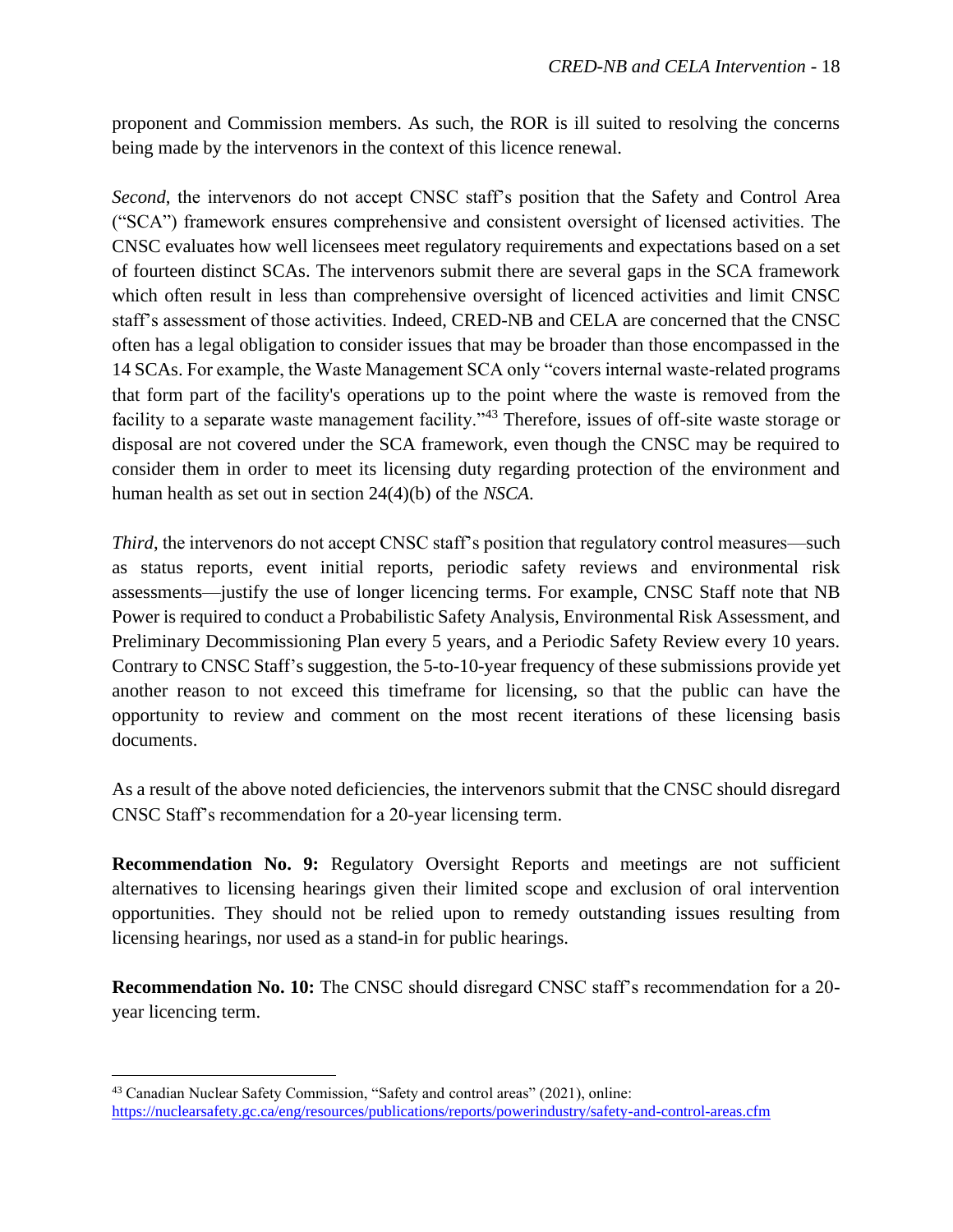#### <span id="page-20-0"></span>*iii. International precedents*

The intervenors submit that it would be contrary to the public interest to accept CNSC staff's recommendation for a 20-year licencing term based on international precedents. In making their recommendation, CNSC staff note they have "considered international precedence and benchmarking regarding longer term licences that range from 10 years to lifetime licences."<sup>44</sup> However, in their brief analysis of international licence periods, CNSC staff have not provided sufficient information about what factors are considered by nuclear regulators in other jurisdictions during the licence application and renewal process.<sup>45</sup>

Indeed, the intervenors submit that nuclear licencing procedures in other jurisdictions are quite prescriptive compared to Canada's highly subjective approach. For example, the U.S. Nuclear Regulatory Commission ("NRC") sets very detailed regulatory requirements that a nuclear facility and operator must meet to be licensed. The license renewal process requires that both a technical review of safety issues and an environmental review be performed for each application, and NRC regulations - [10 CFR Part 51](https://www.nrc.gov/reading-rm/doc-collections/cfr/part051/index.html) and [10 CFR Part 54](https://www.nrc.gov/reading-rm/doc-collections/cfr/part054/index.html) - contain very detailed requirements for each of these reviews, outlining their scope, content and technical basis.<sup>46</sup>

In contrast, the CNSCs licencing scheme is so overly reliant on guidance principles and nonbinding language that it is very difficult for an observer to tell what is sufficient under the Act and regulations. The few mandatory/prescriptive provisions in the *NSCA* and accompanying regulations generally only require the license applicant to address several topics or areas of concern but offer nearly no concrete provisions for how they should be addressed or what would constitute sufficient planning and analysis under them.<sup>47</sup> Further, while RegDocs give license applicants and the general public some insight into what the CNSC would like to see in an application, the use of non-binding language (e.g. "should" or "may" instead of "shall" or "must") in these documents makes it difficult to discern the threshold of information the CNSC would consider to be sufficient to address a listed area of concern. 48

As such, CNSC Staff's recommendation for a 20-year licence based on international precedent cannot be relied upon by the CNSC as a basis for granting the licence.

<sup>44</sup> CNSC Staff CMD at p 13.

<sup>45</sup> *Ibid* at pp 13-14.

<sup>46</sup> United States Nuclaer Regulatory Commission, Part 51, online: https://www.nrc.gov/reading-rm/doccollections/cfr/part051/index.html; Part 54, online[: https://www.nrc.gov/reading-rm/doc](https://www.nrc.gov/reading-rm/doc-collections/cfr/part054/index.html)[collections/cfr/part054/index.html](https://www.nrc.gov/reading-rm/doc-collections/cfr/part054/index.html)

<sup>47</sup> *See for example*: NSCA at s 24(4); *General Nuclear Safety and Control Regulations*, SOR/2000-202 at ss 3(1), 5. <sup>48</sup> *See for example*: RegDoc 2.9.1, *Environmental Protection: Environmental Principles, Assessments and Protection Measures*; RegDoc 1.1.1, *Site Evaluation and Site Preparation for New Reactor Facilities*; CNSC RegDoc 2.10.1, *Nuclear Emergency Preparedness and Response*; RegDoc 2.4.1, *Deterministic Safety Analysis*; CNSC RegDoc 1.1.3, *Licence Application Guide: Licence to Operate a Nuclear Power Plant, Version 1.1*; RegDoc 1.2.2, *Licence Application Guide: Class 1B Processing Facilities*; RegDoc 2.3.3., *Periodic Safety Reviews*.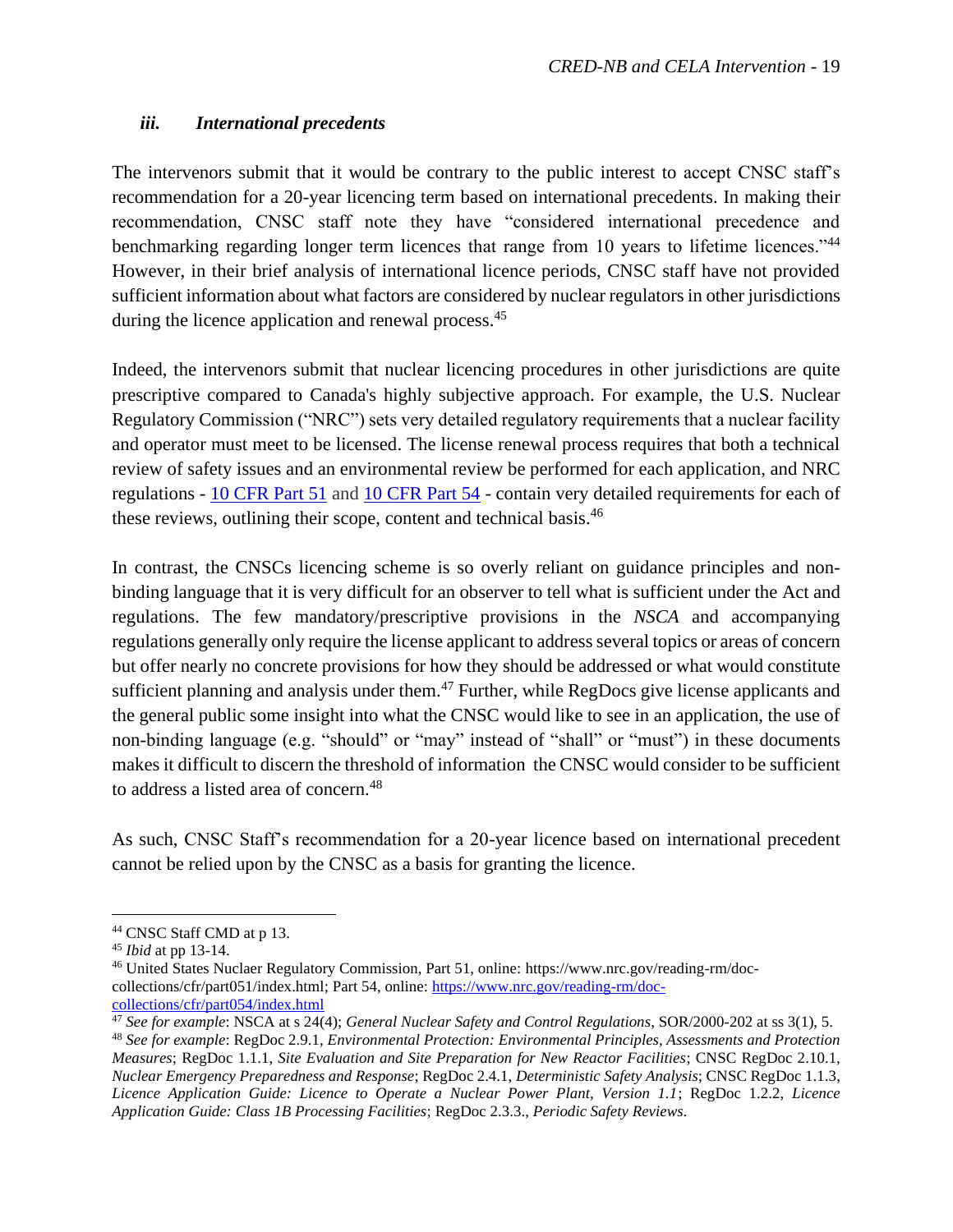**Recommendation No. 11:** Without a more thorough review of legislation and licencing procedures in other jurisdictions, international precedence and benchmarking do not justify longer term licences in Canada.

# <span id="page-21-0"></span>**B. NB Power's licence application fails to consider the impact of new developments, including potential Small Modular Reactors and a reprocessing facility**

The intervenors submit NB Power's request for a 25-year licence fails to account for proposed developments at the site which would have significant impacts on the existing plant's licensing and planning basis because the projects proposed to be constructed have the potential to cause serious damage to the health and safety of persons and the environment As detailed in this section, the intervenors submit a shorter licence is more favourable to ensure that the licensing basis is responsive to site changes.

As drafted, the licence application before the CNSC only provides a partial picture of NB Power's plans for the Point Lepreau site over the next 25 years. For instance, with regard to the deployment of Small Modular Reactors ("SMRs") at the Point Lepreau site, NB Power states "[i]t is still relatively early in the development phase and no decision has been made to proceed at this time." This is matched by CNSC Staff accepting the argument that "[t]he key difference between the current licence and the proposed licence is the licensing term" and "[t]here are no major activities being conducted throughout the 20-year proposed term."<sup>49</sup>

In contrast, NB Power has communicated in public forums that:

- NB Power is currently working with two private sector partners, Advanced Reactor Concepts (ARC) Clean Energy Canada and Moltex Energy, to advance Generation IV Plus Grid sized SMR technology for use at the Point Lepreau site;<sup>50</sup>
- NB Power envisions both SMR technologies starting commercial operations at the Point Lepreau site by approximately 2030;<sup>51</sup>
- The ARC-100 SMR and a Moltex SSR-W SMR and accompanying fuel conversion facility are proposed to be constructed and operating at the Point Lepreau Generating Station site within the same timeframe;<sup>52</sup>

<sup>49</sup> *Ibid* at p 18.

<sup>50</sup> New Brunswick Power, "Overview" (2020), online: <https://smractionplan.ca/content/new-brunswick-nb-power-0> <sup>51</sup> New Brunswick Power, "NB Power please with progress on small modular reactor work" (2019), online:

[https://www.nbpower.com/en/about-us/news-media-centre/news/2019/nb-power-pleased-with-progress-on-small](https://www.nbpower.com/en/about-us/news-media-centre/news/2019/nb-power-pleased-with-progress-on-small-modular-reactor-work/)[modular-reactor-work/](https://www.nbpower.com/en/about-us/news-media-centre/news/2019/nb-power-pleased-with-progress-on-small-modular-reactor-work/)

<sup>52</sup> New Brunswick Power, "Overview" (2020), online:<https://smractionplan.ca/content/new-brunswick-nb-power-0>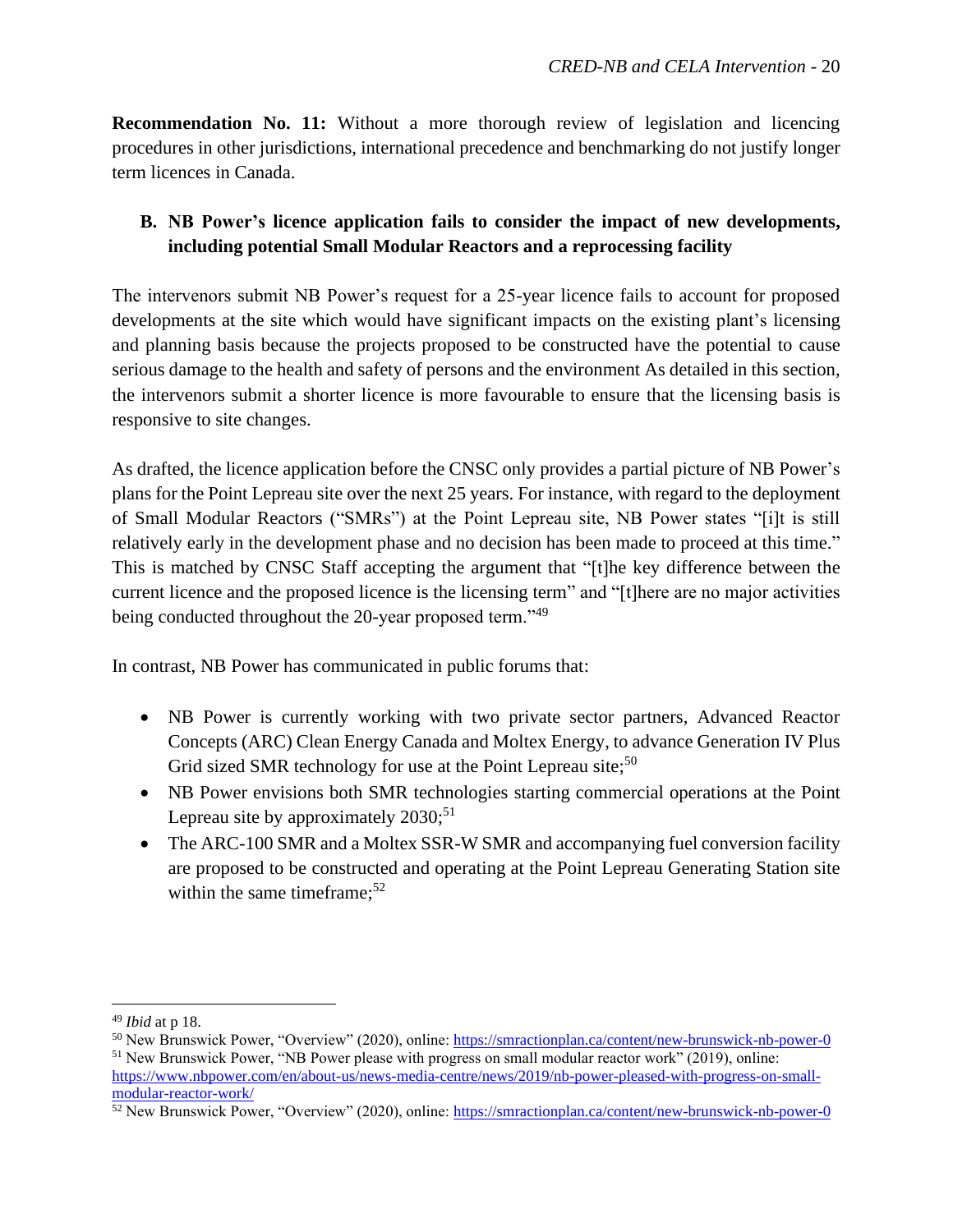• In March 2021, NB Power received a federal grant of \$4,999,568 from the Atlantic Canada Opportunity Agency ("ACOA") to help NB Power prepare the site at its Point Lepreau location for SMR deployment and demonstration.<sup>53</sup>

Similarly, ARC and Moltex have communicated in public forums that:

- A 25-year licence would be welcomed by Moltex because their SMR "runs on recycled, spent fuel, so the longer the Point Lepreau reactor is running, the more spent fuel they amass – that's what we use in our reactor."<sup>54</sup>
- The licensing process for ARC's technology at the site will be a separate process and is scheduled to begin in  $2023$ .<sup>55</sup>

All of these activities are thus planned for well within the 25-year timeframe of the requested licence. Further, as noted above, NB Power has already received federal funding to prepare the site at Point Lepreau for SMR deployment, even before they have applied for or been granted a licence to prepare site. While CRED-NB and CELA understand that NB Power cannot proceed with the construction of an SMR at the Point Lepreau site without a licence to construct, and by extension, none of the above noted activities can be undertaken within the licence being requested, the intervenors submit that it is incongruous for NB Power to request a licence for 25 years at the same time as they are actively exploring the possibility of deploying SMR technology during that timeframe.

Moving ahead with 25-year licence without recognizing NB Power's plans for SMRs removes the ability of citizens to understand projects which may have significant implications for their local communities. It would also run contrary to REGDOC 2.9.1 *Environmental Protection: Environmental Principles, Assessments and Protection Measures* which requires the applicant or licensee to identify "facility characteristics and activities that may interact with the environment during the relevant phase of the facility or activity's lifecycle."<sup>56</sup>

The intervenors submit NB Power's intentions underscore the need to consider an SMR in tandem with existing operations at Point Lepreau. These projects cannot be reviewed independently because the proposed undertaking would be fundamentally different from the existing licence;

<sup>53</sup> Innovation, Science and Economic Development Canada, "Support for small modular reactor research and technology development in New Brunswick to help produce non-emitting energy and reduce storage of nuclear waste" (2021), online: [https://www.canada.ca/en/innovation-science-economic-](https://www.canada.ca/en/innovation-science-economic-development/news/2021/03/government-of-canada-invests-in-research-and-technology-to-create-jobs-and-produce-non-emitting-energy.html)

[development/news/2021/03/government-of-canada-invests-in-research-and-technology-to-create-jobs-and-produce](https://www.canada.ca/en/innovation-science-economic-development/news/2021/03/government-of-canada-invests-in-research-and-technology-to-create-jobs-and-produce-non-emitting-energy.html)[non-emitting-energy.html](https://www.canada.ca/en/innovation-science-economic-development/news/2021/03/government-of-canada-invests-in-research-and-technology-to-create-jobs-and-produce-non-emitting-energy.html)

<sup>54</sup> Sam MacDonald, "Opponents Claim Nuclear Licence Request Will 'Silence' An Entire Generation" (2022), online: <https://huddle.today/2022/03/25/opponents-claim-nuclear-license-request-will-silence-an-entire-generation/> <sup>55</sup> *Ibid* [emphasis added].

<sup>56</sup> RegDoc 2.9.1, *Environmental Protection: Environmental Principles, Assessments and Protection Measures* at s 4.1.1.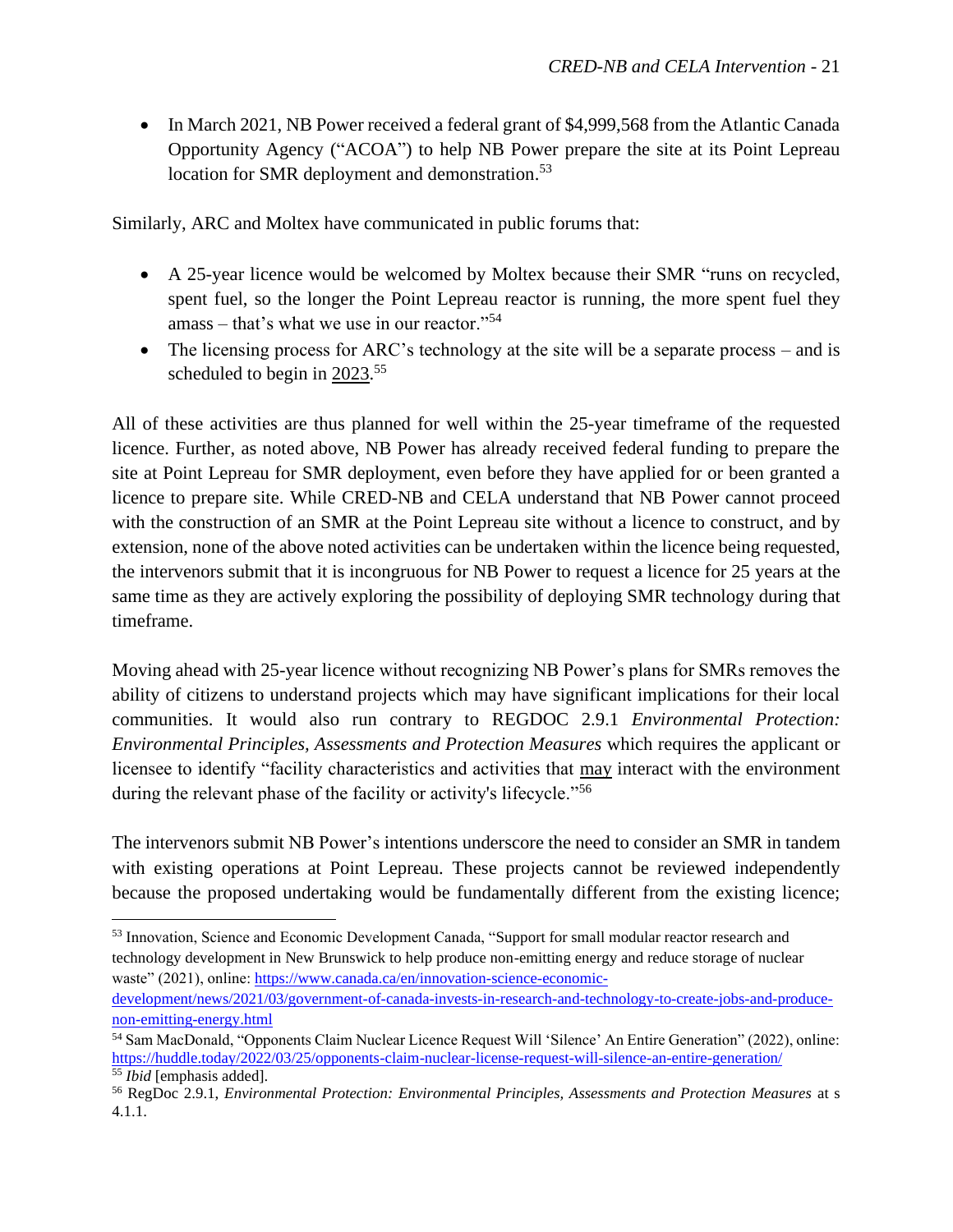would not be encompassed by the existing plant parameter envelope; and would not account for cumulative effects of the combined technologies. To do so would compromise the CNSC's ability to make an informed determination in the public interest. Therefore, the intervenors **recommend**  that it be made a condition of licensing that upon application for a licence to construct or prepare site at Point Lepreau, the current licence be reopened for consideration and subject to another licence renewal hearing.

Further, the intervenors have concerns about the possibility of Point Lepreau being sold to another private or public corporation during the proposed licensing term. In light of NB Power's existing debt challenges, the financial effects of COVID-19, and costly reliability issues with the Point Lepreau station (e.g. buying and generating replacement electricity during the 40-day outage in January/February 2021 cost NB Power approximately \$65 million)<sup>57</sup>, the possibility of Point Lepreau being sold to another private or public corporation has increased. As such, the intervenors **recommend** that in the event of a change in ownership or transference of the licence during the licensing term, a public hearing be held pursuant to section 40(5)(b) of the *NSCA*.

**Recommendation No. 12:** The CNSC should direct CNSC Staff and NB Power to revise all licensing documents to avoid implying 'no change' will occur at the Point Lepreau site during the proposed licensing term.

**Recommendation No. 13:** As a condition of licensing, upon receipt of an application to construct or site an SMR at Point Lepreau, a public hearing for NB Power's operating licence shall occur pursuant to section 40(5)(b)<sup>58</sup> of the *NSCA,* and both licences at the Point Lepreau site considered in tandem, so that a site-wide and comprehensive review of cumulative effects, emergency planning, and impacts from accidents and malfunctions can be carried out.

**Recommendation No. 14:** In the event of a change in ownership or transference of the licence during the licensing term, a public hearing should be held pursuant to section 40(5)(b) of the *NSCA*.

### <span id="page-23-0"></span>**C. NB Power's licence application relies on outdated and incomplete environmental data**

### *i. Environmental Risk Assessment*

<sup>57</sup> S*ee*: Robert Jones, "Natural and man-made troubles push NB Power finances further off course" (2021), online: <https://www.cbc.ca/news/canada/new-brunswick/nb-power-electricity-loss-1.6104398>

<sup>58</sup> **40(5)** The Commission shall, subject to any by-laws made under section 15 and any regulations made under section 44, hold a public hearing with respect to

**<sup>(</sup>a)** the proposed exercise by the Commission, or by a panel established under section 22, of the power under subsection 24(2) to issue, renew, suspend, amend, revoke or replace a licence; and

**<sup>(</sup>b)** any other matter within its jurisdiction under this Act, if the Commission is satisfied that it would be in the public interest to do so.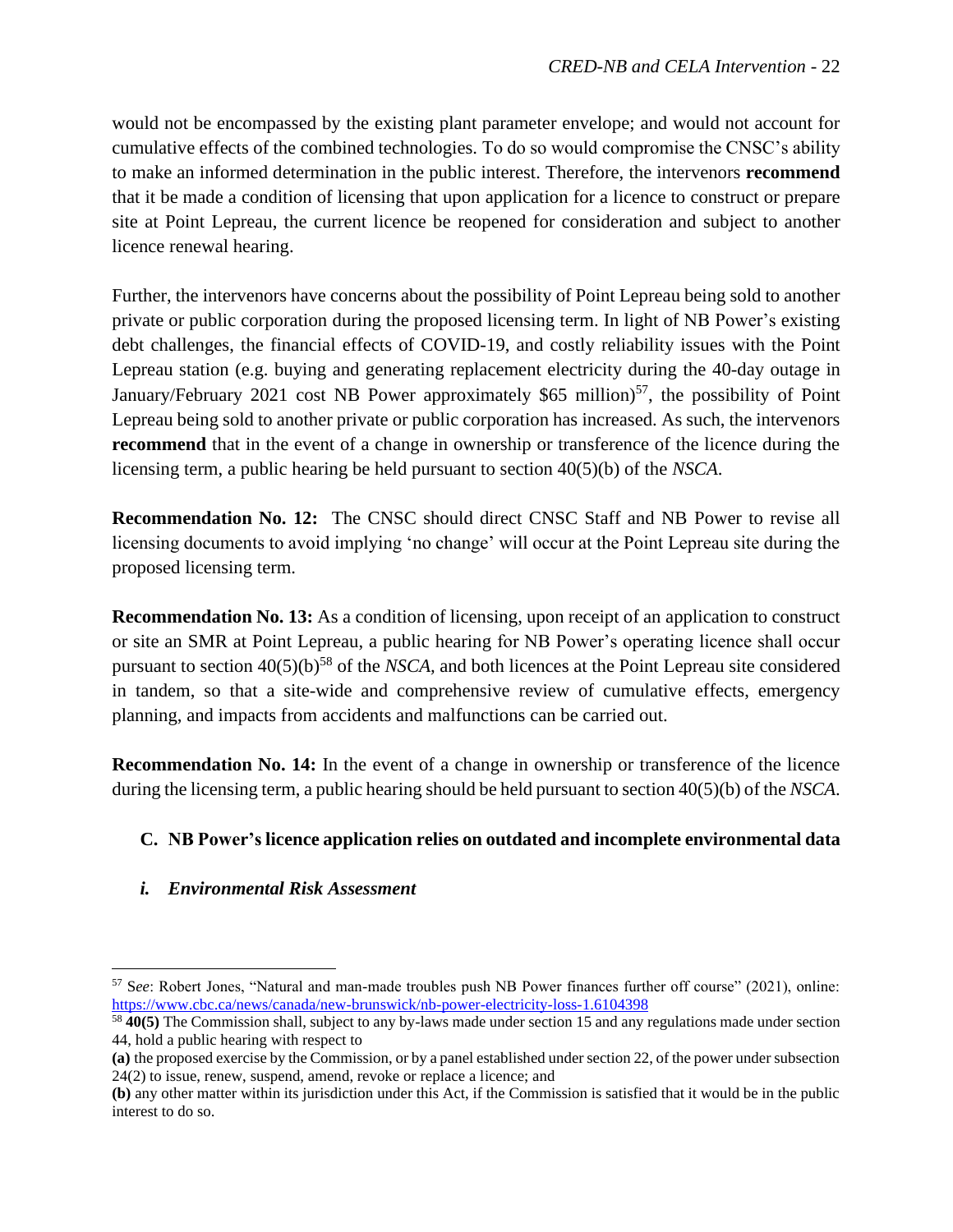The intervenors submit that CNSC cannot uphold the purpose of the *NSCA*, which requires the limitation of risks to the health and safety of persons and the environment as a result of nuclear energy operations, if the current Environmental Risk Assessment ("ERA") submitted by NB Power is relied upon.

*First*, the data used in the ERA predominantly relies on the period from 2015-2018 and excludes current baseline date.<sup>59</sup> The intervenors submit data current to 2020, and if possible, data current to 2021, ought to have been used given the request for a 25-year licence. Integral to the process of assessing impacts is ensuring the most relevant data is used assess risk and then inform environmental and human health protection measures.

Further, according to the CNSC's REGDOC 2.9.1*,* "the ERA is subject to regular updates (at least every five years, and whenever a significant change occurs in either the facility or activity that could alter the nature (type or magnitude) of the interaction with the environment within the ERA predictions)."<sup>60</sup> The intervenors submit that the requirement in REGDOC 2.9.1 cannot be claimed to be met in this instance. As ERAs are meant to be updated on a 5-year schedule, an ERA drafted with data that is already 3 to 6-years-old can hardly be considered an "updated" ERA. Only the most up-to-date data can provide a clear and comprehensive picture of environmental risks at Point Lepreau––particularly as climate impacts become more frequent and pronounced.

Unfortunately, the CNSC staff CMD provides no reason as to why the ERA does not, at least, include data from 2019 and 2020. Indeed, it is difficult to understand how the outdated ERA data can be reconciled with the requirement in REGDOC 2.9.1. to update the ERA at least every five years.

*Second*, the framing of "environment" adopted in the ERA is too narrow to demonstrate that NB Power will make adequate provision for the protection of the environment and the health and safety of persons per section 24(4) of the *NSCA.* The intervenors submit that the ERA ought to have considered impacts to physical, biological, and human (including social, health and cultural) environments. Indeed, REGDOC 2.9.1 includes protecting the health of persons and identifying "facility or activity interactions with the environment and the public" among its purposes.<sup>61</sup>

As drafted, there is no consideration of the human environment, and the ERA is limited to biological considerations of radiological doses and exposure pathways. To fully understand impacts to the human environment, the ERA ought to have considered matters including:

■ Changes in health and emergency services

<sup>59</sup> ERA at pp 1-2.

<sup>60</sup> RegDoc 2.9.1, *Environmental Protection: Environmental Principles, Assessments and Protection Measures* at s 1.2.

<sup>61</sup> *Ibid* at s 1.1.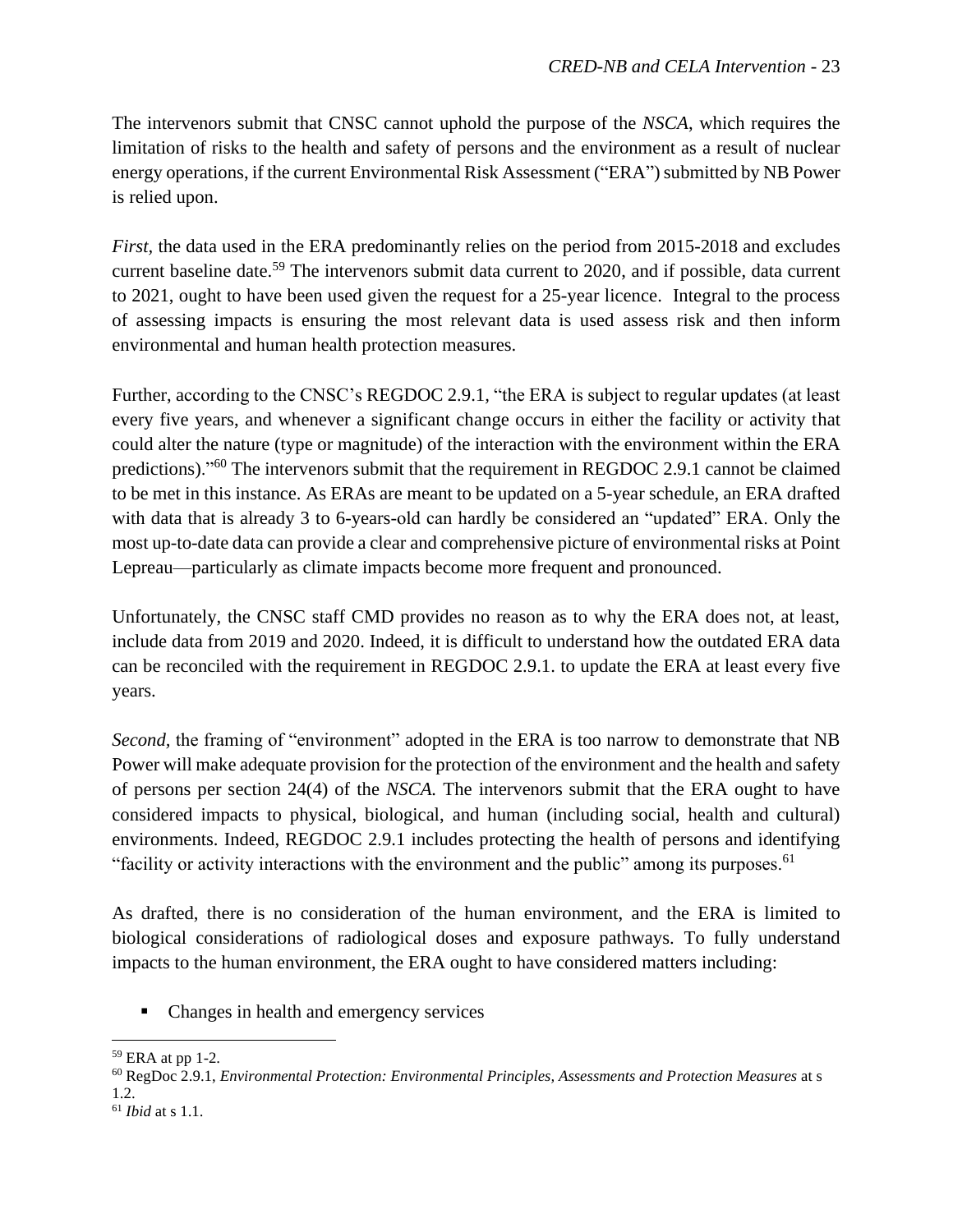- Changes in demographics
- Changes in community services/demands
- Changes to economic and business development
- Changes to traditional ways of life and subsistence livelihoods

This would also be consistent with REGDOC 2.9.1 and CNSC Regulatory Guide G-129 Revision 1, *Keeping Radiation Exposures and Doses "As Low as Reasonably Achievable (ALARA)"*, which both require the applicant to keep "all releases to the environment as low as reasonably achievable (ALARA), social and economic factors being taken into account".<sup>62</sup>

*Third*, the ERA altogether fails to predict or evaluate potential changes to the environment and likely effects in the subsequent 25-year licensing period. This is contrary to REGDOC 2.9.1, which provides:

The applicant or licensee shall identify facility characteristics and activities that may interact with the environment during the relevant phase of the facility or activity's lifecycle (for example, site preparation, construction, operation and decommissioning).<sup>63</sup>

For all the environmental parameters assessed in the ERA, the intervenors submit NB Power ought to be required to identify potential changes and impacts over the 25-year licensing period sought (such as potential SMR development and climate change impacts). Predicting and evaluating changes to the environment is critical if the CNSC is to ensure measures are in place to offset or mitigate environmental harms.

*Fourth,* the ERA is much too brief and cursory in its analysis of environmental impacts for the public to have a meaningful ability to understand the impacts of the 25-year licence and for the CNSC to receive feedback to understand local interests, concerns, and values. For instance, the review of atmospheric releases fails to consider light, including ambient light and sky glow; its considerations of vegetation are non-descriptive, and fail to comment, list, or differentiate among plant and fungus species and those of importance to Indigenous communities; and ecosystem or watershed-wide impacts are not considered. The intervenor submits this information should be required pursuant to the *General Nuclear Safety and Control Regulations*, which provide:

**3 (1.1)** The Commission or a designated officer authorized under paragraph 37(2)(c) of the Act, may require any other information that is necessary to enable the Commission or the designated officer to determine whether the applicant

<sup>62</sup> *Ibid* at s 2.1; Canadian Nuclear Safety Commission, *Regulatory Guide G-129 Revision 1, Keeping Radiation Exposures and Doses "As Low as Reasonably Achievable (ALARA)"* (2004), online:

[http://nuclearsafety.gc.ca/pubs\\_catalogue/uploads/g129rev1\\_e.pdf](http://nuclearsafety.gc.ca/pubs_catalogue/uploads/g129rev1_e.pdf) at s 7.3.3.3 [emphasis added].

<sup>63</sup> RegDoc 2.9.1, *Environmental Protection: Environmental Principles, Assessments and Protection Measures* at s 4.1.1 [emphasis added].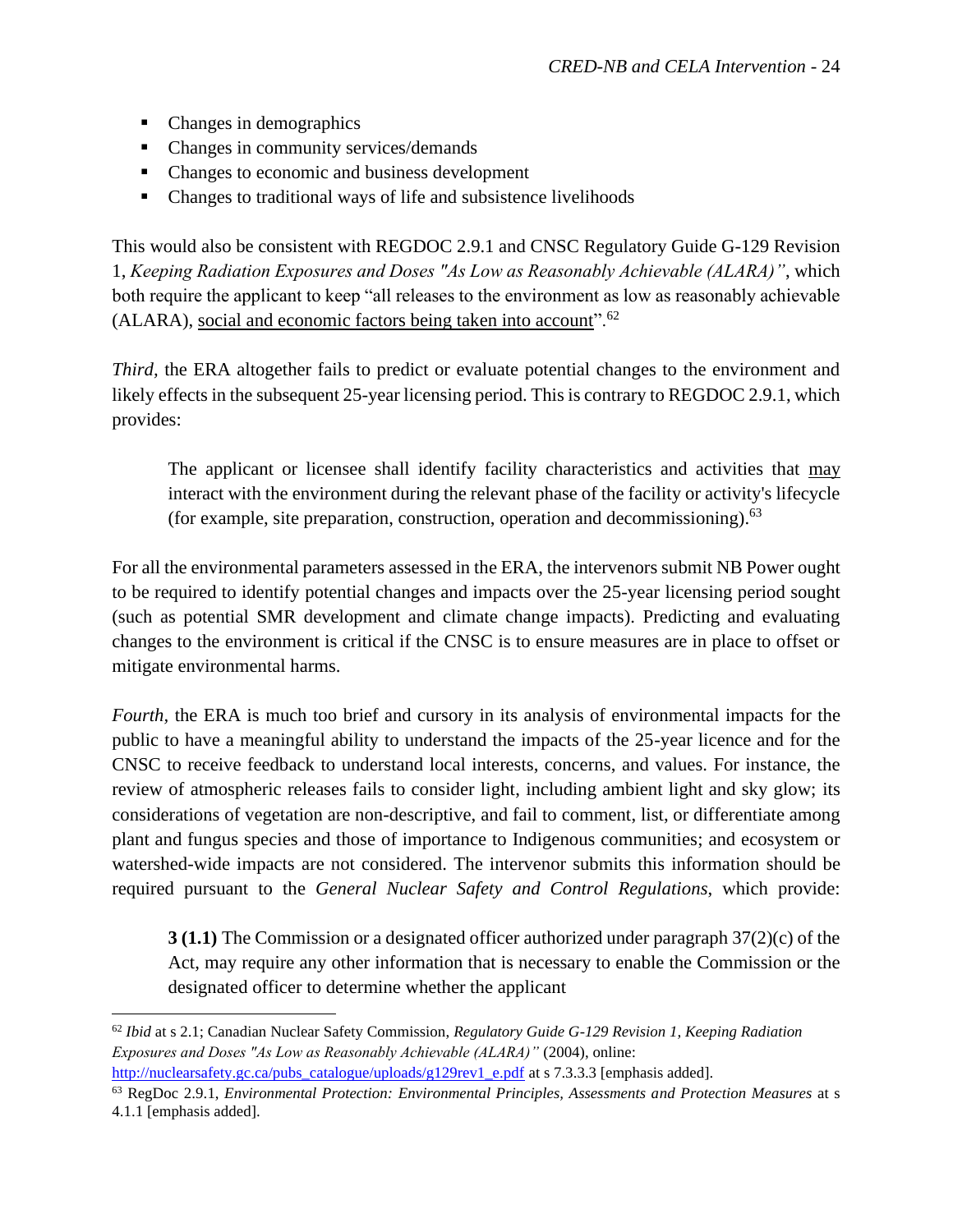[…]

**(b)** will, in carrying on that activity, make adequate provision for the protection of the environment, the health and safety of persons and the maintenance of national security and measures required to implement international obligations to which Canada has agreed.<sup>64</sup>

*Fifth*, the intervenor asks that real time emissions monitoring be made a condition of renewal. Currently, the Point Lepreau facility has one ventilation stack and one discharge point for the Condenser Cooling Water into the Bay of Fundy which are routinely monitored for air and liquid releases.<sup>65</sup> Disclosing emissions data in real time would:

- Simplify the intervenor's review of NB Power's emissions data, which is currently published in quarterly monitoring updates;
- Inform the intervenor of new installations or proposed upgrades;
- Alert the intervenor and other members of the public to emissions where action levels are exceeded or not within usual limits.

**Recommendation No. 15:** NB Power should be required to forecast environmental impacts for years  $1 - 25$  of the proposed licence period.

**Recommendation No. 16:** NB Power should be required to consider impacts to physical, biological, and human (including social, health and cultural) environments.

**Recommendation No. 17:** Given the unprecedented request for a 25-year licence, the ERA should be updated with data from 2019 and 2020, and, if possible, with data from 2021, before the Commission makes any decision regarding the requested licence renewal.

**Recommendation No. 18:** NB Power should be required to predict or evaluate potential changes to the environment and likely effects in the subsequent 25-year licensing period.

**Recommendation No. 19:** The CNSC should make it a condition of licencing that all emissions monitoring data be publicly reported in real time.

### *ii. International precedent*

The intervenors submit there is recent international precedent which underscores the need for upto-date environmental data and supports our position that shorter licence terms are preferred. The Nuclear Regulatory Commission in the U.S. recently reversed the renewal licence for reactors at

<sup>64</sup> *General Nuclear Safety and Control Regulations*, SOR/2000-202 at s 3(1.1)(b).

<sup>65</sup> CNSC Staff CMD at p 78.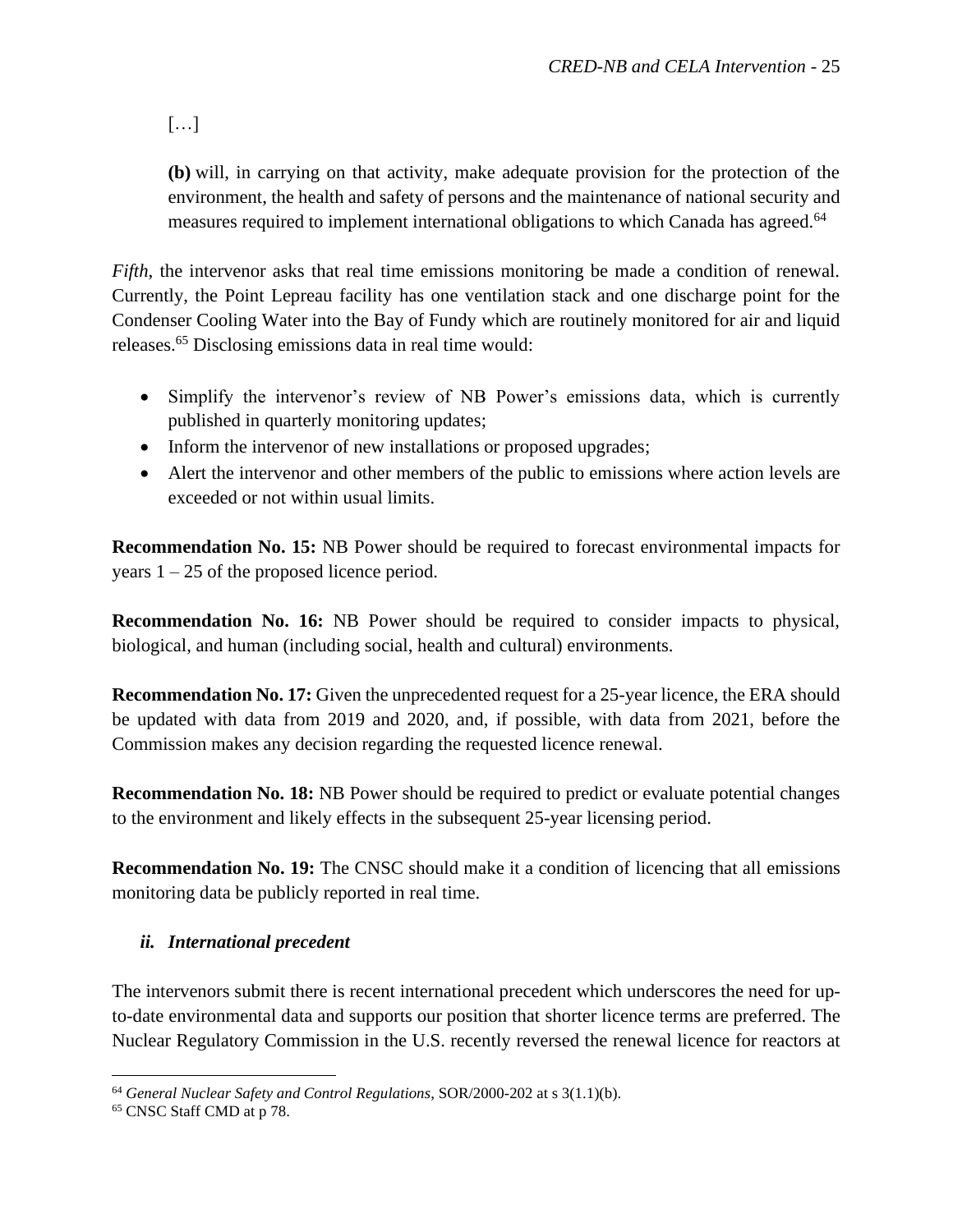Units 3 and 4 of the Turkey Point site which granted a 20 year extension beyond their initial renewal terms, set to expire in 2032 and 2033.<sup>66</sup>

In reconsidering their decision on the 20 year licence extensions, the NRC found the environmental review of the licence renewal application was incomplete.<sup>67</sup> The NRC found its prior licencing decisions relied too heavily on documents from an early timeframe (circa 2013) and this conflicted with their environmental protection statute, which required them to discuss the environmental impacts of the proposed activity (i.e., an additional 20 years of operation beyond the current expiration date of the licences).<sup>68</sup>

Among the omissions highlighted by intervenors in this case were the potential impacts posed by the worsening climate crisis and sea level rise. For instance, the intervenors pointed out that the applicant's Environmental Impact Statement and Environmental Report relied on modeled historical data that was "no longer a reasonable guide to the future for water management" instead of a climate model that predicted a significant decline in water availability during the timeframe of the proposed activity.<sup>69</sup>

This recent example from the U.S is very applicable in the current circumstance with NB Power, as environmental data which predates the current proposed 25-year licence request is not comprehensive nor robust enough to support the licence term requested––particularly in light of climate change impacts. As further discussed in [Part E](#page-30-0) below, NB Power should not be permitted to rely on data which at best, dates to 2018, and fails to consider potential environmental impacts over the next 25 years.

# <span id="page-27-0"></span>**D. NB Power's request for a 25-year licence extends beyond the operating life of the facility**

The intervenors submit a request for a 25-year licence is incongruous with the current operating life of the Point Lepreau reactor and, contrary to statements made by CNSC Staff, does not align with end-of-life decisions of the nuclear generating station. As a result, a closer review of NB Power's preliminary decommissioning plan is necessitated.

*First*, as noted earlier, the Point Lepreau generating station underwent a life extension project from 2008-2012 and refurbished other components of the station to increase its operating life to at least

<sup>&</sup>lt;sup>66</sup> United States of America Nuclear Regulatory Commission, "Florida Power & Light Co Final Order" (2022), online: [https://beyondnuclear.org/wp-content/uploads/2022/02/2022-02-24\\_Commission-Memorandum-and-Order-CLI-22-](https://beyondnuclear.org/wp-content/uploads/2022/02/2022-02-24_Commission-Memorandum-and-Order-CLI-22-02.pdf) [02.pdf](https://beyondnuclear.org/wp-content/uploads/2022/02/2022-02-24_Commission-Memorandum-and-Order-CLI-22-02.pdf) at p 3.

 $\overline{67}$  *Ibid* at p 2.

<sup>68</sup> *Ibid* at p 7.

<sup>69</sup> United States of America Nuclear Regulatory Commission, "Friends of the Earth's , Natural Resources Defense Council's, and Miami Waterkeeper's Petition For Review of the Atomic Safety and Licencing Board's Rulings in LBP-19-3 and LBP-19-06" (2019), online: <https://www.nrdc.org/sites/default/files/appeal-turkey-point-20190809.pdf> at p 21.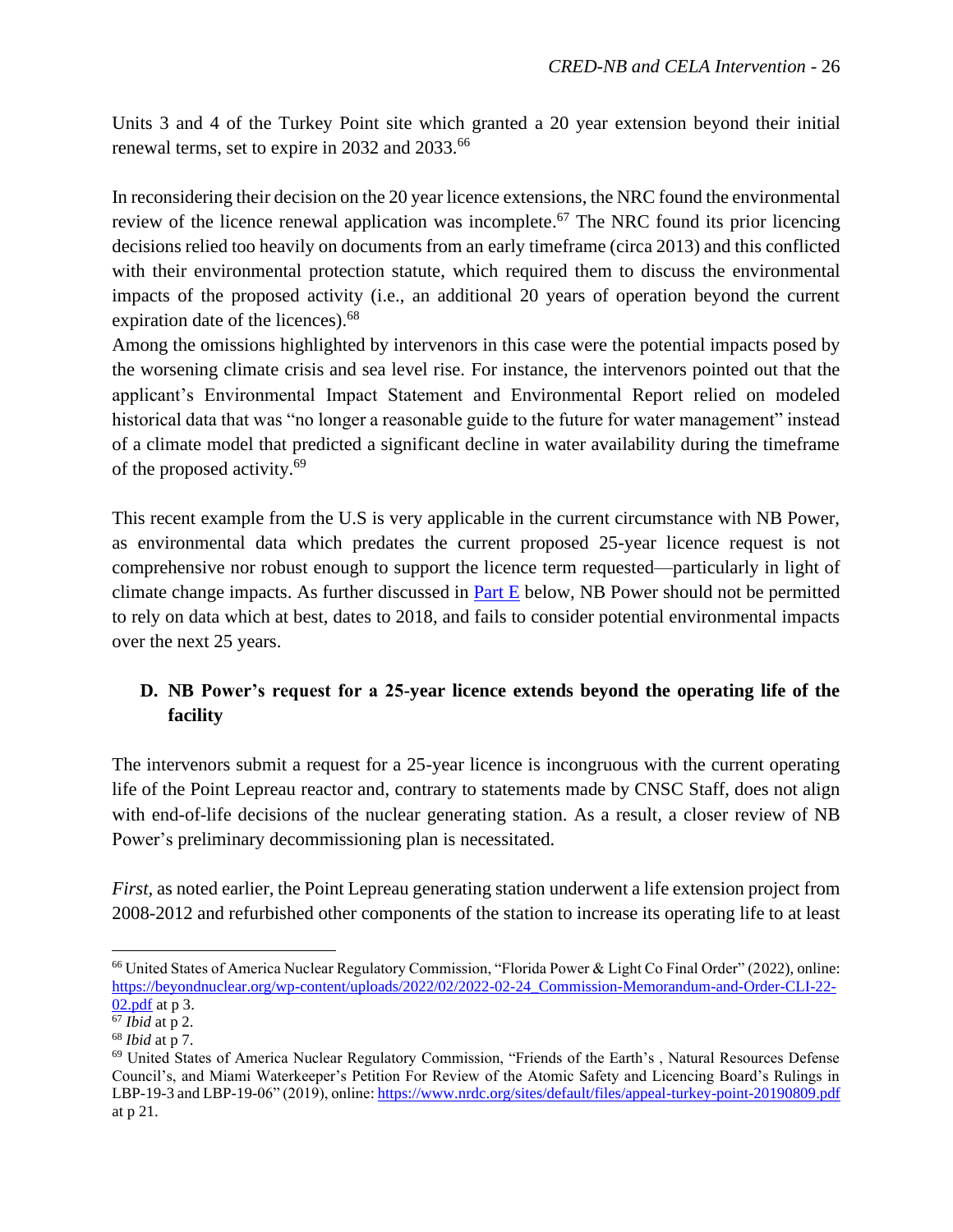2032.<sup>70</sup> Therefore, at year 10 of NB Power's proposed 25-year licence, it would be necessary to consider a change from operations to potential decommissioning.

The intervenors **request** the CNSC seek clarity from the licensee regarding the timeline of potential events at the Point Lepreau site as there is no clear chronology in the hearing documents. For instance, CNSC staff find a 20-year licence would be appropriate in the circumstances because a 20-year licence (ending in 2042) is more closely aligned with the plant's post-refurbishment lifespan of 25-30 years. However, the basis for this comment by CNSC staff are historical documents, including a reference to a Safety Review dated 2003 and a prior licensing decision of the Commission, dated  $2012$ .<sup>71</sup> Elsewhere in CNSC staff's CMD, it states "NB Power is projecting end of operation in 2040", which is the projected year of shutdown provided in NB Power's *Preliminary Decommissioning Plan*. <sup>72</sup> NB Power's *Environmental Risk Assessment* however, updated in 2021, states the operating life is to "at least  $2032$ ".<sup>73</sup>

These statements are incongruous, and a holistic reading of the licensing documents indicates a ten-year discrepancy in potential operating life. The CNSC cannot make a licensing decision when it does not have a clear indication of all events at the site.

*Second*, both the licensee and CNSC staff reference that a 20 or 25-year licence is appropriate because it would take the licencee nearer 'end-of-life' decisions. It is precisely for this reason that the intervenors submit a 20 or 25-year licence is *not* appropriate, as end-of-life decisions must be discussed well in advance, given their complex technical, procedural, and social dimensions. The decommissioning of nuclear reactors is among the foremost challenges facing the nuclear sector today,<sup>74</sup> and yet there is a paucity of consideration within the licensing documents which preemptively seeks to consider and discuss socially acceptable methods for the long-term oversight of the Point Lepreau station.

Decommissioning is the inevitable end for all nuclear power plants. However, as the IAEA cautions, the generation of radioactive waste and the radiological hazards associated with decommissioning have become concerns for operators, regulators, and the public only more recently. It was nearly 50 years after Canada's nuclear regulator (previously known as the Atomic Energy Control Board) was established, and our first nuclear laws passed, that it became a requirement of licensing to consider decommissioning activities.<sup>75</sup> The gap caused by the historical

<sup>70</sup> ERA at pp 2-4.

<sup>71</sup> Canadian Nuclear Safety Commission, "Record of Proceedings, Including Reasons for Decision, for Public Hearing February 16, 2006 and May 18, 2006" (2006), online: [http://www.nuclearsafety.gc.ca/eng/the-commission/pdf/2006-](http://www.nuclearsafety.gc.ca/eng/the-commission/pdf/2006-05-18-Decision-NBPower-e.pdf) [05-18-Decision-NBPower-e.pdf](http://www.nuclearsafety.gc.ca/eng/the-commission/pdf/2006-05-18-Decision-NBPower-e.pdf) at para 3.

<sup>72</sup> CNSC staff CMD at p 97; New Brunswick Power, "Preliminary Decommissioning Plan" (2020) at p 2 [**PDP**].  $73$  ERA at p 1-1.

<sup>74</sup> Mycle Schneider & Antony Froggatt, "The World Nuclear Industry Status Report 2018" (2018), online: <https://www.worldnuclearreport.org/IMG/pdf/wnisr2018-v2-hr.pdf> at p 134.

<sup>75</sup> Blaise & Stensil at p 232.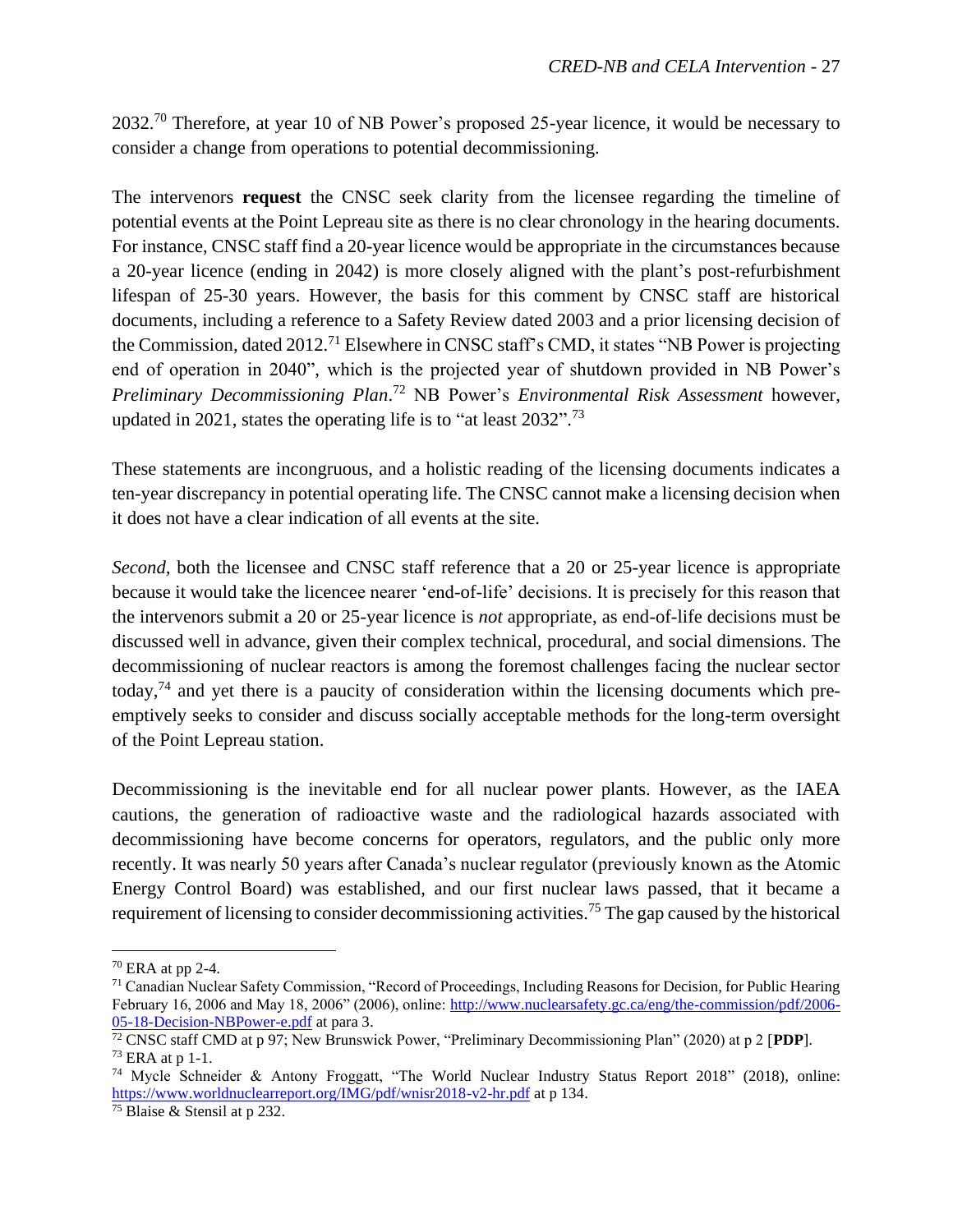oversight of decommissioning considerations and the infancy of the CNSC's consideration of decommissioning strategies more broadly in Canada, means this licensing hearing ought to be used as an early engagement opportunity to review decommissioning plans, methods, and their accompanying impacts to human health, the environment.

The intervenors submit that life-extension projects have served to postpone decommissioning considerations, however, it is necessary now––in light of a 25-year licensing request––to assess the organizational, technical, and procedural challenges that have been pushed aside for decades.<sup>76</sup>

*Third*, the intervenors submit decommissioning considerations and accompanying risks to human health and the environment must be considered more thoroughly within the context of this licence renewal hearing, per section 6 of the *Class I Nuclear Facilities Regulations* ("Class I Regulations") which states:

**6** An application for a licence to operate a Class I nuclear facility shall contain the following information in addition to the information required by section 3:

[…]

**(h)** the effects on the environment and the health and safety of persons that may result from the operation and decommissioning of the nuclear facility, and the measures that will be taken to prevent or mitigate those effects; $^{77}$ 

As section 6 is part of the application requirements for a licence to operate, it is clear that decommissioning planning is meant to be included in discussions, even when a reactor is still operational. The intervenors submit that the brief mention of decommissioning activities as provided in the CNSC Staff CMD is not sufficient in canvassing the 'effects which may result' to human health and the environment, as required by s 6(h) of the Class I Regulations:

NB Power is projecting end of operation in 2040 and continues to propose a deferred decommissioning strategy for Point Lepreau NGS. It is envisioned that the entire site will be decommissioned as a single project, conducted in phases aiming to achieve an end-state suitable for release from CNSC regulatory control.<sup>78</sup>

Considerations of decommissioning planning are further complicated by the announcement of proposed SMRs at the Point Lepreau site. In light of these plans, the intervenors ask the CNSC to query whether decommissioning will happen after the CANDU reactor is shut down or after all the reactors and reprocessing plant are shut down?

<sup>76</sup> Mycle Schneider & Antony Froggatt, "The World Nuclear Industry Status Report 2019" (2019), online: <https://www.worldnuclearreport.org/IMG/pdf/wnisr2019-v2-hr.pdf> at p 158.

<sup>77</sup> *Class I Nuclear Facilities Regulations,* SOR/2000-204 at s 6(h).

<sup>78</sup> CNSC Staff CMD at p 97.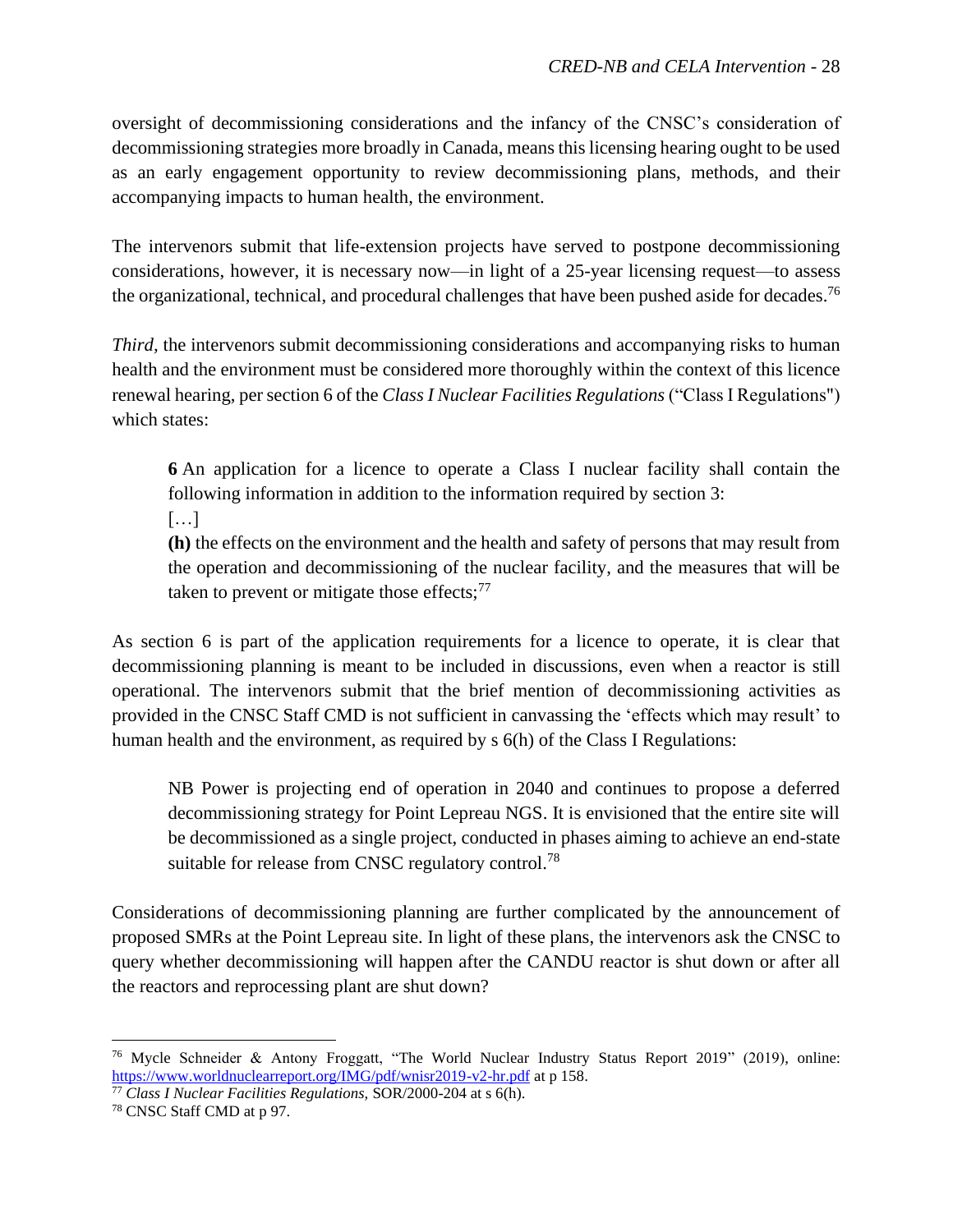**Recommendation No. 20:** The gap caused by the historical oversight of decommissioning considerations and the infancy of the CNSC's consideration of decommissioning strategies more broadly in Canada, means this licensing hearing ought to be used as an early engagement opportunity to review decommissioning plans, methods, and their accompanying impacts to human health and the environment.

**Recommendation No. 21:** Review of NB Power's proposed decommissioning strategy ought to be among the issues considered in Part 2 of the licence renewal hearing. Supplemental submissions should be provided by the licensee so that both the Commission members and the public can engage in a review of preliminary plans and strategies.

**Recommendation No. 22:** The CNSC ought to review NB Power's proposed decommissioning strategy in light of plans for SMRs at the site. For instance, will decommissioning happen after the CANDU reactor is shut down or after all the reactors and reprocessing plant are shut down?

### <span id="page-30-0"></span>**E. NB Power's licence application fails to expressly consider climate change**

The intervenors also strongly oppose a request for 25-year licence when NB Power has failed to consider the likely impacts of climate change on the site and its surroundings in their application, written submission, and associated studies. The intervenors submit climate considerations are a necessary component of the licence application if the CNSC is to find, pursuant to section 24(4) of the *NSCA,* that the licensee will make adequate protection for human heath and the environment.

*First*, the intervenors submit that it is critical to consider climate vulnerability in the CNSC's review. Potential climate impacts are directly within the purview of the CNSC because of its responsibility to protect people and the environment from unintended radioactive releases. As climate impacts become more frequent and pronounced, CRED-NB and CELA urge the CNSC to review the licence renewal application with express consideration given to climate impacts and climate resiliency.

*Second*, nuclear power plants and associated facilities are particularly vulnerable to climate change effects, including thermal disruptions (e.g., heatwaves and droughts) and extreme weather events. Climate change might increase the likelihood of flooding, which could also create problems for cooling reactors. Further, in the event of an accident, floods would make it harder to access the site, making an emergency response even more difficult.<sup>79</sup> As a recent study showed, extreme weather events have become the leading cause of nuclear power plant outages in North America

<sup>79</sup> Kopytko, Natalie, *Uncertain Seas, Uncertain Future for Nuclear Power,* (2015) 71(2) Bulletin of the Atomic Scientists 29–38, [https://doi.org/10.1177/0096340215571905.](https://doi.org/10.1177/0096340215571905)

Kopytko, Natalie, and John Perkins, *Climate Change, Nuclear Power, and the Adaptation–Mitigation Dilemma*, (2011) 39(1) Energy Policy 318–33, [https://doi.org/10.1016/j.enpol.2010.09.046.](https://doi.org/10.1016/j.enpol.2010.09.046)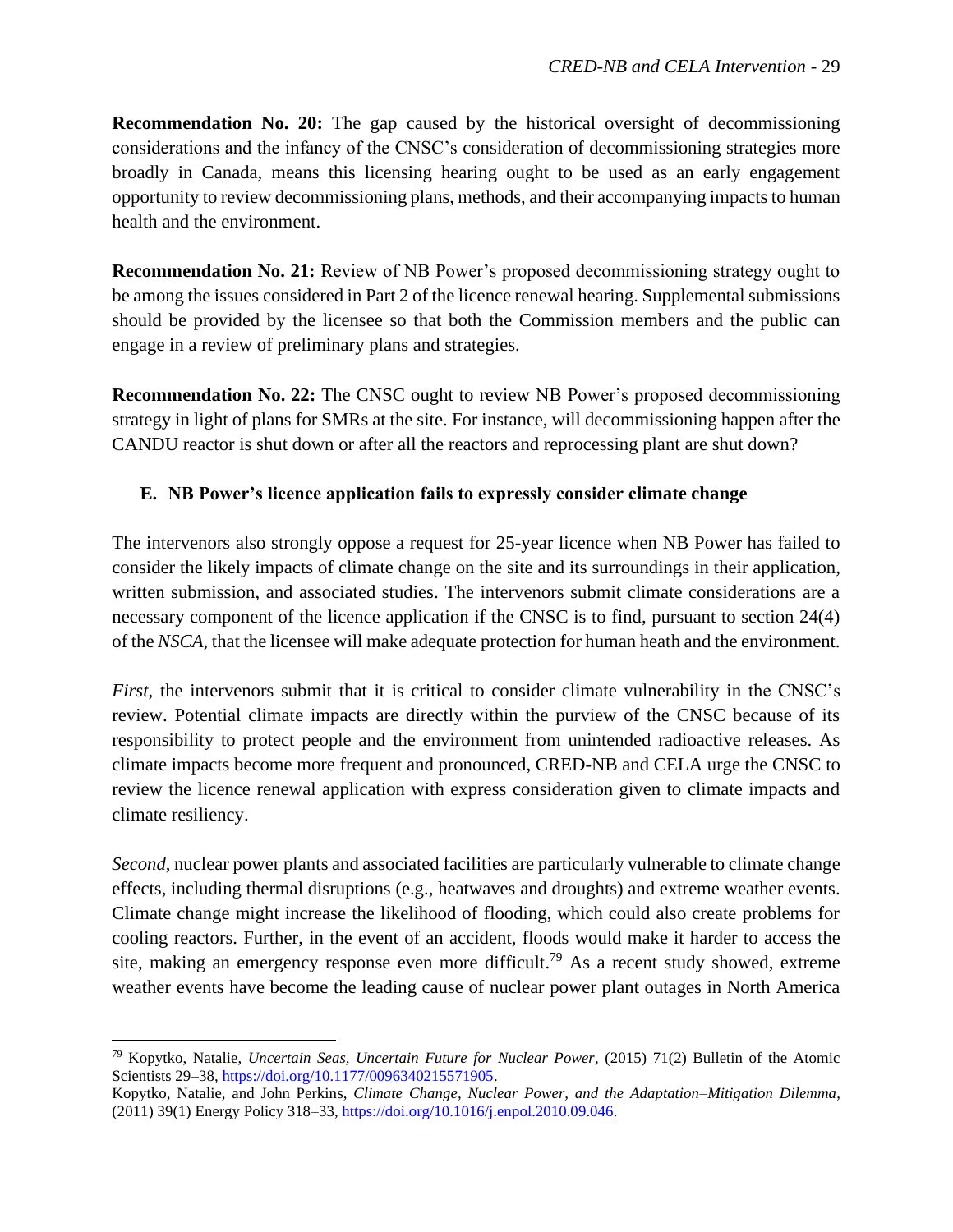and South and East Asia.<sup>80</sup> The frequency of climate-related nuclear plant outages is almost eight times higher than it was in the  $1990s$ .<sup>81</sup>

Many of these weather events affect the availability of water, which in turn can cause accidents at nuclear power plants. Nuclear reactors circulate large quantities of water through their radioactive cores in order to remove the tremendous amounts of heat produced. Availability of adequate amounts of water at a suitable temperature is critical; absence could result a nuclear accident, as was demonstrated during the March 2011 Fukushima *Daiichi* disaster. At Fukushima, there was no shortage of water outside the reactor. But it was not possible to circulate this water through the reactor—and therefore remove the heat being generated there—because there was no electricity available to run water circulation pumps. The result was a nuclear meltdown. Such possibilities will become more frequent as climate change becomes worse.

The intervenors submit that climate change poses unique dangers to Point Lepreau due to its location on the Bay of Fundy: because of climate change, high water in the Bay of Fundy is predicted to rise on the order of 0.5 m over the next 50 years, and on the order of 1 m by the end of the century.<sup>82</sup> Sea level rise and flooding scenarios up to the year 2100 have been projected for coastal communities in New Brunswick, including Saint John and the Bay of Fundy region.<sup>83</sup>



Figure 1. Residual sea levels (with 5 to 95% uncertainty in grey) and associated return periods for Saint John<sup>84</sup>

<sup>80</sup> Ali Ahmad, *Increase in frequency of nuclear power outages due to changing climate*, (2021) 6 Nature Energy 755. <sup>81</sup> *Ibid* at p 756.

<sup>82</sup> David A Greenberg, Wade Blanchard, Bruce Smith & Elaine Barrow, *Climate Change, Mean Sea Level and High Tides in the Bay of Fundy*, (2012), online[: https://novascotia.ca/nse/climate-change/docs/cc\\_msl\\_hightides\\_bof.pdf](https://novascotia.ca/nse/climate-change/docs/cc_msl_hightides_bof.pdf) [**Greenberg et al**].

<sup>83</sup> Réal Daigle, "Updated Sea-Level Rise and Flooding Estimates for New Brunswick Coastal Sections 2020: Based on IPCC 5th Assessment Report" (2020), online[: https://www2.gnb.ca/content/dam/gnb/Departments/env/pdf/Flooding-](https://www2.gnb.ca/content/dam/gnb/Departments/env/pdf/Flooding-Inondations/SeaLevelRiseAndFloodingEstimates2020.pdf)[Inondations/SeaLevelRiseAndFloodingEstimates2020.pdf](https://www2.gnb.ca/content/dam/gnb/Departments/env/pdf/Flooding-Inondations/SeaLevelRiseAndFloodingEstimates2020.pdf) [**Daigle**]; Greenberg et al.

<sup>&</sup>lt;sup>84</sup> Daigle at p 26.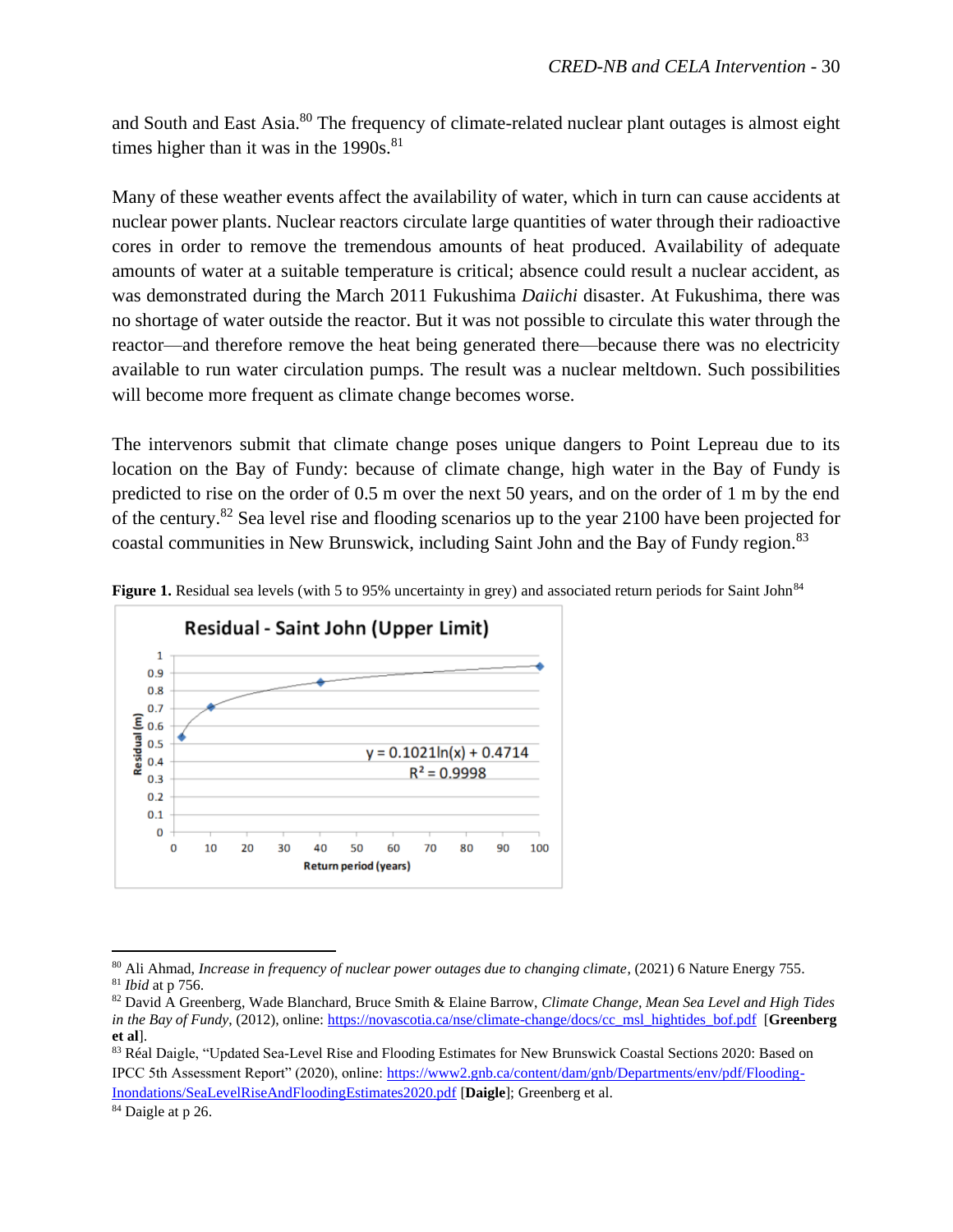The intervenors submit that particular consideration should be given to climate impacts and climate resiliency in the CNSC's evaluation of ongoing site suitability. As set out in REGDOC 1.1.1, *Site Evaluation and Site Preparation for New Reactor Facilities,* the suitability of a site is to be revisited throughout the lifecycle of the nuclear facility's operations.<sup>85</sup> Further, the Commission is required to consider ongoing site suitability as a Contracting Party under the *Convention on Nuclear Safety*. Article 17 of the Convention provides:

### **ARTICLE 17. SITING**

Each Contracting Party shall take the appropriate steps to ensure that appropriate procedures are established and implemented:

(i) for evaluating all relevant site-related factors likely to affect the safety of a nuclear installation for its projected lifetime;

(ii) for evaluating the likely safety impact of a proposed nuclear installation on individuals, society and the environment;

(iii) for re-evaluating as necessary all relevant factors referred to in sub-paragraphs (i) and (ii) so as to ensure the continued safety acceptability of the nuclear installation;

 $\left[\ldots\right]^{86}$ 

Therefore, the intervenors **submit** that site-specific climate change impacts and associated external events have to been assessed and used to set criteria for evaluation of the 25-year licence application.

*Third*, to meet the requirements under section 24 (4) of the *NSCA*, it is critical that detailed climate analysis be presented within the licence application and considered at the hearing. Currently, NB Power's analysis of environmental impacts, evacuation time estimates, and land use change only reflect the present-day circumstance at Point Lepreau. For instance, NB Power's Environmental Risk Assessment is based on a conceptual site model developed using "available information as to the current usage and features of the site".<sup>87</sup> Similarly, NB Power's Thermal Plume Assessment was based on data collected between 2014 to 2018.<sup>88</sup> Given that climate impacts are becoming more frequent and pronounced, particularly in coastal communities, these documents are outdated

<sup>85</sup> RegDoc 1.1.1, *Site Evaluation and Site Preparation for New Reactor Facilities* at preface and Appendix C.

<sup>86</sup> International Atomic Energy Agency, *Convention on Nuclear Safety*, Legal Series No 16, IAEA, Vienna (1994) at Article 17.

<sup>87</sup> ERA at 2-74.

<sup>88</sup> New Brunswick Power, "Thermal Plume Monitoring at Point Lepreau Nuclear Generating Station to Support an Ecological Risk Assessment" (2019).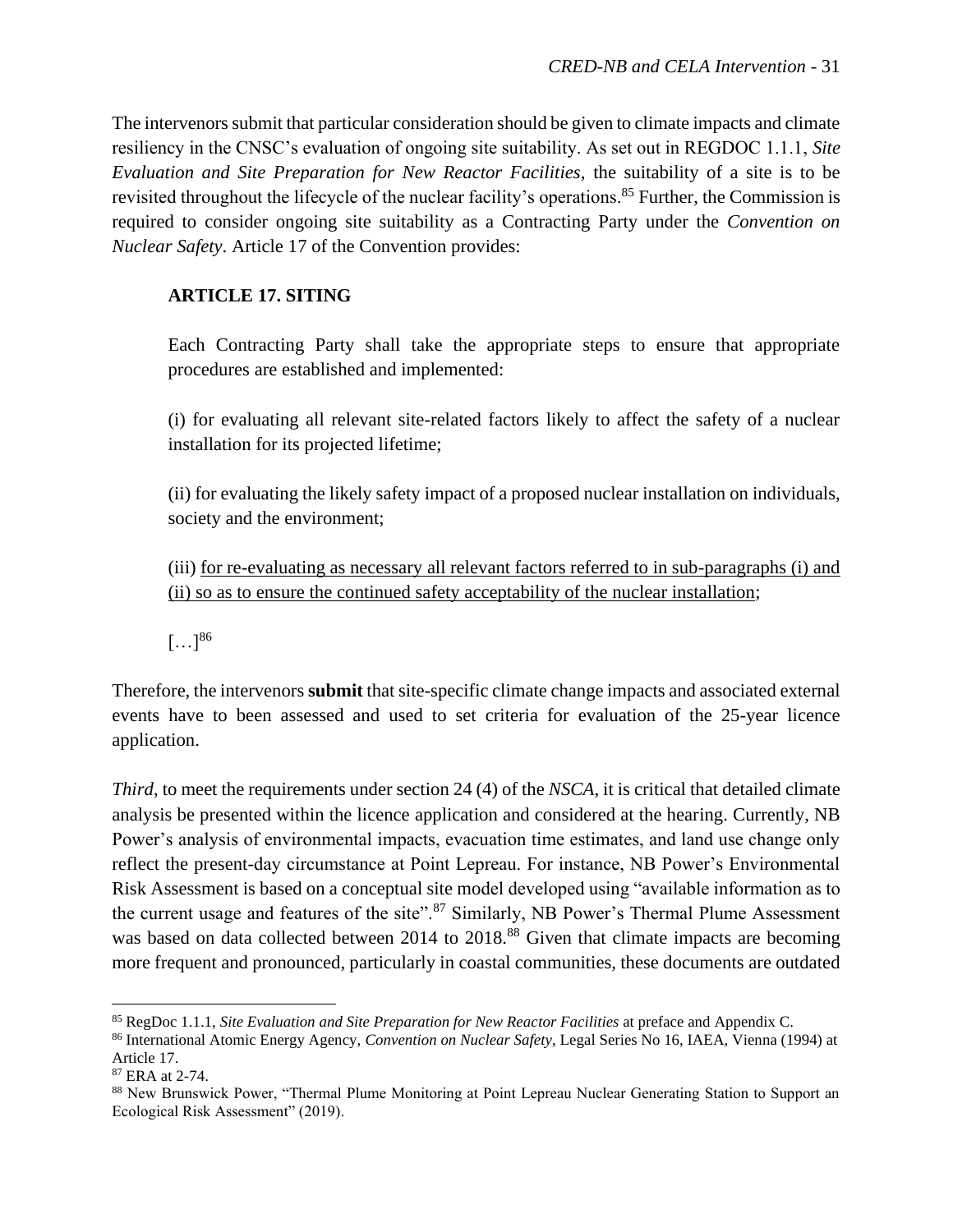and insufficient to support CNSC staff's conclusion that NB Power will make adequate provisions for the protection of the environment and human health for the duration of a 25-year licence.

The intervenors submit that climate change considerations are directly relevant to the CNSC's determination about whether the licencee will make adequate provision for the protection of the environment and the health and safety of persons. As such, detailed climate analysis and sitespecific modelling is necessary so that the public can fully understand the potential impacts, review the information, and provide comments to the CNSC.

**Recommendation No. 23:** The CNSC should review the licence renewal application with express consideration given to climate impacts and climate resiliency, including in the context of site suitability and impacts on safety and the environment.

**Recommendation No. 24:** The criteria by which climate change impacts and natural external events have been assessed and evaluated against the 25-year licence application must be clearly set out.

**Recommendation No. 25:** Detailed climate analysis must be presented in a public forum as part of the CNSC's licensing process.

**Recommendation No. 26:** NB Power's environmental impact studies, evacuation time estimates, and land use change studies should be modelled at least 25 years out.

# <span id="page-33-0"></span>**F. NB Power's consideration of off-site emergency planning and preparedness at Point Lepreau is insufficient to protect human health and the environment**

# <span id="page-33-1"></span>*i. Jurisdiction & authority*

The intervenors submit that the CNSC's jurisdiction includes considering the adequacy of the emergency plans in place at nuclear power plants. This means, in deciding whether to issue the licence requested, and/or whether to impose additional requirements by way of licence conditions to better protect health, safety and the environment, the adequacy of off-site emergency response plans must be reviewed. 89

The CNSC is the only licensing authority in Canada for nuclear power plants and should ensure that licences are not issued without adequate assurance of the sufficiency of off-site emergency planning and that the public and environment will be protected in the event of a radiological emergency. Indeed, the *NSCA* requires the CNSC to limit risk to Canadian society in the event of a nuclear accident.

<sup>89</sup> NSCA at ss 3, 9, 24.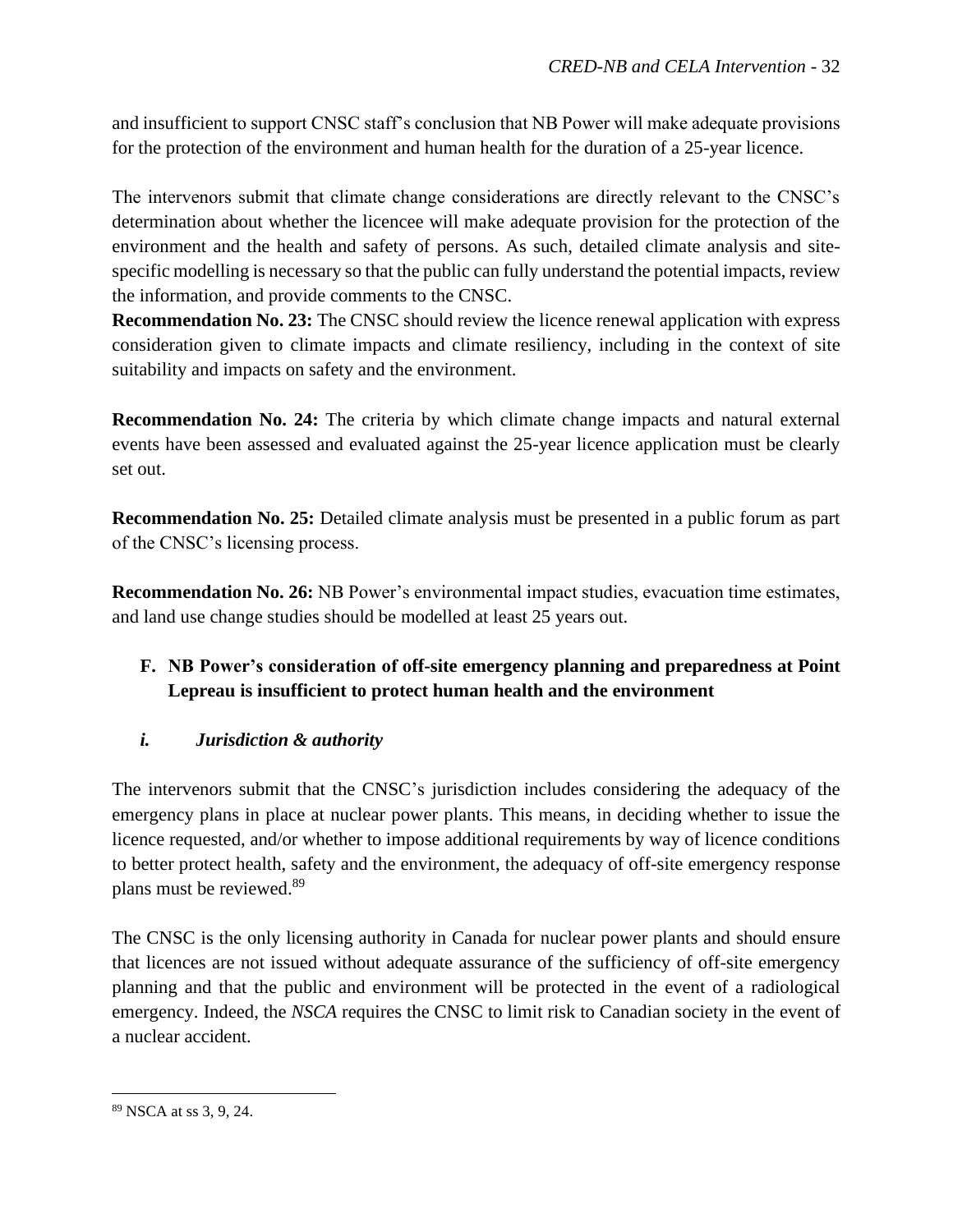The IAE's Safety Standard *Preparedness and Response for a Nuclear Radiological Emergency* also sets out the following expectations and responsibilities of the regulatory for off-site planning and oversight:

### *Regulatory body*

4.12. The regulatory body is required to establish or adopt regulations and guides to specify the principles, requirements and associated criteria for safety upon which its regulatory judgements, decisions and actions are based. These regulations and guides shall include principles, requirements and associated criteria for emergency preparedness and response for the operating organization (see also paras 1.12 and 4.5).

4.13. The regulatory body shall require that arrangements for preparedness and response for a nuclear or radiological emergency be in place for the on-site area for any regulated facility or activity that could necessitate emergency response actions. Appropriate emergency arrangements shall be established by the time the source is brought to the site, and complete emergency arrangements shall be in place before the commencement of operation of the facility or commencement of the activity. The regulatory body shall verify compliance with the requirements for such arrangements.

4.14. Before commencement of operation of the facility or commencement of the activity, the regulatory body shall ensure, for all facilities and activities under regulatory control that could necessitate emergency response actions, that the on-site emergency arrangements:

(a) Are integrated with those of other response organizations, as appropriate;

(b) Are integrated with contingency plans in the context of Ref. [9] and with security plans in the context of Ref. [10];

(c) Provide, to the extent practicable, assurance of an effective response to a nuclear or radiological emergency.<sup>90</sup>

4.15. The regulatory body shall ensure that the operating organization is given sufficient authority to promptly take necessary protective actions on the site in response to a nuclear or radiological emergency that could result in off-site consequences.

### <span id="page-34-0"></span>*ii. Size of Emergency Planning Zones*

The establishment of emergency planning zones ("EPZ") is a principal tool for offsite emergency planning and response. The New Brunswick Emergency Measures Organization (NB EMO) Point

<sup>90</sup> International Atomic Energy Agency (IAEA General Safety Requirements No. GSR Part 7 (2015), online: [https://www-pub.iaea.org/MTCD/Publications/PDF/P\\_1708\\_web.pdf at pp 10-11](https://www-pub.iaea.org/MTCD/Publications/PDF/P_1708_web.pdf%20at%20pp%2010-11) [**IAEA GSR Part 7**].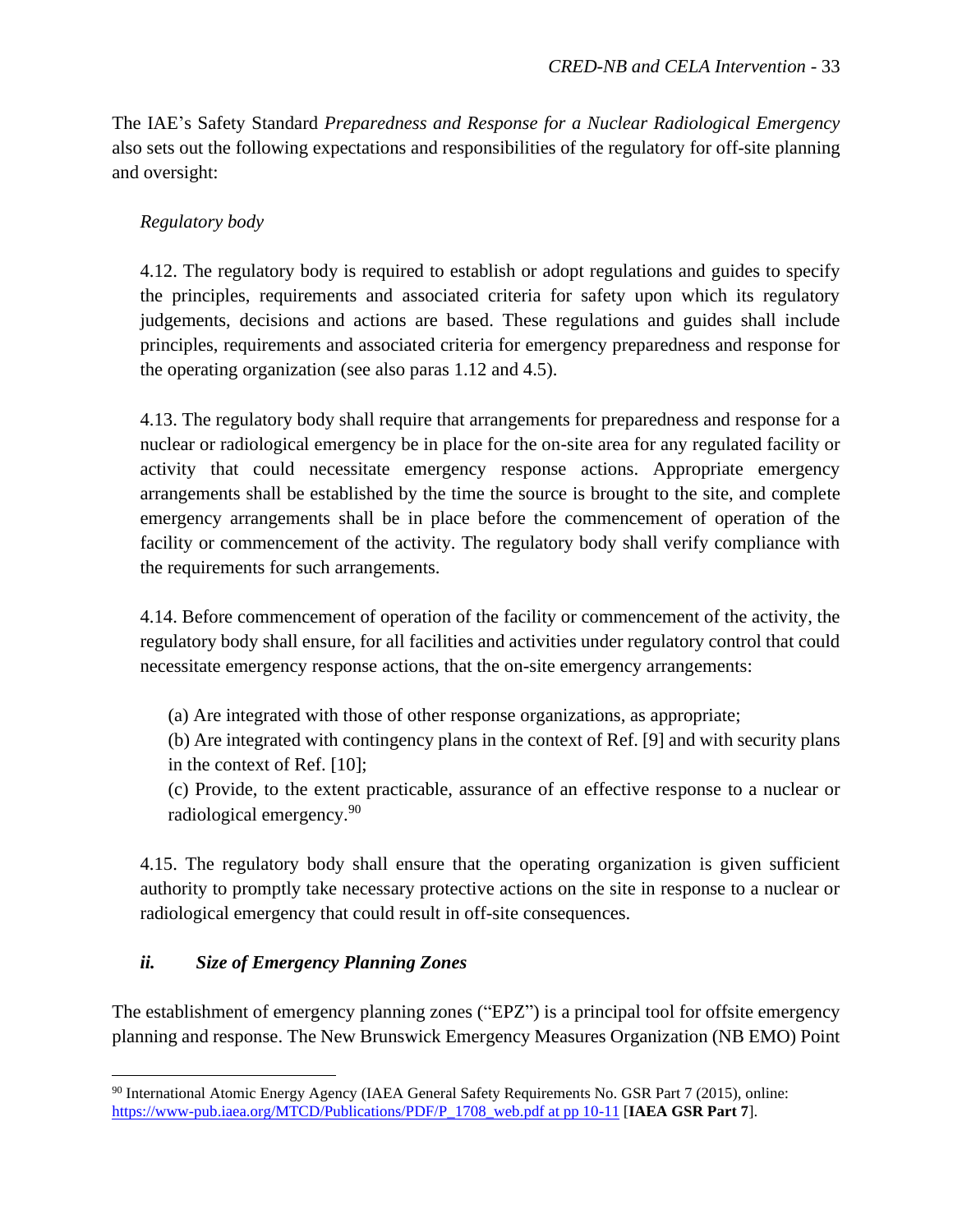Lepreau Nuclear Off-Site Emergency Plan ("Emergency Plan") defines the following four zones with the indicated distances from the plant:<sup>91</sup>

- Automatic Action Zone ("AAZ"): 4km
- Detailed Planning Zone ("DPZ"): 20km
- Contingency Planning Zone ("CPZ"): 50km
- Ingestion Pathway Zone ("IPZ"): 57km

The intervenors submit that NB EMO's Ingestion Pathway Zone does not align with international guidance (see Figure 2). Specifically, the IAEA recommends that for reactors of 1000 MW(th) or more, the Ingestion and Commodities Planning Distance ought to be 300km (see Figure 3). The corresponding Ingestion Planning Zone at Point Lepreau only extends to a distance of 57 km. As Point Lepreau has a thermal capacity of 2180 MW(th),<sup>92</sup> the IPZ must be extended to 300 km and include the additional requirement that all municipalities within this zone maintain nuclear emergency response plans.

**Recommendation No. 27:** To conform with international guidance, the Ingestion Pathway Zone must be expanded from 57 km to 300 km and include the additional requirement that all municipalities within this zone maintain nuclear emergency response plans.





<sup>91</sup> Emergency Plan at s 1.14.1.

 $92$  IAEA, "Power Reactor Information System – Point Lepreau: Operational" (2022), online: <https://pris.iaea.org/PRIS/CountryStatistics/ReactorDetails.aspx?current=37>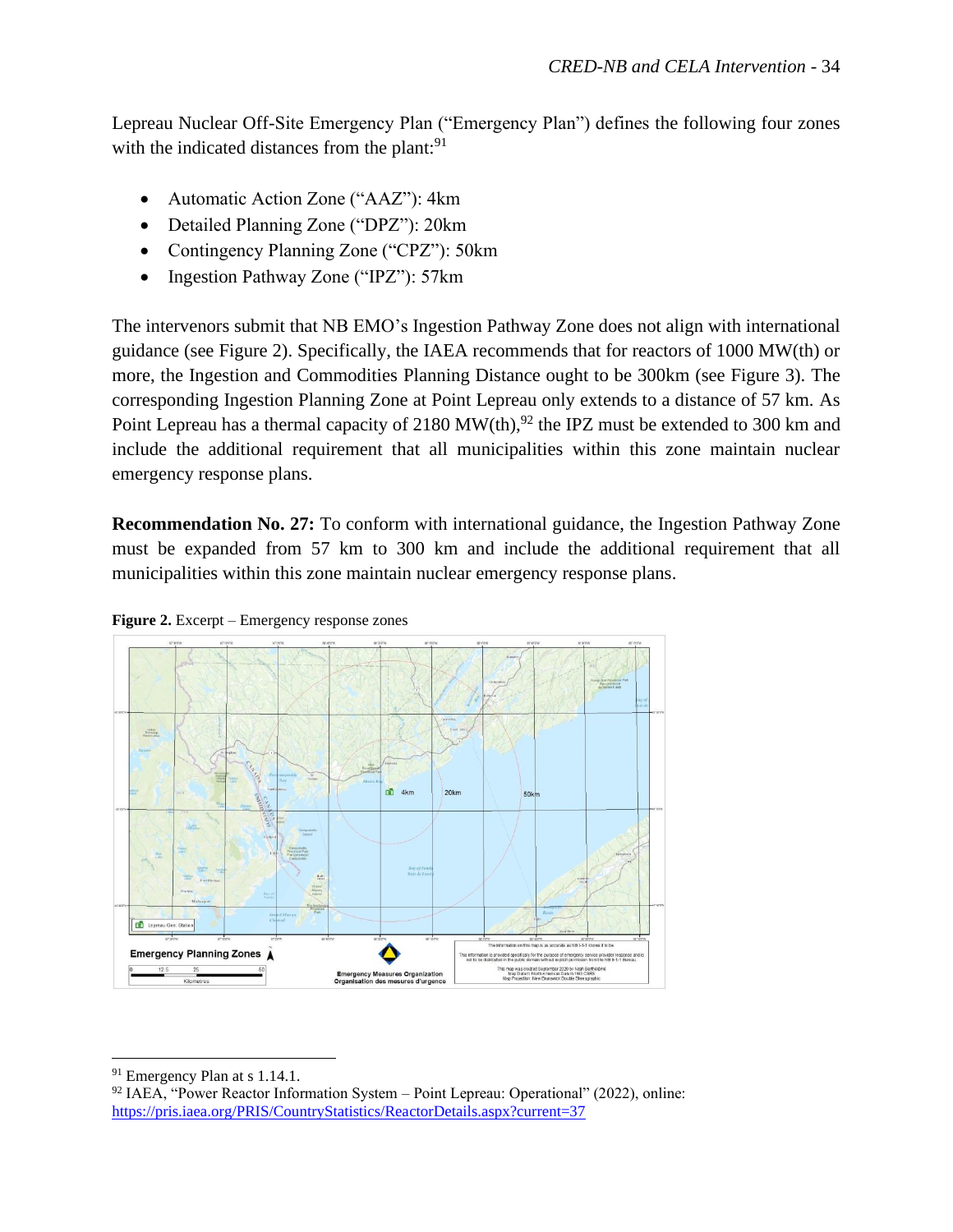|              | New Brunswick <sup>93</sup>                  | Ontario <sup>94</sup>                | <b>International Guidance</b> 95,96           |
|--------------|----------------------------------------------|--------------------------------------|-----------------------------------------------|
| Phases of    | Warning, Impact,                             | Early, Intermediate, Recovery,       | Initial, emergency                            |
| Emergency    | Response, Recovery (s.                       | Transitioning (s 5.9)                |                                               |
| Response     | 1.7.1)                                       |                                      |                                               |
| Public       | Within 30 mins of                            | Within 15 mins of initiation of      | Within 15 mins of declaration of              |
| Notification | accident categorization,                     | the system $(s 7.7.1)$               | general emergency <sup>97</sup>               |
|              | public alerting system                       |                                      |                                               |
|              | initiated $(s 1.20.1)$                       |                                      |                                               |
|              |                                              |                                      |                                               |
| Planning     | Automatic Action Zone -                      | Automatic Action Zone - 3km          | Precautionary action zone $-3$ -              |
| Zones        | 4km                                          |                                      | 5km                                           |
|              | Detailed Planning Zone -                     | Detailed Planning Zone - 10          | Urgent protective zone $-15-30km$             |
|              | 20 km: public awareness                      | km: public awareness                 |                                               |
|              | campaign and KI                              | campaign carried out,                |                                               |
|              | delivered door-to-door <sup>98</sup>         | specifying measures to take in       |                                               |
|              | (s 1.54.1)                                   | an emergency ( $s$ 3.2.10);          |                                               |
|              |                                              | evacuations not required             |                                               |
|              |                                              | beyond this boundary (s 3.3);        |                                               |
|              |                                              | KI pre-distributed within this       |                                               |
|              |                                              | zone                                 |                                               |
|              | <b>Contingency Planning</b><br>Zone $-50$ km | Contingency Planning Zone -<br>20 km | Extended planning distance:                   |
|              |                                              |                                      | For reactors $100 - 1000$<br>MW(th): 50km     |
|              |                                              |                                      |                                               |
|              |                                              |                                      | For reactors more or<br>equal to 1000 MW(th): |
|              |                                              |                                      | 100km                                         |
|              | <b>Ingestion Planning Zone</b>               | <b>Ingestion Planning Zone</b>       | Ingestion and commodities                     |
|              | $-57$ km: expandable if                      | Zone A: out to 30km                  | planning distance:                            |
|              | necessary <sup>99</sup>                      | Zone B: between 30 -<br>$\bullet$    | For reactors $100 - 1000$                     |
|              |                                              | 50 km                                | MW(th): 100km                                 |
|              | <b>Ingestion Exposure</b>                    |                                      | For reactors more or                          |
|              | Pathway $-$ 80 $km^{100}$                    |                                      | equal to 1000 MW(th):                         |
|              |                                              |                                      | 300km                                         |

**Figure 3.** Comparison of New Brunswick Planning Zones to Other Jurisdictions and International Guidance

<sup>93</sup> Emergency Plan.

<sup>94</sup> Ontario, "Provincial Nuclear Emergency Response Plan (PNERP) – Master Plan" (2017), online: [https://files.ontario.ca/books/solgen-emo-pnerp-master-plan-2017-en-2022-01-06.pdf.](https://files.ontario.ca/books/solgen-emo-pnerp-master-plan-2017-en-2022-01-06.pdf) 95 IAEA GSR Part 7.

<sup>96</sup> IAEA, "Considerations in the Development of a Protection Strategy for a Nuclear or Radiological Emergency" (2020), online: [https://www-pub.iaea.org/MTCD/Publications/PDF/EPR-Protection\\_Strategy\\_web.pdf.](https://www-pub.iaea.org/MTCD/Publications/PDF/EPR-Protection_Strategy_web.pdf)

<sup>97</sup> IAEA, "Arrangement for Preparedness and Response for a Nuclear or Radiological Emergency (Draft)" (2021), online: [https://www.iaea.org/sites/default/files/21/07/draft\\_ds504.pdf](https://www.iaea.org/sites/default/files/21/07/draft_ds504.pdf) at p 84.

<sup>98</sup> Emergency Plan at s 1.47.2.

<sup>99</sup> *Ibid.*

<sup>100</sup> *Ibid* at s 1.57.55.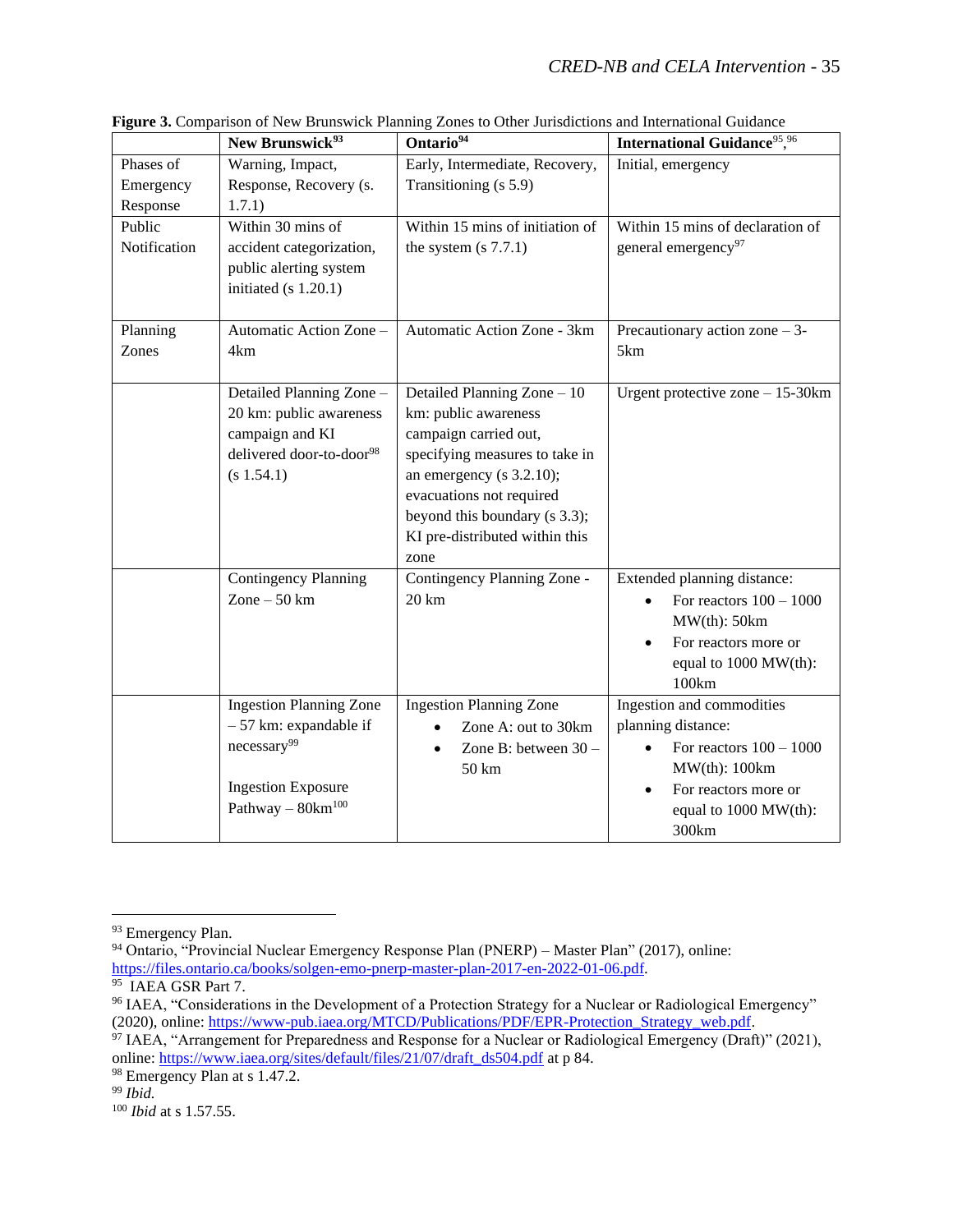### <span id="page-37-0"></span>*iii. Plume Exposure Pathway*

The intervenors submit that the appropriateness of off-site emergency planning and preparedness must be judged on efficacy of the plan to respond to a severe accident scenario. This means the off-site plan must be able to avoid health and safety consequences to members of the public, in addition to on-site workers and first responders resulting from a variety of exposure pathways. Exposure pathways include general gamma radiation from the plume of radioactive materials airborne or deposited on ground and buildings, inhalation of radioactive substances with subsequent radiation from internally deposited materials, skin deposition from externally deposited radioactive material on skin, hair, and clothes, and ingestion of deposited radioactive material as contaminated food and water enter the food chain.

According to the International Commission on Radiological Protection ("ICRP"), in the event of a severe nuclear reactor accident, the most significant component of projected dose would likely be received from contaminated foods.<sup>101</sup> Accordingly, the Emergency Plan recognizes:

When radioactive material is released because of an accident or emergency, it may move through the air as a plume (cloud) of gas or particles or` be deposited on the ground or other surfaces. People and animals may be exposed to radiation though inhalation or submersion in a radioactive plume, or by being near radioactive material deposited by the plume on the ground or other surfaces $102$ 

### […]

When radioactive material from a plume, or a liquid or solid spill, falls on crops, produce, or on surface water supplies, the potential exists for this radiation to be taken into the body through eating or drinking these radiological contaminated foodstuffs and drinking water.[…] Ingestion pathway exposure is best avoided or limited by preventing the ingestion of radiological contaminated material from occurring.<sup>103</sup>

To safeguard the public from the ingestion of contaminated food products, the Emergency Plan states arrangements are made to:

- a) protect the food chain;
- b) protect drinking water supplies;

<sup>101</sup> International Commission on Radiological Protection, "Publication 109 - Application of the Commission's Recommendations for the Protection of People in Emergency Exposure Situations" (2008) at p 61 [**ICRP**].

<sup>102</sup> Emergency Plan at s 1.57.80.

<sup>103</sup> *Ibid* at s 2.15.2.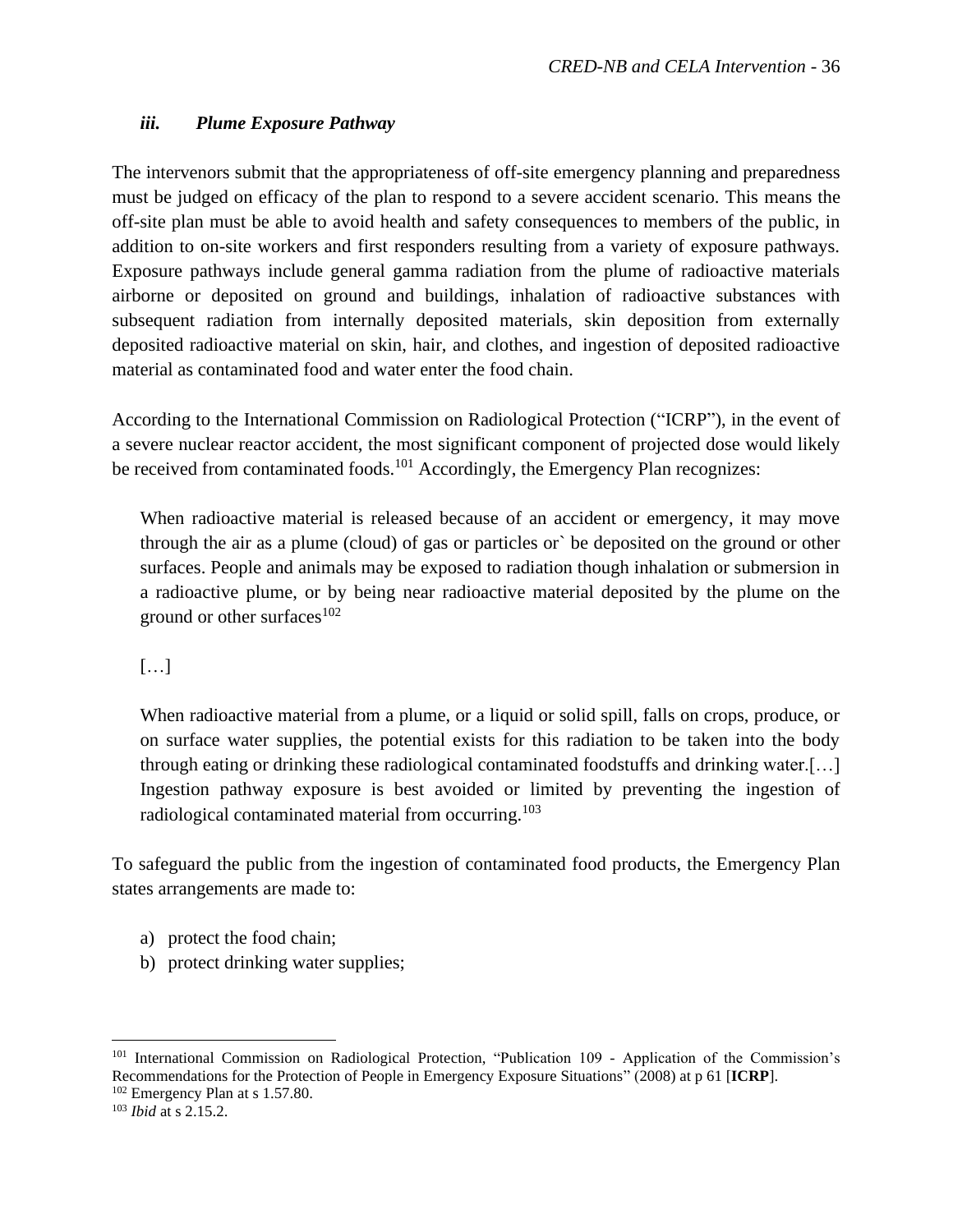- c) restrict consumption and distribution of potentially contaminated produce, wild-grown products, milk from grazing animals, rainwater, animal feed; and Note: Wild-grown products can include mushrooms and game.
- d) restrict distribution of non-food commodities until further assessments are performed.<sup>104</sup>

In the event of a radiological release, the Emergency Plan states farmers may be advised to bring livestock in from pasture to a covered location and provided with protected feed and water.<sup>105</sup>

The intervenors **request** the CNSC to verify that the potential plume pathways have been modelled. Figure 4, below, is an excerpt from the Emergency Plan which notes the potential exposure pathways and accompanying protective actions. The intervenors submit that modelling of each of the potential pathways is a requirement for the sufficiency of the emergency response plan. If such modelling has already been conducted, then the intervenors **request** that the assessments be publicly disclosed prior to Part 2 of the hearing. Currently, the licence application and CMDs by NB Power and CNSC Staff are silent on exposure pathways and modelling.

Further, the intervenors question whether protective actions have been shared with farmers within the IPZ. Because the Emergency Plan assumes the ability to feed and water animals with prestocked feed, farmers will have to plan on how much feed and water from protected supplies must be kept on hand. Are agricultural-specific emergency response measures, such as what it means to shelter in place with animals or the need to restrict the distribution of produce and wild-grown products, part of the door-to-door public awareness campaign?<sup>106</sup>

**Recommendation No. 28:** Models of potential exposure pathways must be a requirement of emergency response planning and a prerequisite to any determination on the sufficiency of off-site preparedness. If such modelling has already been conducted, then the assessments should be publicly disclosed prior to Part 2 of the hearing.

| <b>Potential Exposure</b><br><b>Pathways</b> |                 |  | <b>Protective Actions</b> |
|----------------------------------------------|-----------------|--|---------------------------|
| 1 – external radiation                       |                 |  | Sheltering                |
| from plume                                   | <b>Based on</b> |  | Evacuation                |
|                                              | <b>plant</b>    |  | Control of access         |

**Figure 4.** Excerpt – Potential Exposure Pathways and Accompanying Protective Actions<sup>107</sup>

<sup>104</sup> *Ibid* at s 1.57.56.

<sup>105</sup> *Ibid* at s 1.50.1.

<sup>106</sup> *Ibid* at s 1.54.1.

<sup>107</sup> NB EMO, Emergency Plan.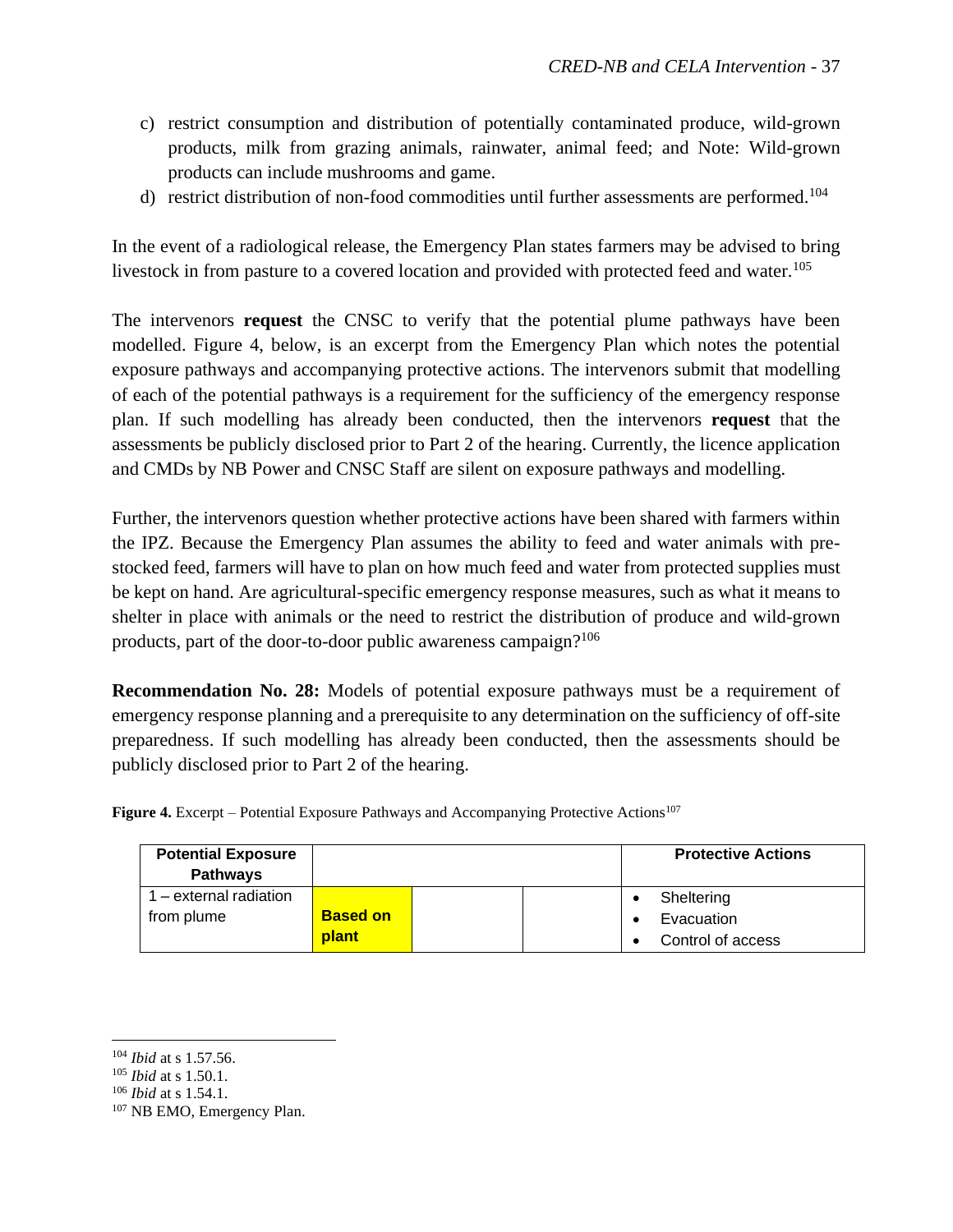| $2$ – Inhalation of    |            |                   |                 | Sheltering<br>$\bullet$                     |
|------------------------|------------|-------------------|-----------------|---------------------------------------------|
| radioactivity in the   | conditions |                   |                 | Stable Iodine                               |
| plume                  | and dose   |                   |                 | Evacuation                                  |
|                        |            |                   |                 | Control of access                           |
| 3 - Contamination of   |            |                   |                 | Sheltering<br>$\bullet$                     |
| skin and clothes       | projection | <b>Based upon</b> |                 | Evacuation                                  |
|                        | models     |                   |                 | Decontamination of persons<br>٠             |
| 4 - External radiation |            |                   | <b>Based on</b> | Evacuation<br>$\bullet$                     |
| from ground            |            | actual            |                 | Temporary Relocation                        |
| deposition             |            | measureme         |                 | Decontamination of land                     |
|                        |            | <b>nts</b>        |                 | and property                                |
| 5 - Inhalation of      |            |                   | actual          | Relocation<br>$\bullet$                     |
| resuspended            |            |                   | measurem        | Resettlement<br>$\bullet$                   |
| radioactivity          |            |                   | ents            | Decontamination of land<br>$\bullet$        |
|                        |            |                   |                 | and property                                |
| 6 – Ingestion of       |            |                   | and             | <b>Food and Water Controls</b><br>$\bullet$ |
| contaminated food      |            |                   | sampling        |                                             |
| and water              |            |                   |                 |                                             |

### *iv. KI Distribution*

The intervenors support the pre-distribution of iodine. It is well established that potassium Iodide ("KI") is an effective blocker of thyroid radioiodine uptake and it can provide protective benefits to individuals who are particularly vulnerable to thyroid disease, such as pregnant and nursing women, newborns and children.<sup>108</sup>

As CELA has detailed in many previous submissions to the CNSC, reviewing the state of emergency planning, and the rationale to pre-distribute  $KI$ ,  $^{109}$  KI is important because its ingestion helps to block uptake of radioactive iodine in case of a severe offsite accident. Radioactive isotopes of iodine are among the earliest radionuclides emitted from a nuclear power plant in case of breach of containment or in controlled venting following an accident. Emergency response to protect against radioactive iodine is needed since iodine "concentrates in the thyroid gland... a quarter of all ingested iodine goes to the thyroid under normal circumstances. As a result, when iodine is

<sup>109</sup> *See* submissions by CELA at prior licence renewals of the Pickering Nuclear Generating Station (2013, 2018) online:<https://cela.ca/emergency-planning-at-the-pickering-nuclear-generating-station/> and

[https://cela.ca/submission-on-pickering-licence-renewal/;](https://cela.ca/submission-on-pickering-licence-renewal/) CELA, "Comments on CNSC KI Working Group draft Terms of Reference" (2019), online: https://cela.ca/celas-comments-on-the-canadian-nuclear-safety-commissionski-working-group-draft-terms-of-reference/ , CELA "Comments on REGDOC 2.10.1" (2014) online,

<sup>108</sup> City of Toronto, "Prepare to be Safe," online: [http://www.preparetobesafe.ca.](http://www.preparetobesafe.ca/)

[https://cela.ca/further-comments-from-canadian-environmental-law-association-re-emergency-planning-regdoc-2-](https://cela.ca/further-comments-from-canadian-environmental-law-association-re-emergency-planning-regdoc-2-10-1/) [10-1/](https://cela.ca/further-comments-from-canadian-environmental-law-association-re-emergency-planning-regdoc-2-10-1/)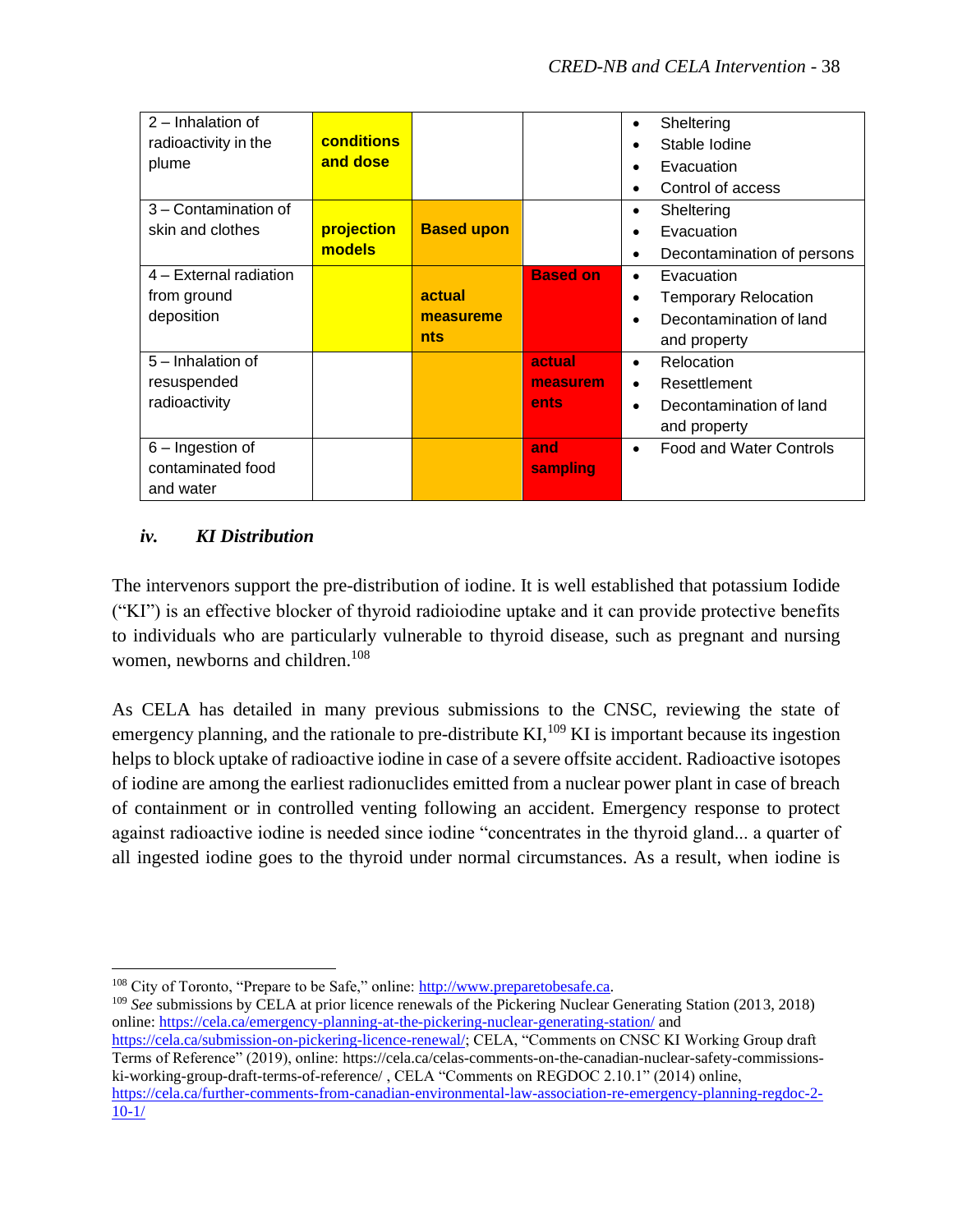ingested, the thyroid receives a very large dose compared to the rest of the body (roughly 1000 times as much)."<sup>110</sup>

The intervenors submit that KI must be pre-distributed because it must be ingested before, during, or shortly after a radioactive release.<sup>111</sup> It would not be reasonably feasible to quickly obtain KI after such a severe accident. In that scenario people will likely be required to shelter in place and/or evacuate so it will not be possible to go to pharmacies to obtain KI, nor would it be practical to have extensive distribution at that time. In any event, there is no possibility this could happen on time for the affected population numbers if KI had not been adequately pre-distribution.

The federal standard recognized in REGDOC 2.10.1 *Nuclear Emergency Preparedness and Response* requires "...that particular consideration is given to sensitive populations such as children and pregnant women within the designated ingestion control planning zone."<sup>112</sup> The intervenors submit that this statement must be interpreted in such a way that equal levels of protection are provided to all individuals within the Ingestion Protection Zone ("IPZ"). This echoes the Heads of the European Radiological Protection Competent Authorities ("HERCA") who also recommend that emergency strategies for iodine thyroid blocking ("ITB") extend to 100km.<sup>113</sup> The distribution of ITB to 100km is one of three requirements recommended in its 'general emergency response strategy'.<sup>114</sup> Other jurisdictions, such as Switzerland currently pre-distribute KI pills within 50km of each plant as a precautionary measure.<sup>115</sup>

The NB EMO Emergency Plan provides that KI Pills are distributed to all residences within the Detailed Planning Zone which extends out to a distance of 20 km. This does not cover the city of Saint John, which is 38 kms East of Point Lepreau and has a population of around 130,000.<sup>116</sup>

[http://www.herca.org/docstats/HERCAWENRA%20approach%20for%20better%20cross](http://www.herca.org/docstats/HERCAWENRA%20approach%20for%20better%20cross-border%20coordination.pdf)[border%20coordination.pdf](http://www.herca.org/docstats/HERCAWENRA%20approach%20for%20better%20cross-border%20coordination.pdf) at p 9.

<sup>110</sup> IAEA, "Arrangements for Preparedness for a Nuclear or Radiological Emergency" Guide GS-G-2.1 (2007), online: <https://www-pub.iaea.org/MTCD/Publications/PDF/Pub1265web.pdf> at V.17 states "The thyroid gland absorbs and concentrates iodine once it has been inhaled or ingested; thus the potential exists for large thyroid doses following the occurrence of severe core damage at a large reactor. A large dose to the thyroid can result in deterministic effects in the thyroid gland and radiation induced thyroid cancer. In the event of actual or possible core damage, stable iodine prophylaxis should therefore be used: to prevent deterministic effects in the thyroid gland (e.g. hypothyroidism; to reasonably reduce the risk of stochastic effects (e.g. radiation induced thyroid cancer) from the inhalation of radioiodine within or near the facility" [**IAEA Guide GS-G-2.1**].

<sup>111</sup> IAEA Guide GS-G-2.1 at V.19.

<sup>112</sup> CNSC RegDoc 2.10.1, *Nuclear Emergency Preparedness and Response,* online:

[https://nuclearsafety.gc.ca/eng/acts-and-regulations/regulatory-documents/published/html/regdoc2-10-1/index.cfm,](https://nuclearsafety.gc.ca/eng/acts-and-regulations/regulatory-documents/published/html/regdoc2-10-1/index.cfm) s 2.3.4

<sup>113</sup> HERCA-WENRA, "Approach for a better cross-border coordination of protective actions during the early phase of a nuclear accident" (2014), online:

<sup>114</sup> *Ibid* at p 38.

<sup>&</sup>lt;sup>115</sup> Be Prepared Grey Bruce Huron, "Be Prepared for a Nuclear Emergency - Potassium Iodide (KI)", online: <http://www.bepreparedgreybrucehuron.com/nuclear/ki-tablets/>

<sup>116</sup> Statistics Canada, *Saint John, Census metropolitan area,* online[: https://www12.statcan.gc.ca/census](https://www12.statcan.gc.ca/census-recensement/2021/as-sa/fogs-spg/Page.cfm?lang=E&r=1&dguid=2021S0503310)[recensement/2021/as-sa/fogs-spg/Page.cfm?lang=E&r=1&dguid=2021S0503310](https://www12.statcan.gc.ca/census-recensement/2021/as-sa/fogs-spg/Page.cfm?lang=E&r=1&dguid=2021S0503310)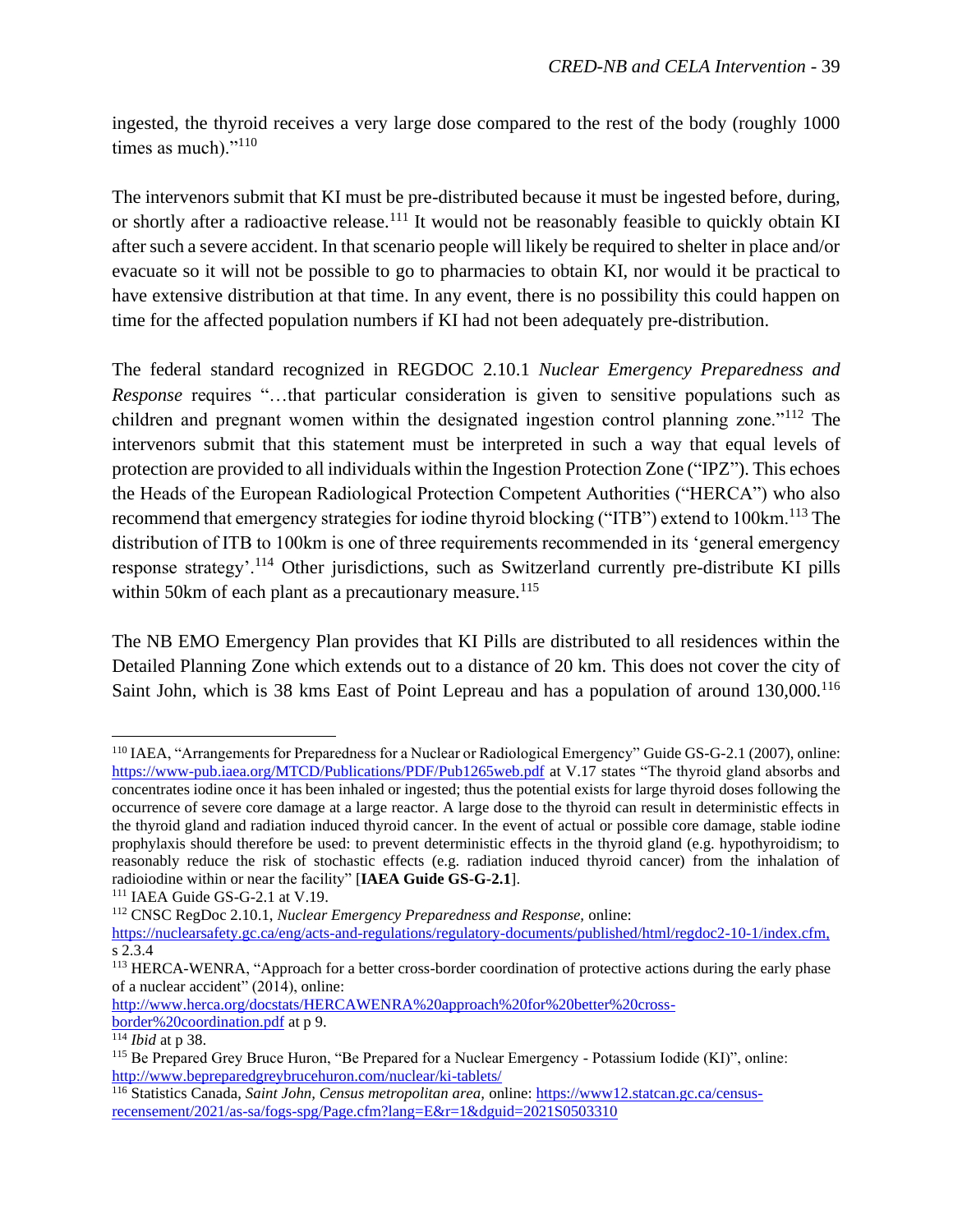Further, an estimated 97,000 people live between 20 and 50 km of Point Lepreau. The intervenors submit that such a large number of people should not be left without adequate preparation for an accident and **recommend** pre-distribution of KI Pills to all residences within a 50km radius, and pre-stock and selectively pre-distribute to vulnerable populations within the IPZ (100 km radius).

**Recommendation No. 29:** We encourage the CNSC to require NB Power to provide KI by way of pre-distribution within a 50 km radius, and pre-stock to 100 km. In accordance with international best practice, the CNSC should extend KI stockpiles to 100 km and ensure that places frequented by vulnerable groups, such as children and pregnant women, maintain sufficient stockpiles.

### <span id="page-41-0"></span>*v. Public Awareness*

First and foremost, the CNSC is vested with protecting the public from any accident involving a nuclear reactor or site. This means that before proceeding with any licensing decision, the intervenors submit that CNSC must be satisfied that the public is prepared and has the information it needs to be informed *in advance* of a real accident.

Public awareness is critical to effectively responding to accidents. The more recent COVID-19 pandemic has underscored that being able to disseminate information, specifically to those most at risk, is critical to response action. The intervenors have reviewed NB Power's application and the CNSC staff CMD. Apart from statements that their Emergency Response Plan meets the regulatory requirements as set out in REGDOC-2.10.1, *Nuclear Emergency Preparedness and Response*<sup>117</sup> , no details are provided on amendments or actions which would be taken to further offsite emergency planning protections in the context of COVID-19. For example, how will NB Power handle the lack of emergency response personnel? How will they respond if there is more than one crisis at once?

Currently, section 10.1 of the proposed Licence Conditions Handbook ("LCH") for NB Power states "The licensee should provide emergency communications outlining what surrounding community residents need to know and do before, during and after a nuclear emergency." The intervenors **recommend** "should" be replaced with the express requirement that "the licensee must provide emergency communications." As currently worded, the LCH leaves the public without a plan should they wish to raise their level of awareness. Also, as a condition of licence renewal, the CNSC should require ongoing public education for emergency preparedness and protective actions.

**Recommendation No. 30:** The CNSC should review the sufficiency of the Emergency Response Plan and actions which should be taken to further offsite emergency planning protections in the context of COVID-19.

<sup>117</sup> CNSC Staff CMD at p 89.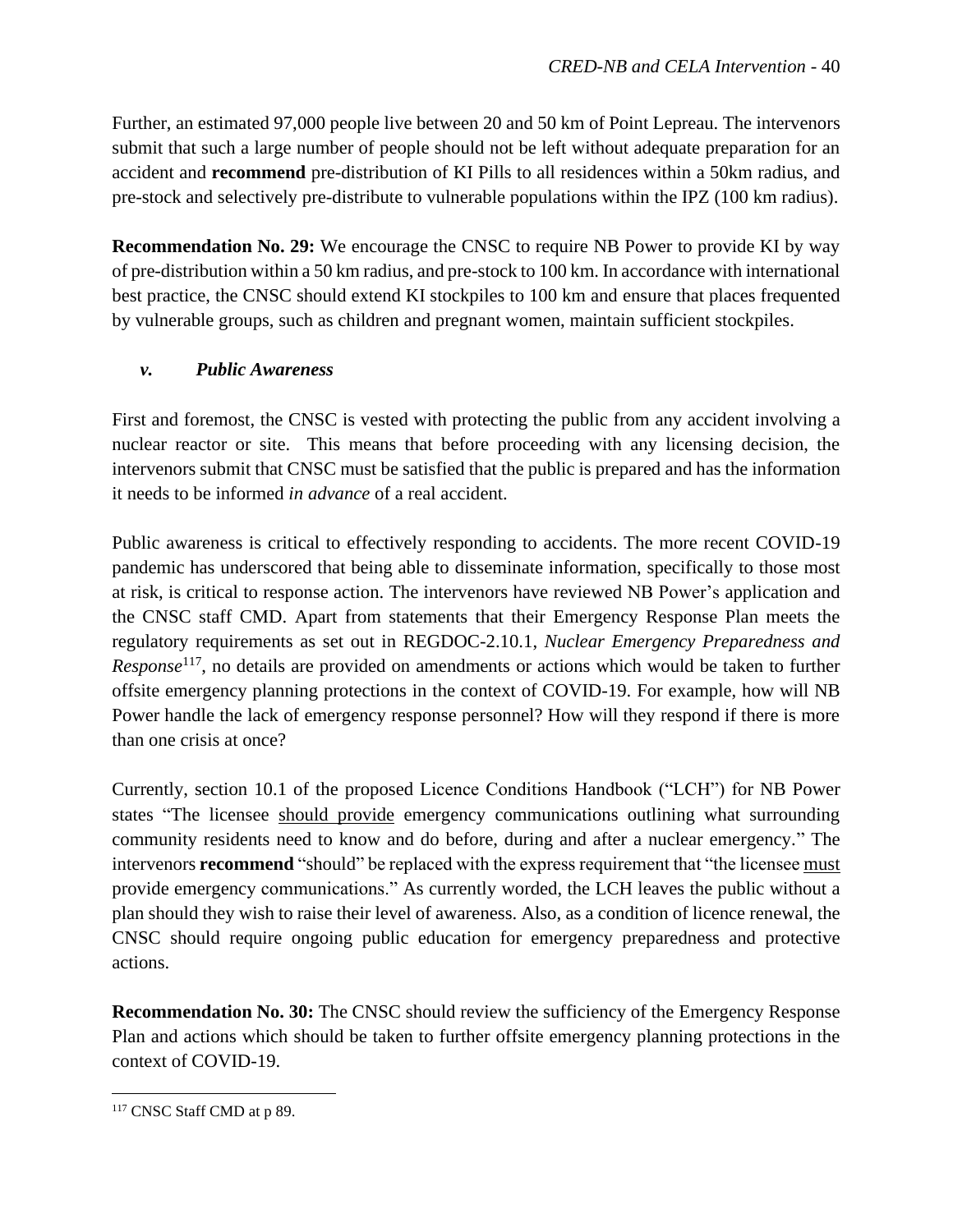**Recommendation No. 31:** Licence Conditions Handbook section 10.1 be updated to read the "licensee must provide emergency communications" and not "should", as currently drafted.

**Recommendation No. 32:** The CNSC should require ongoing public education for emergency preparedness and protective actions.

### <span id="page-42-0"></span>*vi. Evacuation*

Evacuation is one of the most immediate actions to be taken in the event of a general emergency at any nuclear generating station. The ICRP indicates that the purpose of evacuation is to provide "rapid, temporary removal of people from an area to avoid or reduce short-term radiation exposure in an emergency exposure situation."<sup>118</sup> ICRP states that it is "most effective if it can be taken as a precautionary measure before there is any significant release of radioactive material."<sup>119</sup>

Evacuation before emissions have started is the most effective protective measure in the event of a nuclear emergency because it protects the whole body from radionuclides through all exposure pathways. Health Canada's *Generic Criteria and Operational Intervention for Nuclear Emergency Planning and Response* describe evacuation as having the "potential to avert most or all doses if carried out in the pre-release phase of an accident."<sup>120</sup>

The intervenors have a number of concerns with NB Power's Evacuation Time Study<sup>121</sup>. *First*, we are concerned about the inability of people without cars to evacuate. The U.S. Nuclear Regulatory Commission, in its Criteria for Development of Evacuation Time Estimate Studies, requires explicit calculation of numbers of people who would need to be evacuated. This includes population estimates of:<sup>122</sup>

- 1. **Permanent Residents and Transient Population** Permanent residents include all people having a residence in the area. The transient population includes tourists, shoppers, employees, etc., who visit but do not reside in the area.
- 2. **Transit Dependent Permanent Residents** Permanent residents who do not have access to a vehicle or are dependent upon help from outside the home to evacuate.

<sup>118</sup> *See* International Commission on Radiological Protection "Publication 109 - Application of the Commission's Recommendations for the Protection of People in Emergency Exposure Situations" (2008) at p 62-63. <sup>119</sup> *Ibid.*

<sup>120</sup> Health Canada, *Generic Criteria and Operational Intervention for Nuclear Emergency Planning and Response* (2018) online: [https://publications.gc.ca/collections/collection\\_2018/sc-hc/H129-86-2018-eng.pdf](https://publications.gc.ca/collections/collection_2018/sc-hc/H129-86-2018-eng.pdf) at 20.

<sup>&</sup>lt;sup>121</sup> KLD Engineering, PC, "Point Lepreau Nuclear Generating Station – Development of Evacuation Time Estimates" (2017) [**Evacuation Time Study**].

 $122$  U.S. Nuclear Regulatory Commission, "Criteria for Development of Evacuation Time Estimate Studies – NUREG/CR7002, Rev 1" (2021), online:<https://www.nrc.gov/docs/ML2101/ML21013A504.pdf> at p 2-1.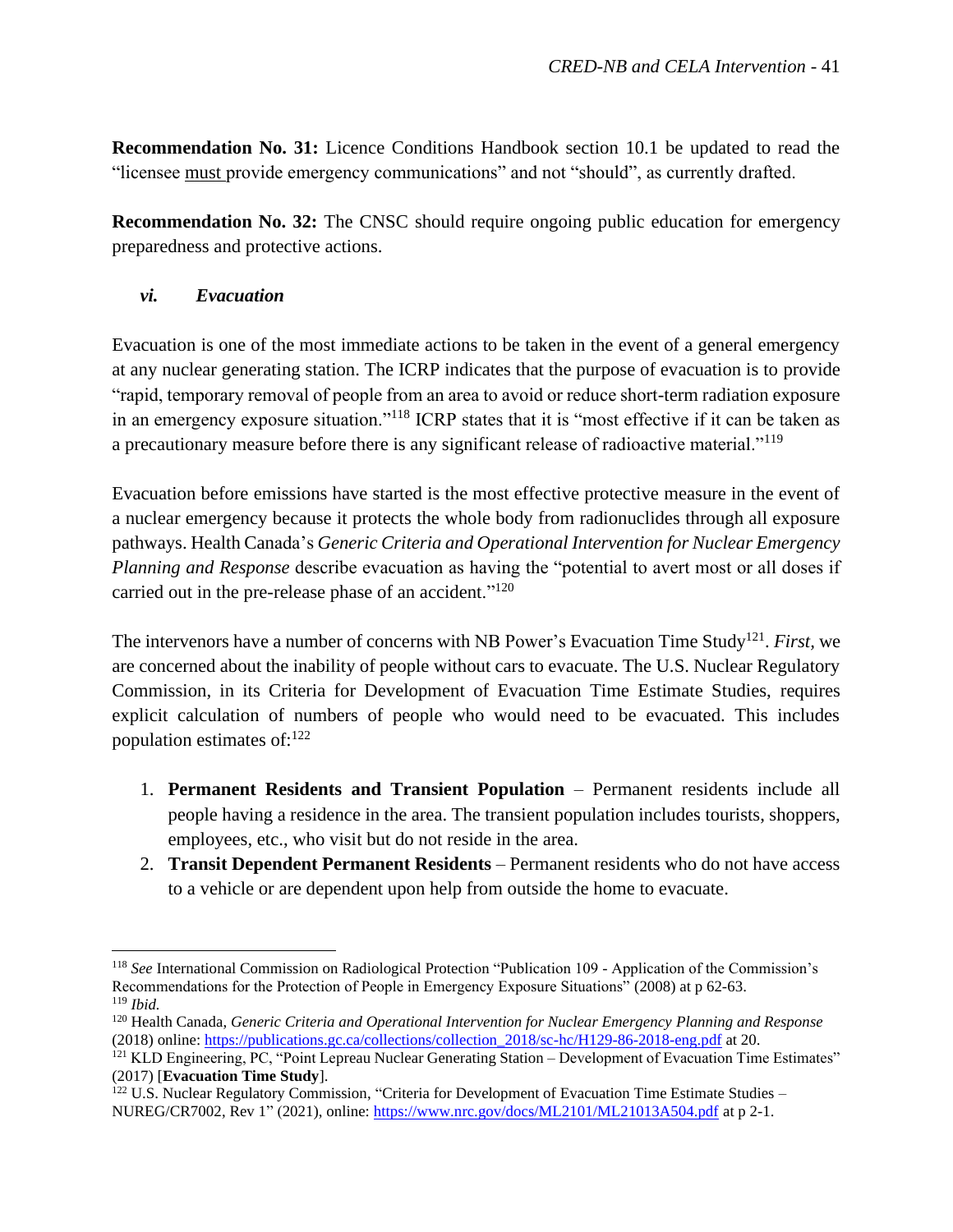- 3. **Special Facility Residents** Residents of nursing homes, assisted living centers, and those confined to hospitals, jails, prisons, etc.
- 4. **Schools** All private and public educational facilities within the EPZ. Colleges and universities should be assessed on a case-by-case basis, recognizing that college students typically have access to a vehicle.

Transit Dependent Permanent Residents include:<sup>123</sup>

- households with no vehicles available during the evacuation
- residents unable to self-evacuate (e.g., elderly who do not drive at night or do not drive distances of more than a few miles)
- residents dependent on specialized transportation such as wheelchair vans or ambulances

The U.S. Criteria also specifies that a summary of (1) the total number of vehicles available to support evacuation of transit dependent residents, as well as (2) people with disabilities and (3) those with access and functional needs not residing in special facilities, be provided.<sup>124</sup>

The NB EMO's Emergency Plan states that an ambulance service "may be required" to enter the Emergency Evacuation Zone for emergency treatment and transport, and the Extra-Mural Program will also "assess the needs of their patients" in the evacuation zone and identify those requiring transportation assistance.<sup>125</sup> These transportation options are not sufficient in light of the best practices identified above. The intervenors **recommend** NB EMO be required to update its Emergency Plan to include explicit calculation of numbers of people who would need to be evacuated, including households with no vehicles, residents unable to self-evacuate, and residents dependent on specialized transportation.

*Second,* REGDOC 2.10.1, *Nuclear Emergency Preparedness and Response* requires the licensee to "collaborate with the municipal or regional authorities to develop and maintain public evacuation time estimates based on current census data, and future population growth projections on a per-decade estimation until end of life of the facility."<sup>126</sup> However, as drafted, the Emergency Plan is silent on how land use changes will be tracked and reported to the CNSC to ensure the sufficiency of emergency planning. The intervenors **recommend** NB EMO be required to update its Emergency Plan to include these details.

*Third*, based on the requirement in REGDOC 2.10.1, the intervenors submit evacuation time estimates and land use change ought to have been modelled at least 25 years out. NB Power's

<sup>123</sup> *Ibid* at p 2-3.

<sup>124</sup> *Ibid* at p 2-4.

<sup>125</sup> Emergency Plan at s 3.10.4.

<sup>126</sup> CNSC RegDoc 2.10.1, *Nuclear Emergency Preparedness and Response,* online:

[https://nuclearsafety.gc.ca/eng/acts-and-regulations/regulatory-documents/published/html/regdoc2-10-1/index.cfm.](https://nuclearsafety.gc.ca/eng/acts-and-regulations/regulatory-documents/published/html/regdoc2-10-1/index.cfm)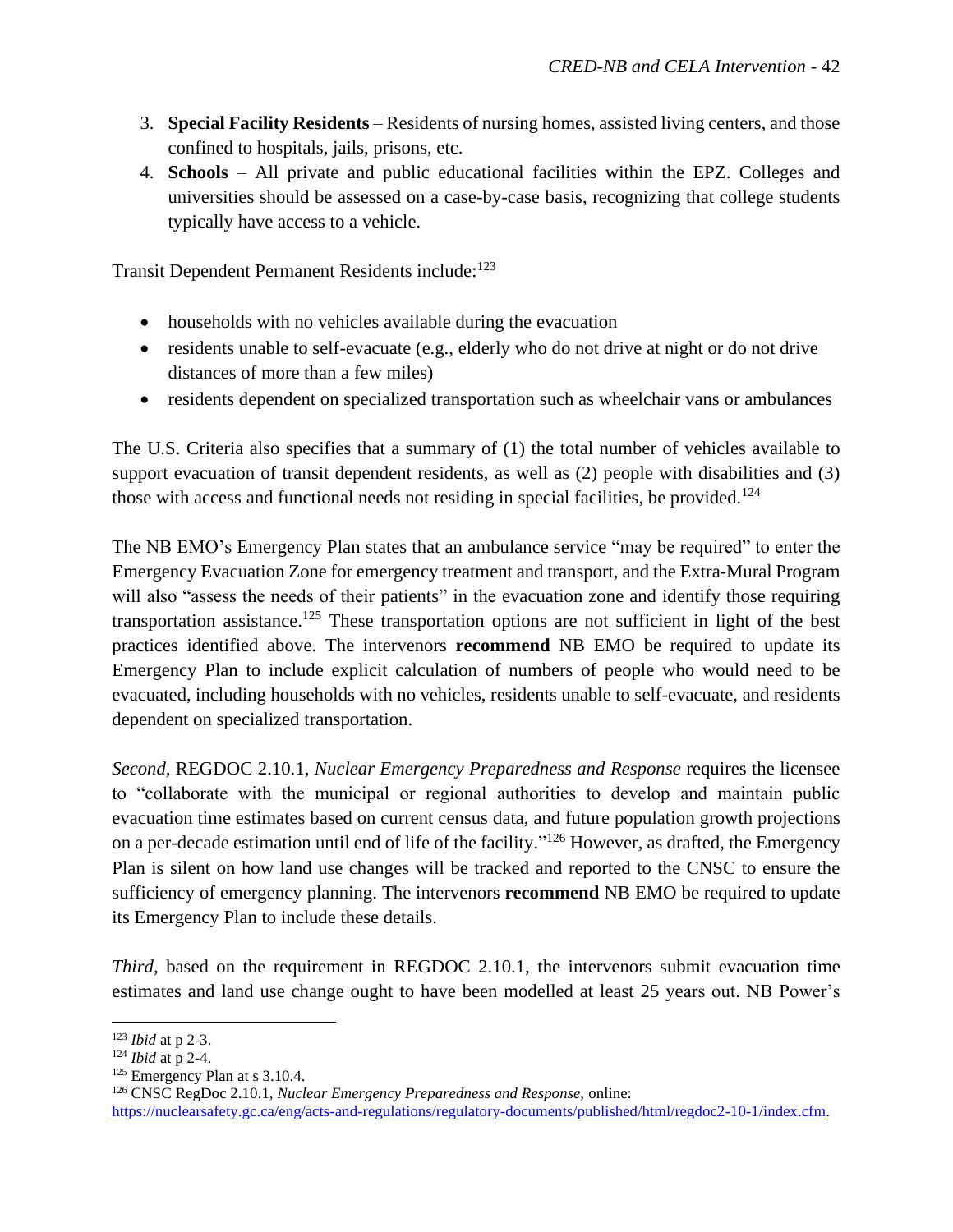current Evacuation Time Study relies on data from 2016, and, as currently drafted, only includes projections out to the year 2035, which excludes the last 12 years of NB Power's proposed licence term. The intervenors **recommend** NB EMO be required to update its Emergency Plan and Evacuation Time Study to include projections out to the year 2047. The intervenors further **recommend** a requirement that NB Power "collaborate with the municipal or regional authorities to develop and maintain public evacuation time estimates based on current census data, and future population growth projections on a per-decade estimation until end of life of the facility" be made a condition of licensing.

**Recommendation No. 33:** Require NB EMO to update the off-site Emergency Plan to include explicit calculation of numbers of people who would need to be evacuated, including households with no vehicles, residents unable to self-evacuate, and residents dependent on specialized transportation.

**Recommendation No. 34:** Require NB EMO to update its Emergency Plan to include information on how land use changes will be tracked and reported to the CNSC to ensure the sufficiency of emergency planning.

**Recommendation No. 35:** Require NB Power to update its Evacuation Time Study to include projections out to the year 2047.

**Recommendation No. 36:** It should be made a condition of licencing that NB Power "collaborate with the municipal or regional authorities to develop and maintain public evacuation time estimates based on current census data, and future population growth projections on a per-decade estimation until end of life of the facility".

### <span id="page-44-0"></span>*vii. Marine Response*

Point Lepreau, located within 100 metres of the Bay of Fundy, is Canada's only nuclear generating station on an ocean. In recognition of the Bay of Fundy's unique geological formations and ecological significance, it was designated a UNESCO Biosphere Reserve in 2007.<sup>127</sup>

The marine environment immediately around the plant is described by the CNSC as including clams, dulse, fish, lobster, periwinkles, aquaculture salmon, and scallops.<sup>128</sup> In addition to the marine mammals like whales, porpoises, dolphins and seals that frequent the Bay of Fundy, colonial waterbirds also use the area during seasonal migrations. The Bay of Fundy is home to a

 $127$  United Nations Educational, Scientific and Cultural Organization, "Biosphere Reserves – Fundy" (2015) online: [http://www.unesco.org/new/en/natural-sciences/environment/ecological-sciences/biosphere-reserves/europenorth](http://www.unesco.org/new/en/natural-sciences/environment/ecological-sciences/biosphere-reserves/europenorth-america/canada/fundy/)[america/canada/fundy/](http://www.unesco.org/new/en/natural-sciences/environment/ecological-sciences/biosphere-reserves/europenorth-america/canada/fundy/)

<sup>128</sup> CNSC Staff CMD at p 83.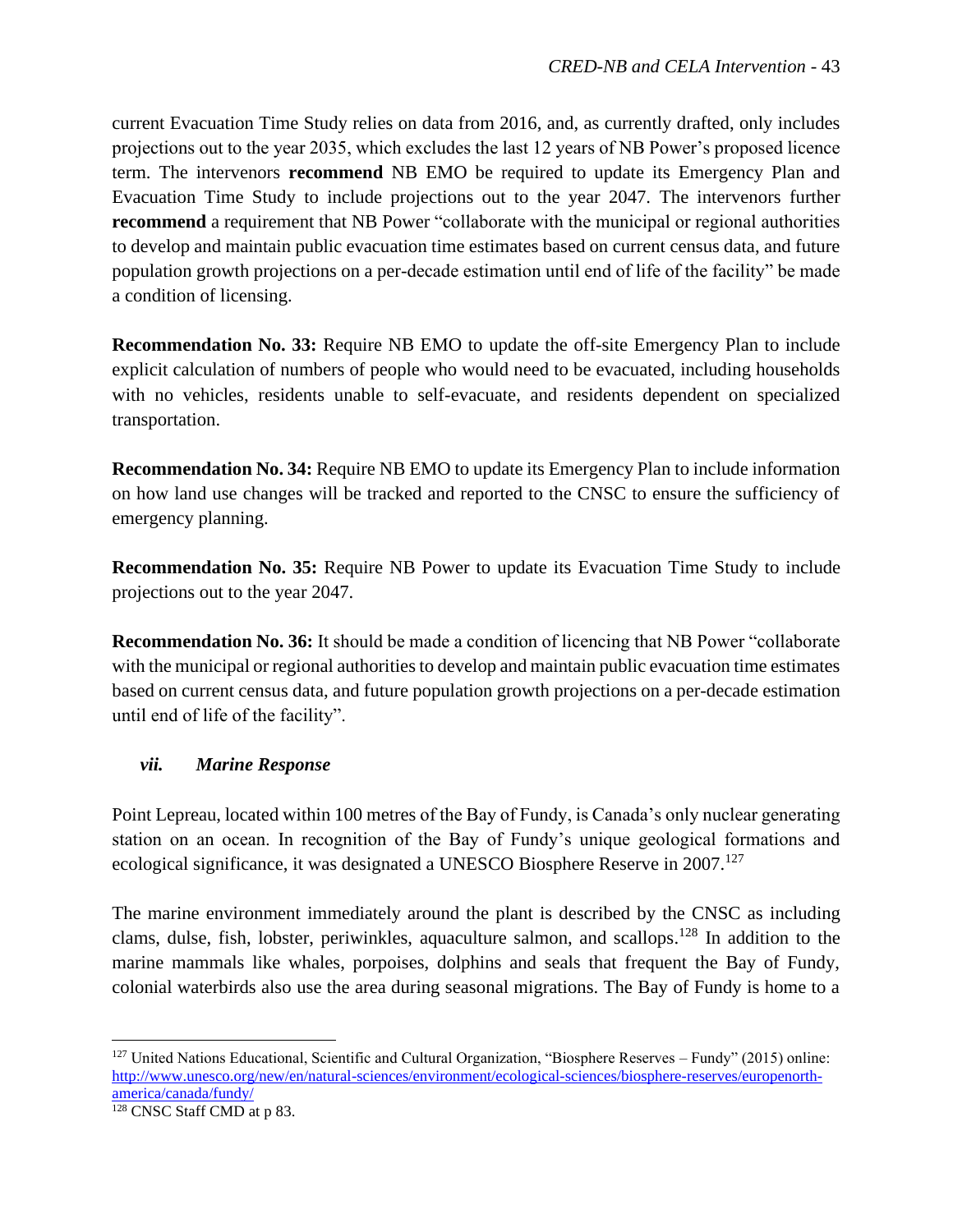number of federally protected species under the *Species at Risk Act*, including the North Atlantic right whale.<sup>129</sup> the blue whale,<sup>130</sup> and the fin whale<sup>131</sup>.

Given the globally recognized uniqueness and importance of the Bay of Fundy region, the intervenors submit the CNSC must consider the marine environment within its reading of "protection of the environment" and "safety of persons" per s 24(4) of the *NSCA*.

The only considerations of marine life, potential impact on fisheries, and pollution dispersion by water in the event of a large radiation release in NB EMO's Emergency Plan are the following:

- Port of Saint John: (a) A radiation monitoring post will be located at the Port of Saint John under the direction of the Port Authorities with assistance from NB Power. They are to be prepared to handle fishing boats, small craft and large ships including their crew and passengers; and (b). The Department of Agriculture, Aquaculture and Fisheries will arrange for the testing of marine products for contamination and will arrange for disposal, if necessary.<sup>132</sup>
- Port of Black: (a) radiation monitoring post will be in Blacks Harbour under the direction of the Wharfinger with assistance from NB Power. They are to be prepared to handle fishing boats, small crew and large ships including their crew and passengers; and (b) The Department of Agriculture, Aquaculture and Fisheries will arrange for the testing of marine products for contamination and will arrange for disposal, if necessary.<sup>133</sup>
- DFO to assist with ingestion pathway monitoring plan.<sup>134</sup>
- The Port of Saint John is a port the Canadian Coast Guard and DFO may direct vessels to a part of the evacuation at sea during a radiation emergency at the PLNGS.<sup>135</sup>
- The Emergency Off-Site Monitoring Program includes a Marine Survey (gamma dose rate along the local shoreline). $136$

The intervenors do not believe these parameters are sufficient to safeguard the marine environment. There are a number of outstanding questions which must be addressed before the adequacy of the off-site Emergency Plan can be determined as it relates to the protection of the environment and human health in the Bay of Fundy. For example, the Emergency Plan does not

<sup>&</sup>lt;sup>129</sup> Species at Risk Public Registry, "North Atlantic Right Whale" (2022) online: [https://wildlife](https://wildlife-species.canada.ca/species-risk-registry/species/speciesDetails_e.cfm?sid=780)[species.canada.ca/species-risk-registry/species/speciesDetails\\_e.cfm?sid=780](https://wildlife-species.canada.ca/species-risk-registry/species/speciesDetails_e.cfm?sid=780)

<sup>&</sup>lt;sup>130</sup> Species at Risk Public Registry, "Blue Whale Pacific" (2022) online[: https://wildlife-species.canada.ca/species](https://wildlife-species.canada.ca/species-risk-registry/species/speciesDetails_e.cfm?sid=718)[risk-registry/species/speciesDetails\\_e.cfm?sid=718](https://wildlife-species.canada.ca/species-risk-registry/species/speciesDetails_e.cfm?sid=718)

<sup>&</sup>lt;sup>131</sup> Species at Risk Public Registry, "Fin Whale Pacific" (2022) online: [https://wildlife-species.canada.ca/species](https://wildlife-species.canada.ca/species-risk-registry/species/speciesDetails_e.cfm?sid=875)[risk-registry/species/speciesDetails\\_e.cfm?sid=875](https://wildlife-species.canada.ca/species-risk-registry/species/speciesDetails_e.cfm?sid=875)

<sup>132</sup> ERA at s 2.10.3.

<sup>133</sup> *Ibid* at s 2.10.3.

<sup>134</sup> *Ibid* at s 2.17.1.

<sup>135</sup> *Ibid* at s 2.17.1.

<sup>136</sup> *Ibid* at s 3.19.1.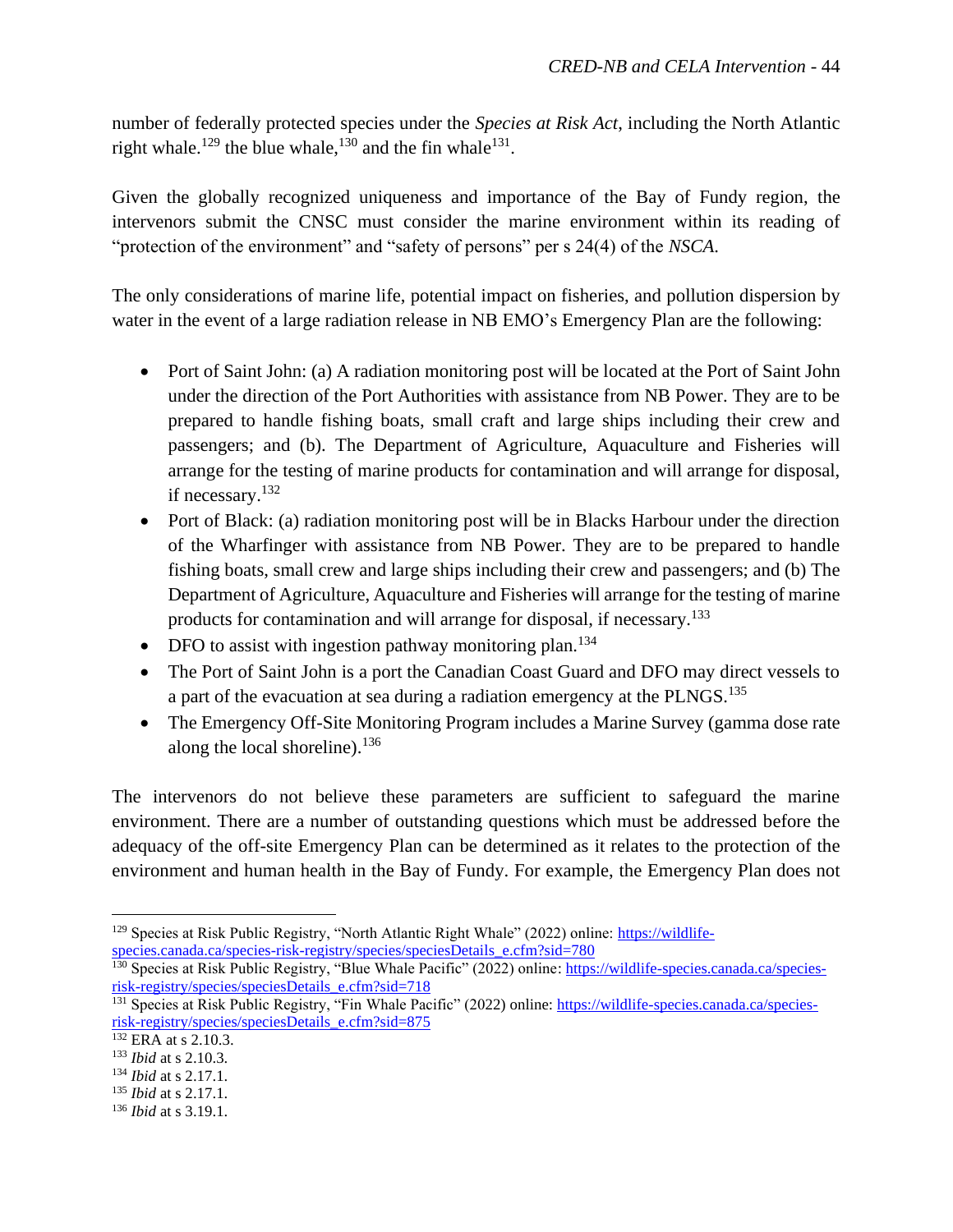provide any details or plans related to an "evacuation at sea". What are the roles of the Canadian Coast Guard and DFO? Are there maps illustrating the plan for an evacuation at sea? The Emergency Plan also does not provide an explanation for limiting the Marine Survey to the local shoreline. Why is there no offshore marine monitoring? In the event of an accident, would there be any monitoring offshore?

**Recommendation No. 37:** CRED-NB and CELA submit that this licence should not be granted until a marine-based offsite emergency plan is made public. The CNSC must ensure emergency response at sea allows for an effective response to accidents and demonstrates a high level of preparedness.

### <span id="page-46-0"></span>*viii. Cyber security*

The intervenors submit that NB Power's consideration of cyber security in their licence application and CMD is insufficient to protect the health and safety of persons and maintain national security, as required under s 24(4) of the *NSCA*. Specific references to 'cyber security' in NB Power's licence application and CMD are limited to the following:

- Point Lepreau has a cyber security program that protects Cyber Essential Assets that perform or impact: (i) functions important to nuclear safety; (ii) nuclear security functions; and (iii) emergency preparedness and response function.<sup>137</sup>
- In the fall of 2021, PLNGS in coordination with the province of New Brunswick and other response partners from the local, municipal, federal and international levels successfully conducted a full-scale emergency exercise Synergy Challenge 2021. […] The exercise scenario included responding to and investigating a cyber security event, in addition to response to a radiological emergency.<sup>138</sup>

CNSC Staff's CMD is similarly limited in describing the extent and rigour of the cyber security regime at Point Lepreau. Their brief evaluation is as follows:

CNSC staff noted that during the current licensing period, NB Power maintained their cyber security program to protect computer-based systems that perform safety, security, emergency preparedness, and safeguard functions against cyber-attacks.

CNSC staff also confirmed that NB Power completed updating their cyber security program to meet the requirements of CSA N290.7-14 in 2020.<sup>139</sup>

<sup>&</sup>lt;sup>137</sup> Licence Application at p 125; NB Power CMD at p 118.

<sup>&</sup>lt;sup>138</sup> NB Power CMD at p 110.

<sup>139</sup> CNSC Staff CMD at p 100.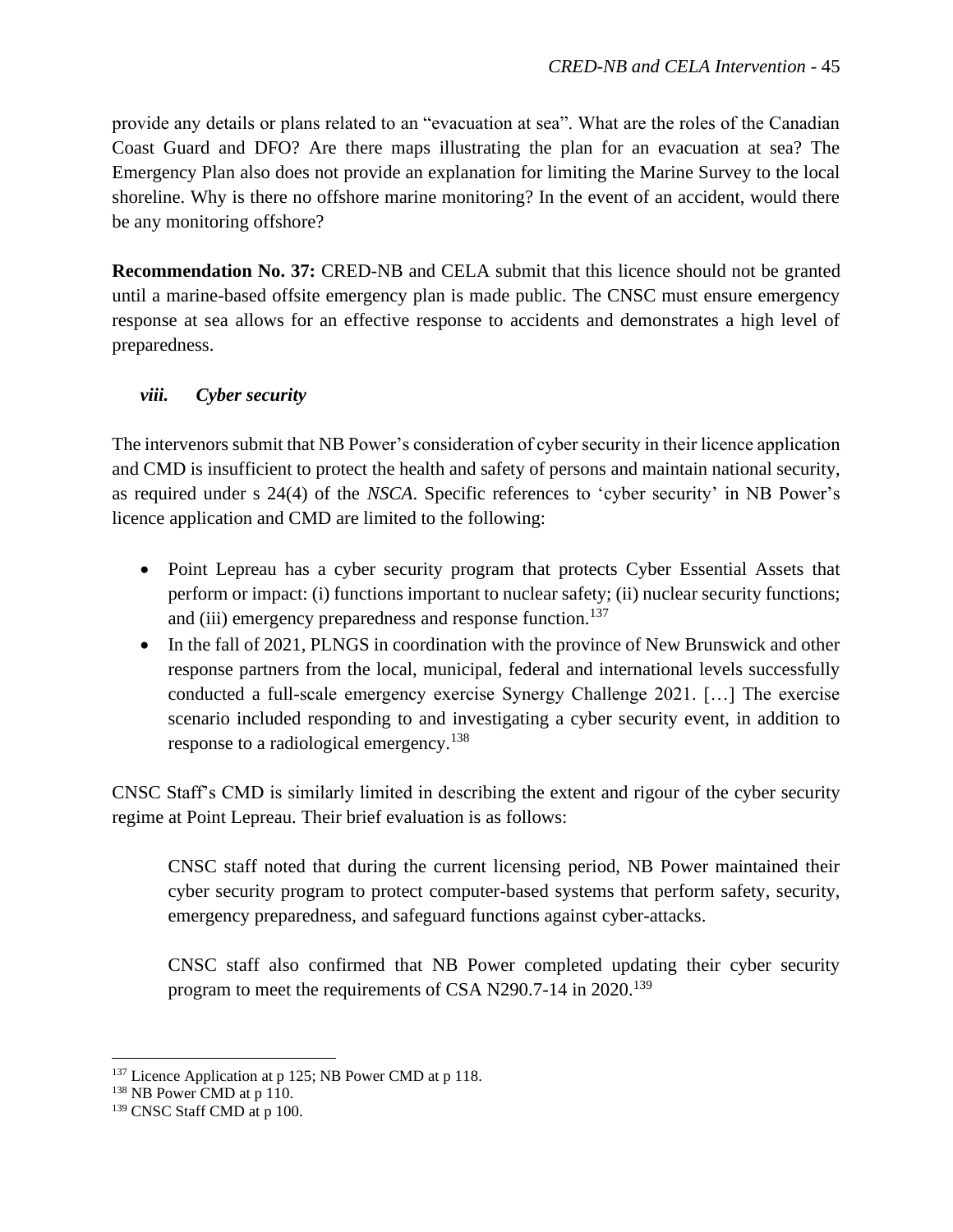The intervenors raise this concern, recognizing that the number of cyberattacks against nuclear facilities has significantly increased since  $2000$ .<sup>140</sup> For example, in 2014 alone, malware was introduced into the control room at Japan's Monju nuclear power plant and the Korea Hydro and Nuclear Power in South Korea was hacked.<sup>141</sup> These two cases resulted in the release of technical data online. In 2019, India's Kudankulam nuclear power plant was also hacked.<sup>142</sup> Given the increasing urgency and known occurrence of serious cyber-attacks, a far greater emphasis on cyber security provisions at Point Lepreau would have been expected in NB Power's licence application and CMD.

A January 2021 article published by Georgetown University notes that "[cyber security incidents] at nuclear facilities in the United States and abroad highlight the importance of developing and implementing rigorous regulatory frameworks, risk-based assessments, and improved digital protection capabilities."<sup>143</sup> The authors note that "new technologies and the creation of new operating environments" involve "managing increasingly complex risks".<sup>144</sup> In particular, "the increasing use of digital infrastructure in nuclear power and subsequent cyber vulnerability should be accompanied by total system risk assessment, and greater regulation and guidance at the national and international level."<sup>145</sup>

The IAEA recently issued its first implementing guide to comprehensively address computer security – Nuclear Security Series (NSS) No. 42-G *Computer Security for Nuclear Security* – to support experts worldwide in implementing computer security measures to strengthen their national nuclear security regimes.<sup>146</sup>

While CNSC staff's CMD notes that "CNSC staff are proposing amendments to the Nuclear Security Program, which includes adding a requirement requiring NPP licensees to assess their vulnerability to cyber threats, and that cyber threat be included in their threat and risk assessment  $(TRA)$ ", it is unclear when and how this will apply at Point Lepreau.<sup>147</sup> The intervenors **recommend** the Commission seek clarification on this point.

Further, CNSC Staff's CMD notes that "CSA N290.7-21 is expected to be published in Q4 2021. CNSC staff will require NB Power to perform a gap analysis between their current CSA N290.7-

<sup>&</sup>lt;sup>140</sup> Nuclear Threat Initiative, "Outpacing Cyber Threats: Priorities for Cybersecurity at Nuclear Facilities" (2016), online: [https://media.nti.org/documents/NTI\\_CyberThreats\\_\\_FINAL.pdf](https://media.nti.org/documents/NTI_CyberThreats__FINAL.pdf) at 10. <sup>141</sup> *Ibid.*

<sup>&</sup>lt;sup>142</sup> Online[: https://www.theindiaforum.in/article/computer-infection-kudankulam-and-its-implications.](https://www.theindiaforum.in/article/computer-infection-kudankulam-and-its-implications)

<sup>&</sup>lt;sup>143</sup> Susan Y Pickering and Peter B Davies, "Cyber Security of Nuclear Power Plants: US and Global Perspectives" (2021) Georgetown Journal of International Affairs, online: [https://gjia.georgetown.edu/2021/01/22/cyber-security](https://gjia.georgetown.edu/2021/01/22/cyber-security-of-nuclear-power-plants-us-and-global-perspectives/)[of-nuclear-power-plants-us-and-global-perspectives/.](https://gjia.georgetown.edu/2021/01/22/cyber-security-of-nuclear-power-plants-us-and-global-perspectives/)

<sup>144</sup> *Ibid.*

<sup>145</sup> *Ibid.*

<sup>146</sup> IAEA, Nuclear Security Series (NSS) No. 42-G *Computer Security for Nuclear Security* (2021) online: [https://www-pub.iaea.org/MTCD/Publications/PDF/PUB1918\\_web.pdf.](https://www-pub.iaea.org/MTCD/Publications/PDF/PUB1918_web.pdf)

 $147$  CNSC Staff CMD at p 101.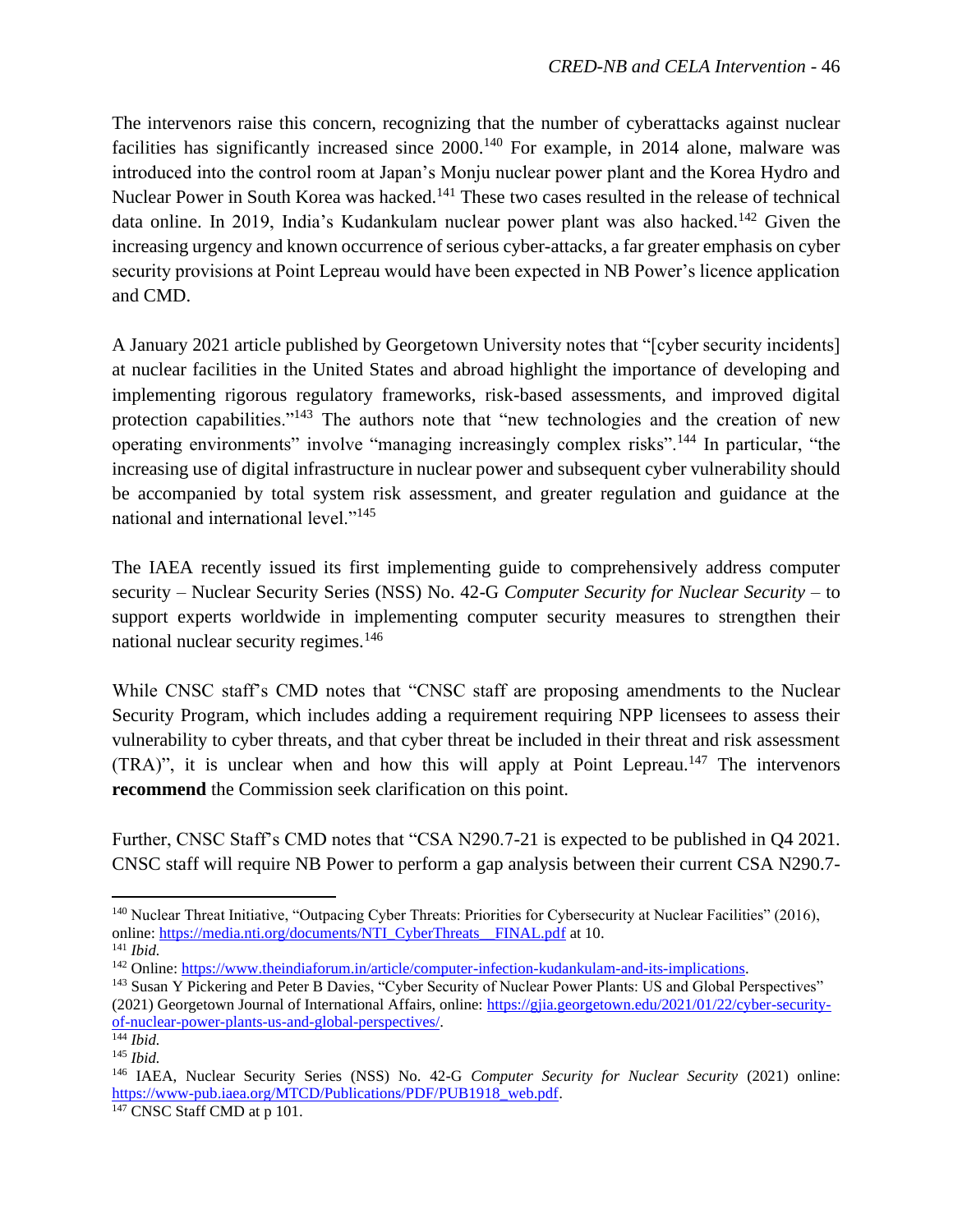14 cyber security program and the requirements in the new revision of CSA N290.7-21."<sup>148</sup> The intervenors submit that further clarification is required regarding when NB Power will be required to perform a gap analysis and how this will be communicated to the public and the Commission.

The intervenors submit there are several outstanding questions which must be addressed before the adequacy of NB Power's cyber security program can be determined. For example, what interim measures are being taken by NB Power until CSA N290.7-21 is fully implemented? Is NB Power's cyber security program in line with recent international guidance, such as NSS No. 17-T (Rev. 1) *Technical Guidance on Computer Security Techniques for Nuclear Facilities*<sup>149</sup> published in September 2021, and NSS No. 33-T *Technical Guidance on Computer Security of Instrumentation*  and Control Systems at Nuclear Facilities<sup>150</sup>. What will the speed of 'evolving' cyber security threats mean for the frequency of security testing exercises at Point Lepreau?

Further, given the speed of evolving cyber security threats, we have very little basis to foresee the kinds of cyber risks that might be prevalent in the next 5 to 10 years, let alone over the next two and half decades. The intervenors submit this is yet another reason the CNSC should not grant NB Power a 25-year licence.

**Recommendation No. 38:** The CNSC should seek clarification regarding: (1) when and how amendments to the Nuclear Security Program will apply at Point Lepreau, (2) when NB Power will be required to perform a gap analysis between their current CSA N290.7-14 cyber security program and the requirements in the new revision of CSA N290.7-21, and how this will be communicated to the public and the Commission, and (3) what interim measures are being taken by NB Power until CSA N290.7-21 is fully implemented.

**Recommendation No. 39: CRED-NB and CELA submit that this licence should not be granted** until NB Power's cyber security program is made public, and the public is given a chance to evaluate whether it is in line with international guidance and sufficient to ensure the protection of the health and safety of persons and the maintenance of national security.

**Recommendation No. 40:** Given the speed of evolving cyber security threats and uncertainty of risks, the CNSC should not grant NB Power the 25-year licence extension as applied for.

<sup>&</sup>lt;sup>148</sup> CNSC Staff CMD at p 101.

<sup>149</sup> IAEA, NSS No. 17-T (Rev. 1) *Technical Guidance on Computer Security Techniques for Nuclear Facilities* (2021), online: [https://www-pub.iaea.org/MTCD/Publications/PDF/PUB1921\\_web.pdf.](https://www-pub.iaea.org/MTCD/Publications/PDF/PUB1921_web.pdf)

<sup>150</sup> IAEA, NSS No. 33-T *Technical Guidance on Computer Security of Instrumentation and Control Systems at Nuclear Facilities* (2018), online: [https://www-pub.iaea.org/MTCD/Publications/PDF/P1787\\_web.pdf;](https://www-pub.iaea.org/MTCD/Publications/PDF/P1787_web.pdf) The preamble of the NSCA recognizes it is essential in the national interest that consistent national and international standards be applied to the development, production and use of nuclear energy.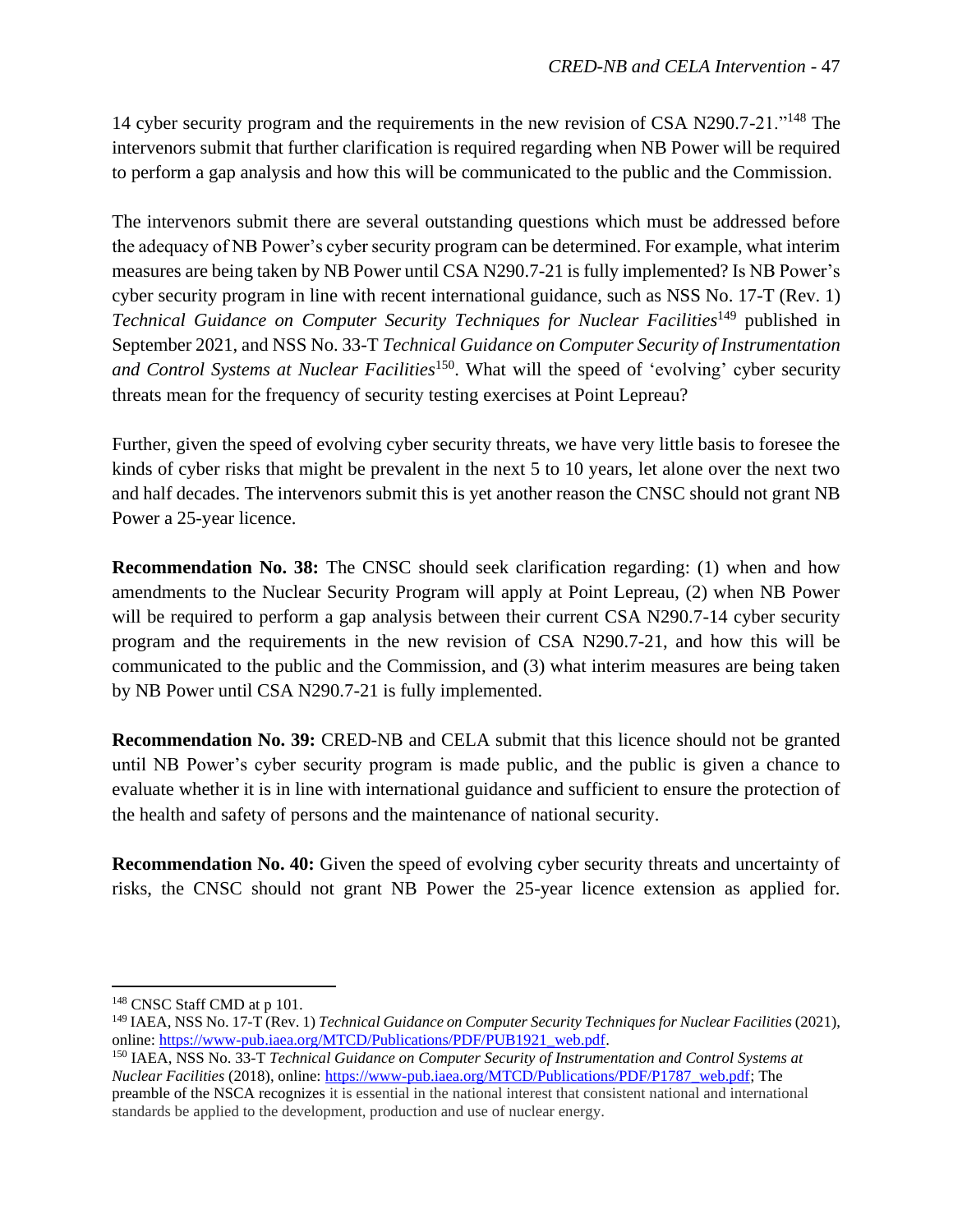#### <span id="page-49-0"></span>**VI. CONCLUSION & ORDER REQUESTED**

For the foregoing reasons provided in this intervention, CRED-NB and CELA submit there is no reasonable basis to proceed with the licensing renewal request and recommend the CNSC issue an order:

- (1) Granting CRED-NB and CELA the status of intervenor;
- (2) Granting CRED-NB and CELA the opportunity to make an oral presentation at the May 2022 hearing;
- (3) Denying NB Power's request for a 25-year licence on the basis that:
	- a. A 25-year licence would remove the right to a public hearing for a full generation, compromise meaningful public participation in nuclear matters and erode public confidence in both the Commission and the licensee;
	- b. A 25-year licence would be unjustified given NB Power's plans to deploy two Small Modular Reactors ("SMRs") at the Point Lepreau site during that timeframe;
	- c. Climate change, which will result in increasingly dire weather events, has not been expressly considered in the licence application nor impacts modelled; and
	- d. Off-site emergency planning and preparedness at Point Lepreau is insufficient to protect human health and the environment;
- (4) Denying CNSC staff's recommendation for a 20-year licence;
- (5) Directing NB Power to revise its licence renewal application, considering all of the deficiencies and recommendations herein;
- (6) Making it a condition of licencing that another full and public hearing be held following NB Power's commencement of licensing for the proposed SMR projects to evaluate whether the cumulative effects of the licence will uphold the protection of the public and environment from potential radiological effects and emergencies.

Sincerely,

# **COALITION FOR RESPONSIBLE ENERGY DEVELOPMENT IN NEW BRUNSWICK CANADIAN ENVIRONMENTAL LAW ASSOCIATION**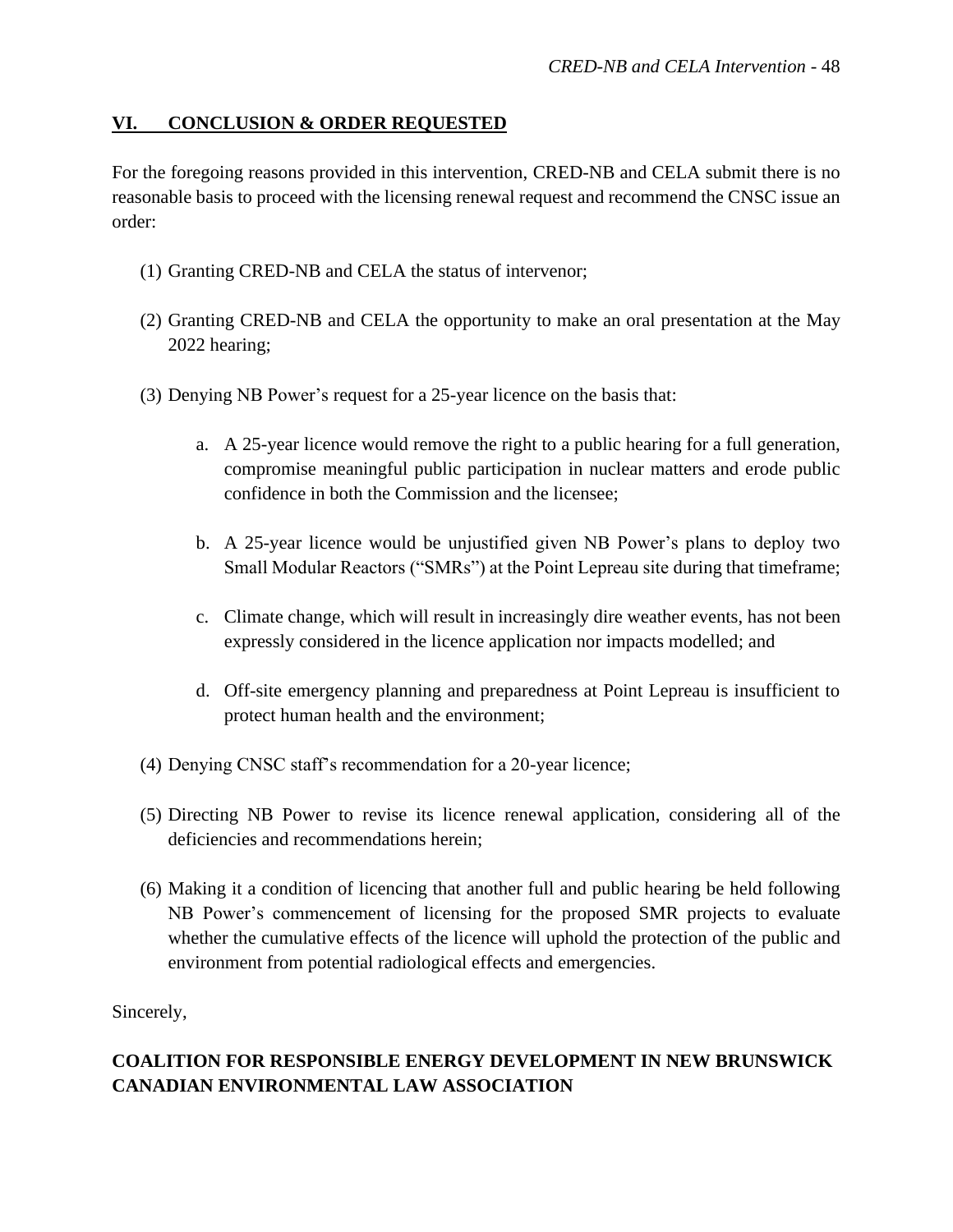fai Wylie

Gail Wylie Representative, CRED-NB

––––––––––––––––––––––––

WuBwie

foural

Kerrie Blaise Krystal-Anne Roussel Legal Counsel, CELA Legal Counsel, CELA

–––––––––––––––––––––––– ––––––––––––––––––––––––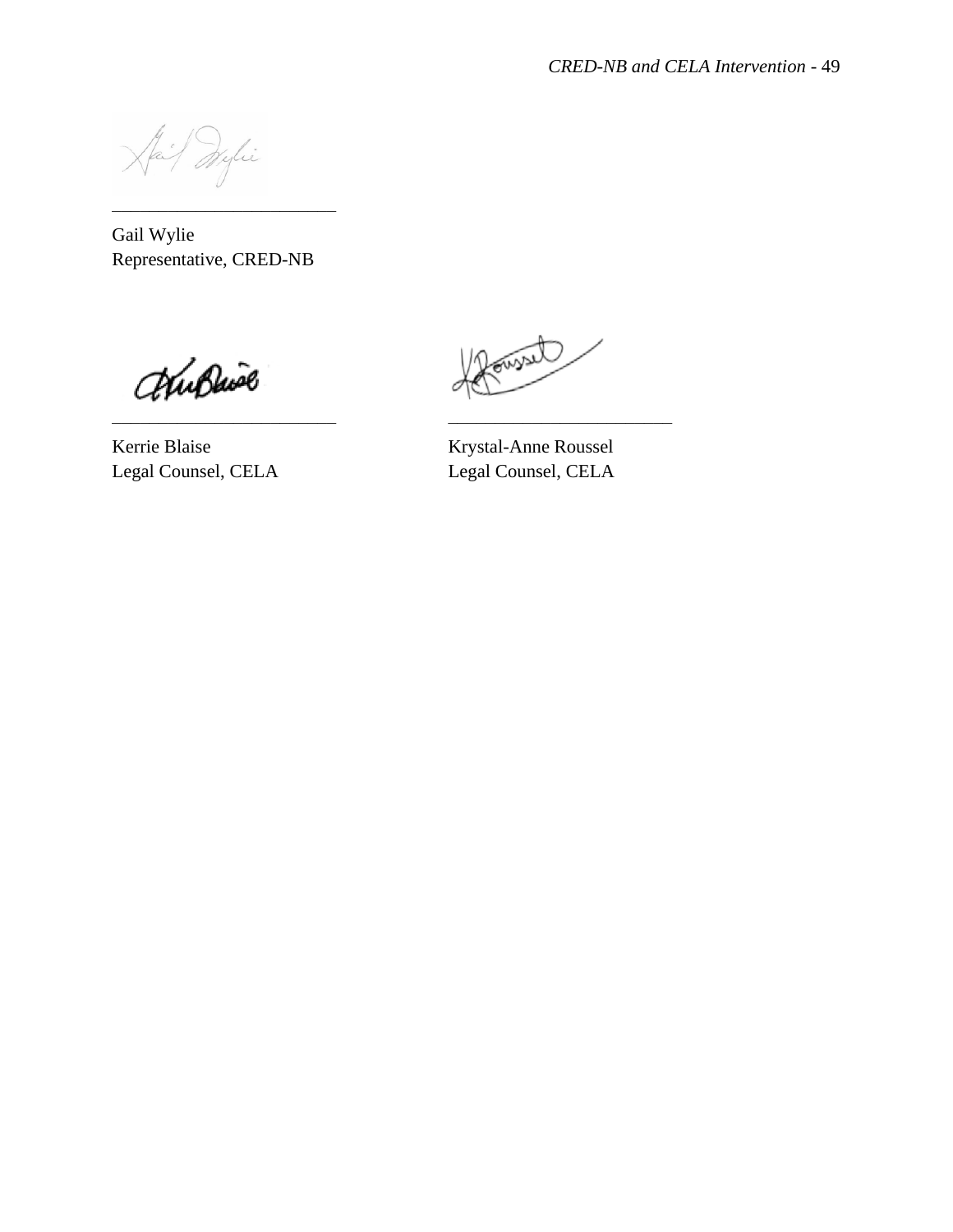### **APPENDIX A – SUMMARY OF RECOMMENDATIONS**

<span id="page-51-0"></span>**Recommendation No. 1:** The CNCS should provide a pre-hearing opportunity where CNSC Staff, licensees and intervenors alike can weigh in on the issues which should frame the licensing hearing and accompanying documents. Given the trend to longer licences, soliciting public comment on the scope of issues which they believe are critical, would provide a starting point for early public engagement.

**Recommendation No. 2:** Documents relied upon in NB Power's and CNSC Staff's CMDs ought to be publicly available by default and not available upon request only.

**Recommendation No. 3:** At a minimum, the CNSC should require all licensing documents be publicly disclosed to advance the public's right to know. This is critical, not only in advancing the right to know, but the public's trust in the regulator and the actions of the licensee.

**Recommendation No. 4:** The CNSC should immediately initiate a comprehensive review of action items made in previous licensing hearings, to ensure past commitments are upheld and tracked for compliance.

**Recommendation No. 5:** References contained in CNSC Staff's and the licensee's CMDs ought to be publicly available so that subject matter experts can provide peer review of the documents. This is necessary for the CNSC is to uphold its obligations to disseminate "objective" information.

**Recommendation No. 6:** The right to cross-examination must be adopted as part of the hearing process so that members of the public have the ability to pose questions regarding, for instance, a study's methods, scope and findings.

**Recommendation No. 7:** The renewal of nuclear operating licences should be fully subject to the federal *Impact Assessment Act* so that considerations of the need and purpose of the project, as well as alternatives, could be fully assessed against a range of factors including accidents and malfunctions, cumulative effects, sustainability, identity factors and Indigenous knowledge and culture.

**Recommendation No. 8:** Licence renewals should be subject to shorter licensing terms as it provides the opportunity for public hearings under section 40(1) of the *NSCA*, and enhances the openness and transparency of the CNSC, and its oversight of nuclear uses and technologies. These opportunities are critical to building the public's trust in the regulator and would be lost if there is only one chance every generation for the public to participate in a hearing and engage in dialogue with the CNSC and the licencee about their concerns.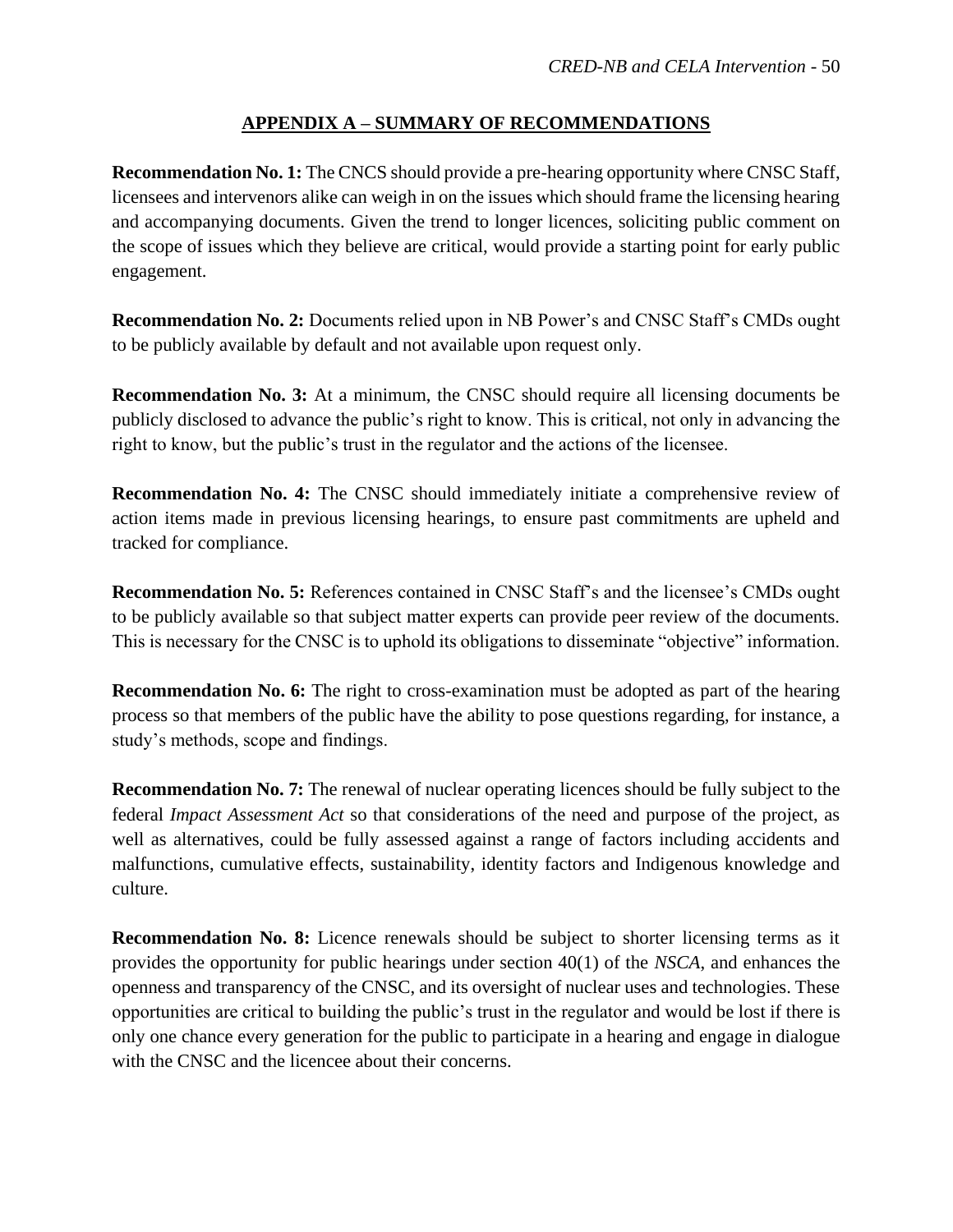**Recommendation No. 9:** Regulatory Oversight Reports and meetings are not sufficient alternatives to licensing hearings given their limited scope and exclusion of oral intervention opportunities. They should not be relied upon to remedy outstanding issues resulting from licensing hearings, nor used as a stand-in for public hearings.

**Recommendation No. 10:** The CNSC should disregard CNSC staff's recommendation for a 20 year licencing term.

**Recommendation No. 11:** Without a more thorough review of legislation and licencing procedures in other jurisdictions, international precedence and benchmarking do not justify longer term licences in Canada.

**Recommendation No. 12:** The CNSC should direct CNSC Staff and NB Power to revise all licensing documents to avoid implying 'no change' will occur at the Point Lepreau site during the proposed licensing term.

**Recommendation No. 13:** As a condition of licensing, upon receipt of an application to construct or site an SMR at Point Lepreau, a public hearing for NB Power's operating licence shall occur pursuant to section 40(5)(b)<sup>151</sup> of the *NSCA,* and both licences at the Point Lepreau site considered in tandem, so that a site-wide and comprehensive review of cumulative effects, emergency planning, and impacts from accidents and malfunctions can be carried out.

**Recommendation No. 14:** In the event of a change in ownership or transference of the licence during the licensing term, a public hearing should be held pursuant to section 40(5)(b) of the *NSCA*.

**Recommendation No. 15:** NB Power should be required to forecast environmental impacts for years  $1 - 25$  of the proposed licence period.

**Recommendation No. 16:** NB Power should be required to consider impacts to physical, biological, and human (including social, health and cultural) environments.

**Recommendation No. 17:** Given the unprecedented request for a 25-year licence, the ERA should be updated with data from 2019 and 2020, and, if possible, with data from 2021, before the Commission makes any decision regarding the requested licence renewal.

<sup>151</sup> **40(5)** The Commission shall, subject to any by-laws made under section 15 and any regulations made under section 44, hold a public hearing with respect to

**<sup>(</sup>a)** the proposed exercise by the Commission, or by a panel established under section 22, of the power under subsection 24(2) to issue, renew, suspend, amend, revoke or replace a licence; and

**<sup>(</sup>b)** any other matter within its jurisdiction under this Act, if the Commission is satisfied that it would be in the public interest to do so.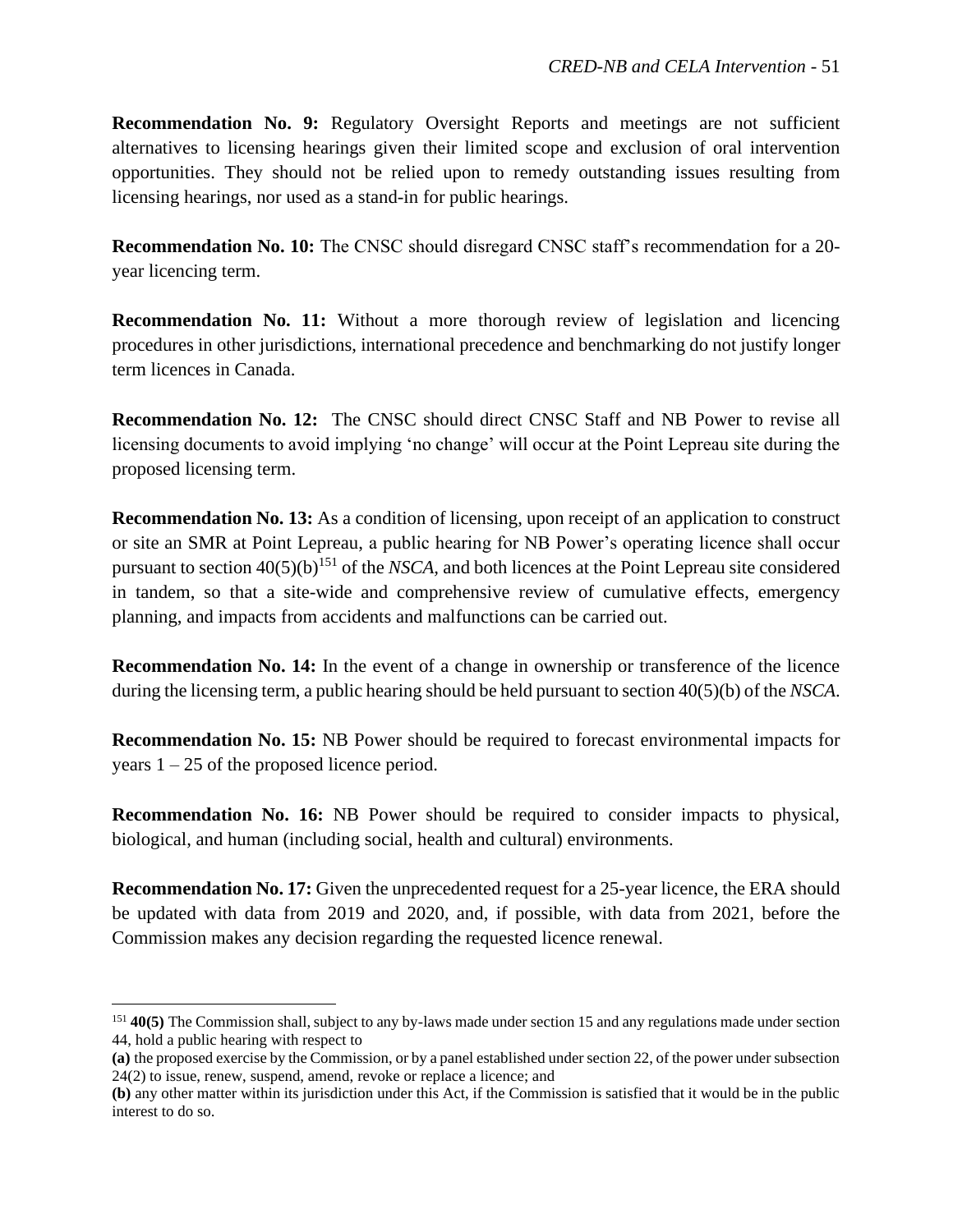**Recommendation No. 18:** NB Power should be required to predict or evaluate potential changes to the environment and likely effects in the subsequent 25-year licensing period.

**Recommendation No. 19:** The CNSC should make it a condition of licencing that all emissions monitoring data be publicly reported in real time.

**Recommendation No. 20:** The gap caused by the historical oversight of decommissioning considerations and the infancy of the CNSC's consideration of decommissioning strategies more broadly in Canada, means this licensing hearing ought to be used as an early engagement opportunity to review decommissioning plans, methods, and their accompanying impacts to human health and the environment.

**Recommendation No. 21:** Review of NB Power's proposed decommissioning strategy ought to be among the issues considered in Part 2 of the licence renewal hearing. Supplemental submissions should be provided by the licensee so that both the Commission members and the public can engage in a review of preliminary plans and strategies.

**Recommendation No. 22:** The CNSC ought to review NB Power's proposed decommissioning strategy in light of plans for SMRs at the site. For instance, will decommissioning happen after the CANDU reactor is shut down or after all the reactors and reprocessing plant are shut down?

**Recommendation No. 23:** The CNSC should review the licence renewal application with express consideration given to climate impacts and climate resiliency, including in the context of site suitability and impacts on safety and the environment.

**Recommendation No. 24:** The criteria by which climate change impacts and natural external events have been assessed and evaluated against the 25-year licence application must be clearly set out.

**Recommendation No. 25:** Detailed climate analysis must be presented in a public forum as part of the CNSC's licensing process.

**Recommendation No. 26:** NB Power's environmental impact studies, evacuation time estimates, and land use change studies should be modelled at least 25 years out.

**Recommendation No. 27:** To conform with international guidance, the Ingestion Pathway Zone must be expanded from 57 km to 300 km and include the additional requirement that all municipalities within this zone maintain nuclear emergency response plans.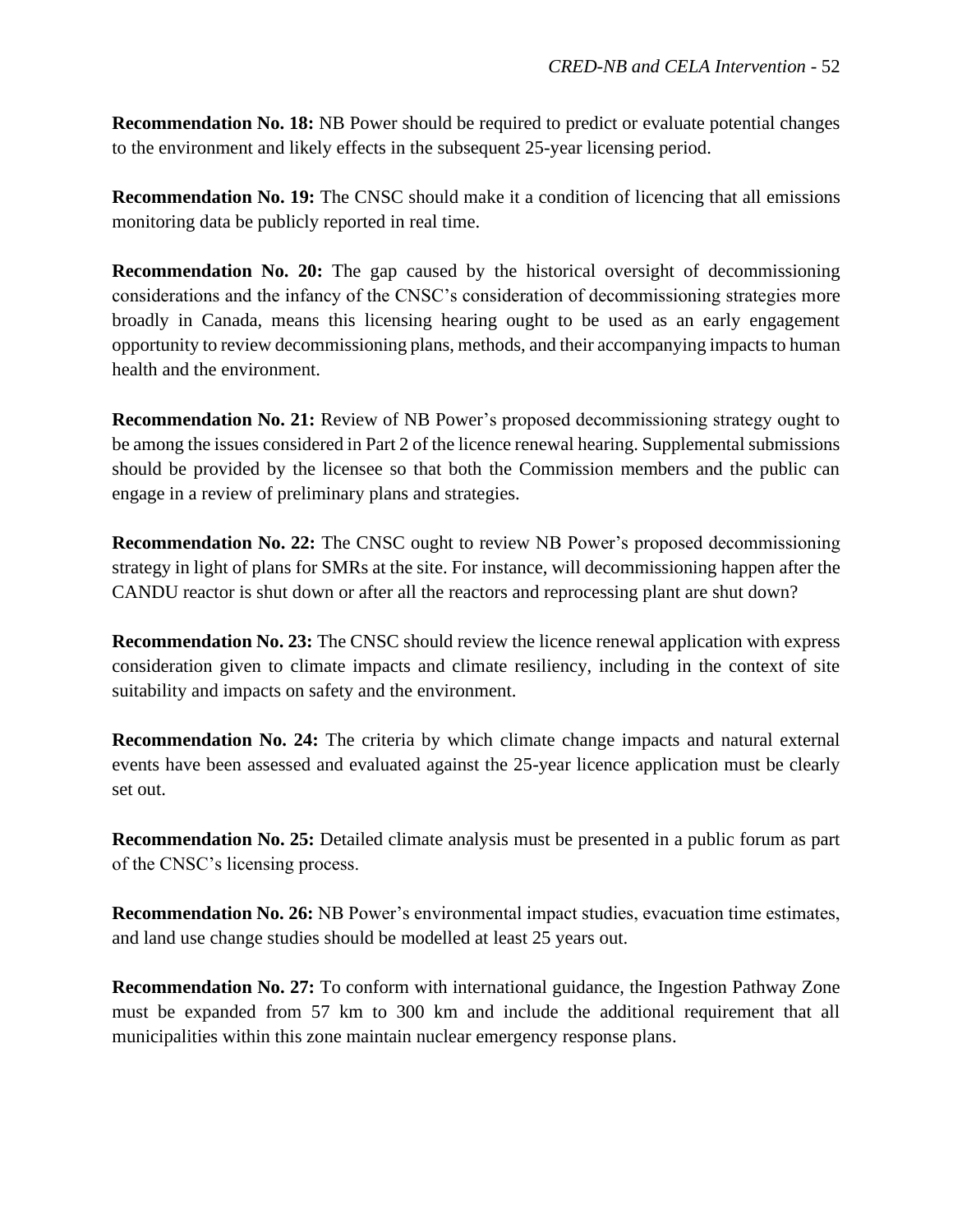**Recommendation No. 28:** Models of potential exposure pathways must be a requirement of emergency response planning and a prerequisite to any determination on the sufficiency of off-site preparedness. If such modelling has already been conducted, then the assessments should be publicly disclosed prior to Part 2 of the hearing.

**Recommendation No. 29:** We encourage the CNSC to require NB Power to provide KI by way of pre-distribution within a 50 km radius, and pre-stock to 100 km. In accordance with international best practice, the CNSC should extend KI stockpiles to 100 km and ensure that places frequented by vulnerable groups, such as children and pregnant women, maintain sufficient stockpiles.

**Recommendation No. 30:** The CNSC should review the sufficiency of the Emergency Response Plan and actions which should be taken to further offsite emergency planning protections in the context of COVID-19.

**Recommendation No. 31:** Licence Conditions Handbook section 10.1 be updated to read the "licensee must provide emergency communications" and not "should", as currently drafted.

**Recommendation No. 32:** The CNSC should require ongoing public education for emergency preparedness and protective actions.

**Recommendation No. 33:** Require NB EMO to update the off-site Emergency Plan to include explicit calculation of numbers of people who would need to be evacuated, including households with no vehicles, residents unable to self-evacuate, and residents dependent on specialized transportation.

**Recommendation No. 34:** Require NB EMO to update its Emergency Plan to include information on how land use changes will be tracked and reported to the CNSC to ensure the sufficiency of emergency planning.

**Recommendation No. 35:** Require NB Power to update its Evacuation Time Study to include projections out to the year 2047.

**Recommendation No. 36:** It should be made a condition of licencing that NB Power "collaborate with the municipal or regional authorities to develop and maintain public evacuation time estimates based on current census data, and future population growth projections on a per-decade estimation until end of life of the facility".

**Recommendation No. 37:** CRED-NB and CELA submit that this licence should not be granted until a marine-based offsite emergency plan is made public. The CNSC must ensure emergency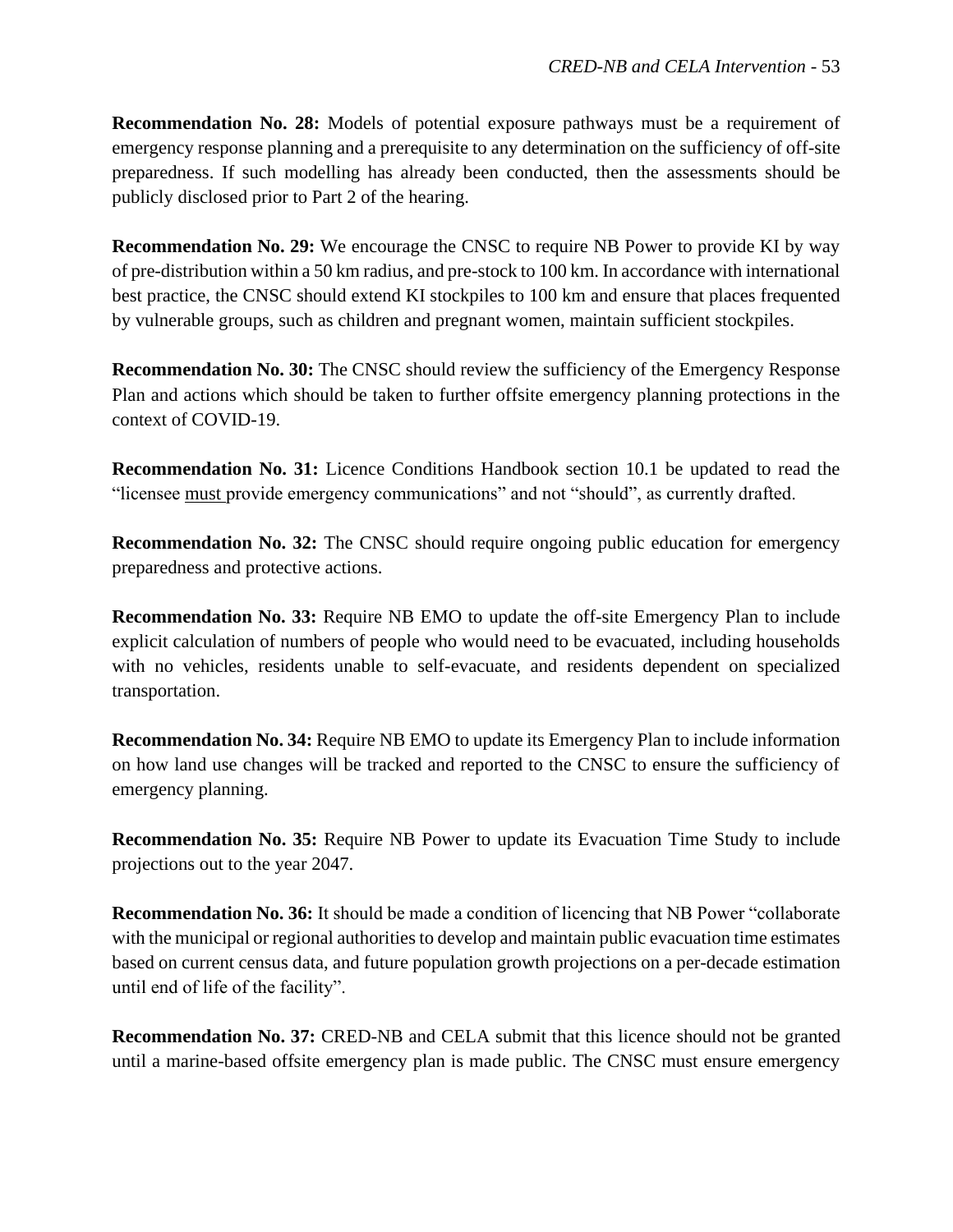response at sea allows for an effective response to accidents and demonstrates a high level of preparedness.

**Recommendation No. 38:** The CNSC should seek clarification regarding: (1) when and how amendments to the Nuclear Security Program will apply at Point Lepreau, (2) when NB Power will be required to perform a gap analysis between their current CSA N290.7-14 cyber security program and the requirements in the new revision of CSA N290.7-21, and how this will be communicated to the public and the Commission, and (3) what interim measures are being taken by NB Power until CSA N290.7-21 is fully implemented.

**Recommendation No. 39: CRED-NB and CELA submit that this licence should not be granted** until NB Power's cyber security program is made public, and the public is given a chance to evaluate whether it is in line with international guidance and sufficient to ensure the protection of the health and safety of persons and the maintenance of national security.

**Recommendation No. 40:** Given the speed of evolving cyber security threats and uncertainty of risks, the CNSC should not grant NB Power the 25-year licence extension as applied for.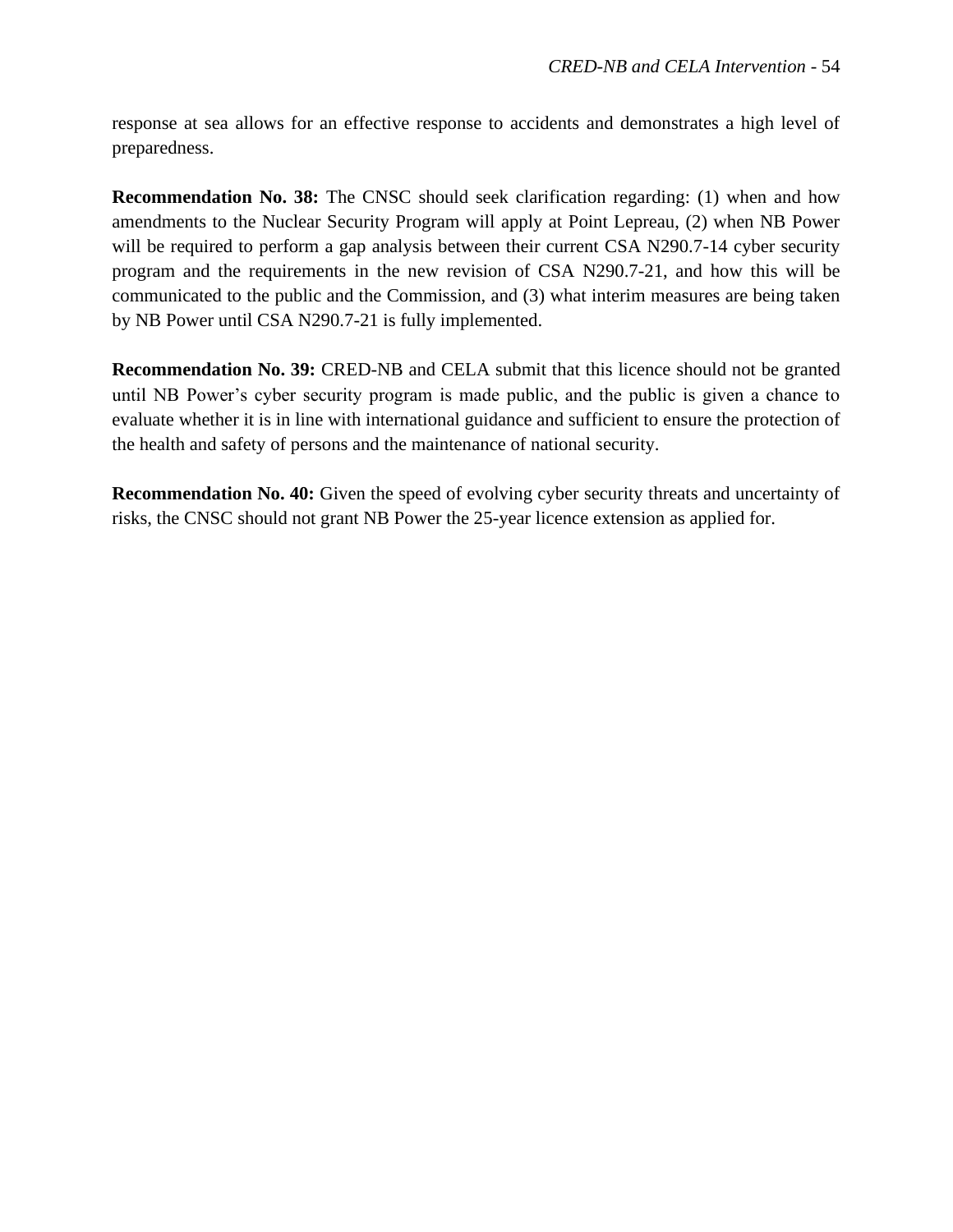# **APPENDIX B – LIST OF CRED-NB MEMBERS & CHAMPIONS**

### <span id="page-56-0"></span>**Coalition core members**

- Concerned Citizens of Saint John (rep: Paula Tippett)
- Council of Canadians Fredericton (rep: Gail Wylie)
- Council of Canadians Saint John (rep: Ann McAllister)
- Extinction Rebellion New Brunswick (rep: Doug Swain)
- Environment & Society Program at St. Thomas University (rep: Janice Harvey)
- Leap4wards (rep: David Thompson)
- New Brunswick Anti-Shale Gas Alliance (NBASGA) (rep: Roy Ries)
- Rural Action and Voices for the Environment (RAVEN) at the University of New Brunswick (rep: Susan O'Donnell)
- Sierra Club Canada Foundation, Atlantic Chapter (rep: Maggie Bunbury)
- Sustainable Energy Group Carleton County (rep: Sam Arnold)

### **Organizations and businesses**

- Agile Design + Fabrication, Moncton, NB
- Community Energy Cooperative of New Brunswick, Ltd., Knowlesville, NB
- Congregation of Notre Dame Office of Justice, Peace & Integrity of
- Creation (JPIC), Bedford, NS
- EOS Eco-Energy, Sackville, NB
- Fundy Solar, Jolicure, NB
- Librairie Pélagie, Shippigan, NB
- MJM Solar, Fredericton, NB
- Natural Forces, Halifax, NS
- Nova Scotia Voice of Women for Peace, NS
- PEACE NB, Saint John, NB
- Sophabulous, Inc., NB
- Tantramar Alliance Against Hydro-Fracking (TAAHF), NB
- VOICES for Sustainable Environments and Communities, NB

### **Individuals**

- Adam Birchweaver, Mactaquac, NB
- Adam Morgan, Fredericton, NB
- Adrian Prado, Saint-Joseph-de-Madawaska, NB
- Alex Miller, Upper Cloverdale, NB
- Andrew Secord, Fredericton, NB
- Andy Walton, Hartland, NB
- Ann-Marie Cournoyer, Fredericton, NB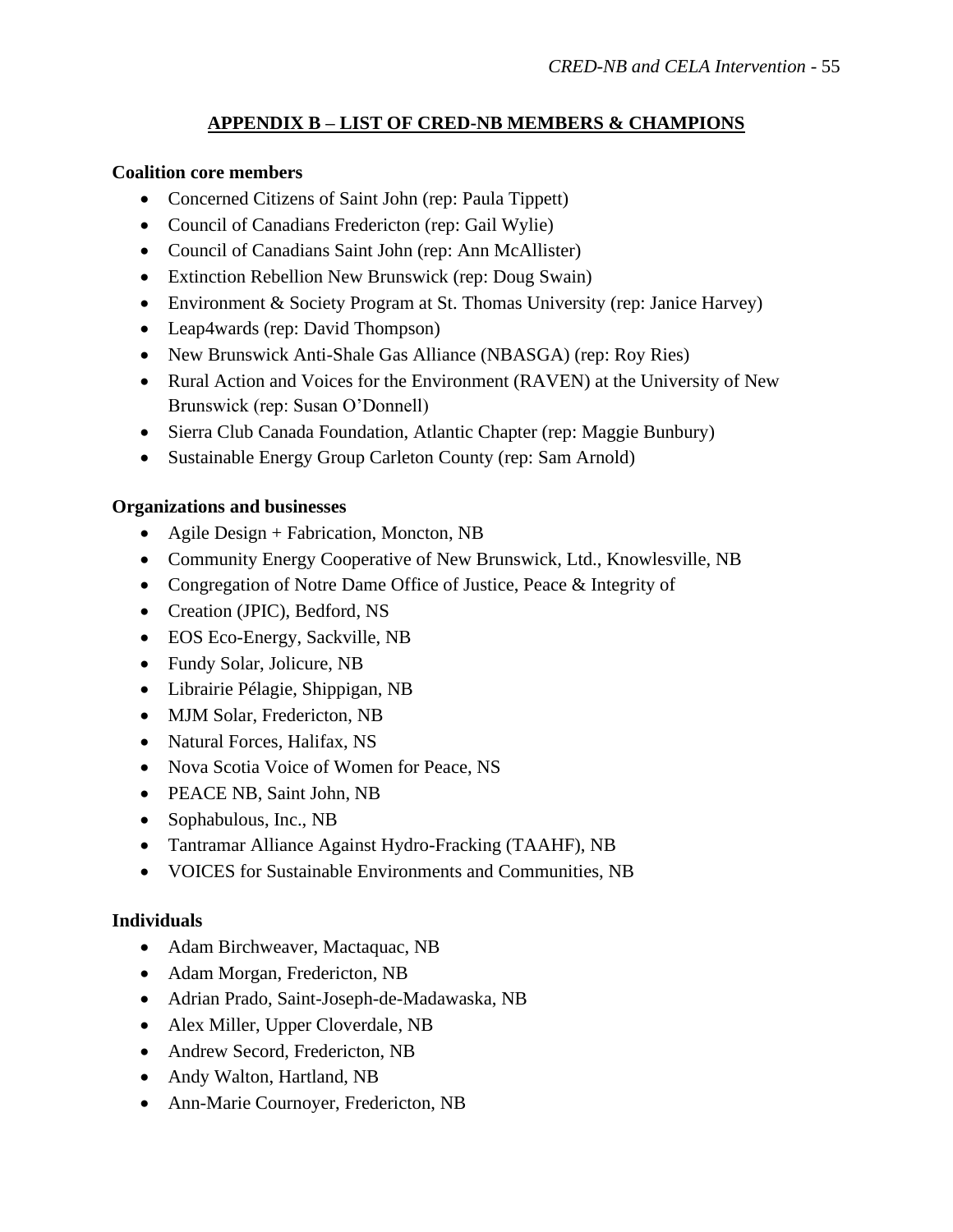- Art MacKay, St. Stephen, NB
- Auréa Cormier, Moncton, NB
- Bernice Steele, Charlottetown, PEI
- Brenda Parks, Keswick Ridge, NB
- Carl Duivenvoorden, Upper Kingsclear, NB
- Carolyn Wagner, Fredericton, NB
- Catherine Gillespie, Upper Dorchester, NB
- Charlotte Poirier, Landry Office, NB
- Chris Corey, St. Stephen, NB
- Christine Spencer, Pugwash, NS
- Christopher Reibling, Saint John, NB
- Cynthia Perry, Saint John, NB
- Daniel Cole, Moncton, NB
- Dave Bailie, Sackville, NB
- David Beaudin, Rothesay, NB
- David Lewis, Ammon, NB
- David Storey, Kingston, NB
- David Wagner, Fredericton, NB
- Deanna Davis, Grande Digue, NB
- Debbie Baxter, Moncton, NB
- Debra Crowe, Baxters Corner, NB
- Denis Boulet, Haut-Madawaska, NB
- Denise Lirette, Dieppe, NB
- Donna MacKenzie, Moncton, NB
- Dorice Pinet, Caraquet, NB
- Elena Bennett, Macadam, NB
- Elizabeth Kline, North Battleford, SK
- Elizabeth Lee, St. Anthony, NL
- Frank Silver, NS
- Gerry McAlister, Fredericton, NB
- Geoffrey Ritchie, Fredericton, NB
- Greg Cook, Aulac, NB
- Greta Doucet, Moncton, NB
- Heather Wilkins, Durham Bridge, NB
- Hugh Akagi, St. Andrews, NB
- Hyungjin Son, Fredericton, NB
- Jean-Claude Basque, Moncton, NB
- Jean Desrosiers, Nicholas-Denys, NB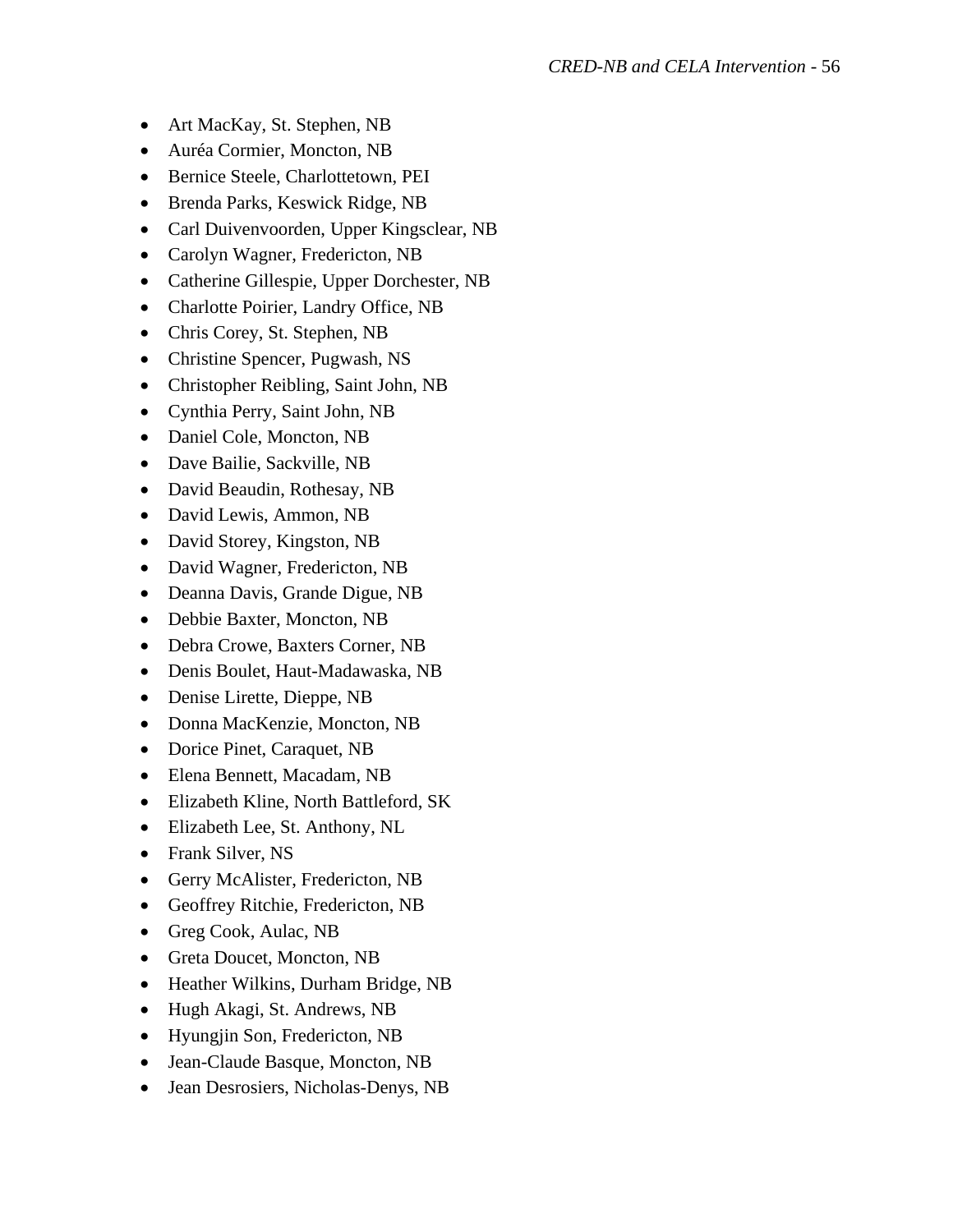- Jean-Guy Levesque, Saint-Andre, NB
- Jean-Paul Bourque, Moncton, NB
- Jenn Kang, Lockhartville, NS
- Jessica Spencer, Moncton, NB
- Joanne Raye, St. Stephen, NB
- Jonathan Fulford, Belfast, Maine, USA
- John Reist, Rollingdam, NB
- Julie Basque, Tracadie, NB
- Julien Cormier, Shippigan, NB
- Kathrin Winkler, Halifax, NS
- Karen Buckley Robichaud, Moncton, NB
- Karen Dewolfe-Cox, Fredericton, NB
- Keith Carver, Hillsborough, NB
- Keith Towse, Halifax, NS
- Kim Reeder, Charlotte County, NB
- Larry Lack, St. Andrews, NB
- Laura Myers, Hampton, NB
- Lauren Clark, Moncton, NB
- Leslie Chandler, Moncton, NB
- Leticia Adair, Saint John, NB
- Liane Thibodeau, Summerville, NB
- Lise Auffray, Moncton, NB
- Louise Comeau, Keswick Ridge, NB
- Margo Sheppard, Fredericton, NB
- Marian Lucas-Jefferies, Public Landing, NB
- Marilyn Lerch, Sackville, NB
- Marion Bencze, Norton, NB
- Mary Milander, Saint John, NB
- Meg Morris, Halifax, NS,
- Megan McCann, Fredericton, NB
- Mark E. Leblanc, Moncton, NB
- Mark McCann, Fredericton, NB
- Michel Albert, Shediac River, NB
- Michèle Caron, Dieppe, NB
- Michel Duguay, Québec, QC
- Nancy Alcox, Brown's Yard, NB
- Nancy Covington, Halifax, NS
- Nancy Juneau, Caraquet, NB